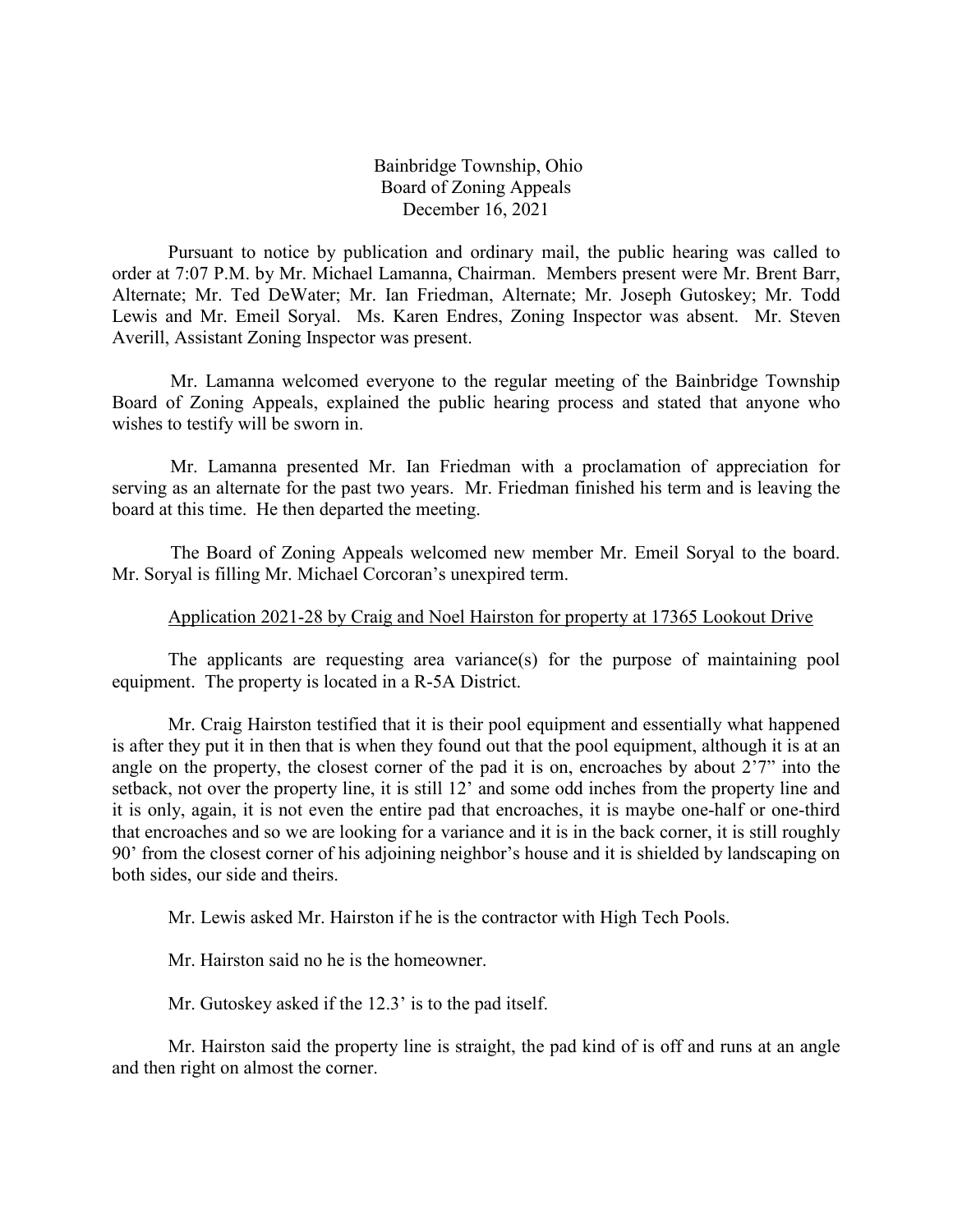Mr. Gutoskey asked how far is the pool equipment itself.

Mr. Hairston said it is within 6" of the corner of the pad so instead of 12'7" it is 12'2" or it is 12'1".

Mr. Gutoskey said what he is saying from the corner where it is the closest where the pool equipment is it is like 6" or 4" because what he was going to ask can you just cut that little piece out.

Mr. Hairston said unfortunately no, they poured the pad bigger and it is only probably 6", maybe it is 8" more but that isn't going to help. He said where they have the heater and it is not the heater, the heater is on the other side but they've got a lot of equipment on a relatively small pad.

Mr. Gutoskey said you included some pictures in here.

Mr. Hairston identified the pictures.

Mr. Gutoskey said it looks like you've got some high trees around it.

Mr. Hairston said their neighbors have a row of Pine trees and we have several as well and so no matter what time of year it is shielded from the neighbors side, now if they walked up to their fence line at the back corner and looked over of course they could see it.

Mr. Gutoskey asked Mr. Hairston if it was his fence or theirs.

Mr. Hairston said that is our fence.

Mr. Gutoskey asked if it is on the line.

Mr. Hairston said it kind of just wraps around the pool equipment so the back fence is right there, it is not really on the property line.

Mr. Gutoskey asked if there is anybody here that is interested in this application.

There was no response.

Mr. Lewis asked if this is gas or electric.

Mr. Hairston said the pump is electric, the heater is gas, but the gas line actually comes in from the other direction and it is quiet.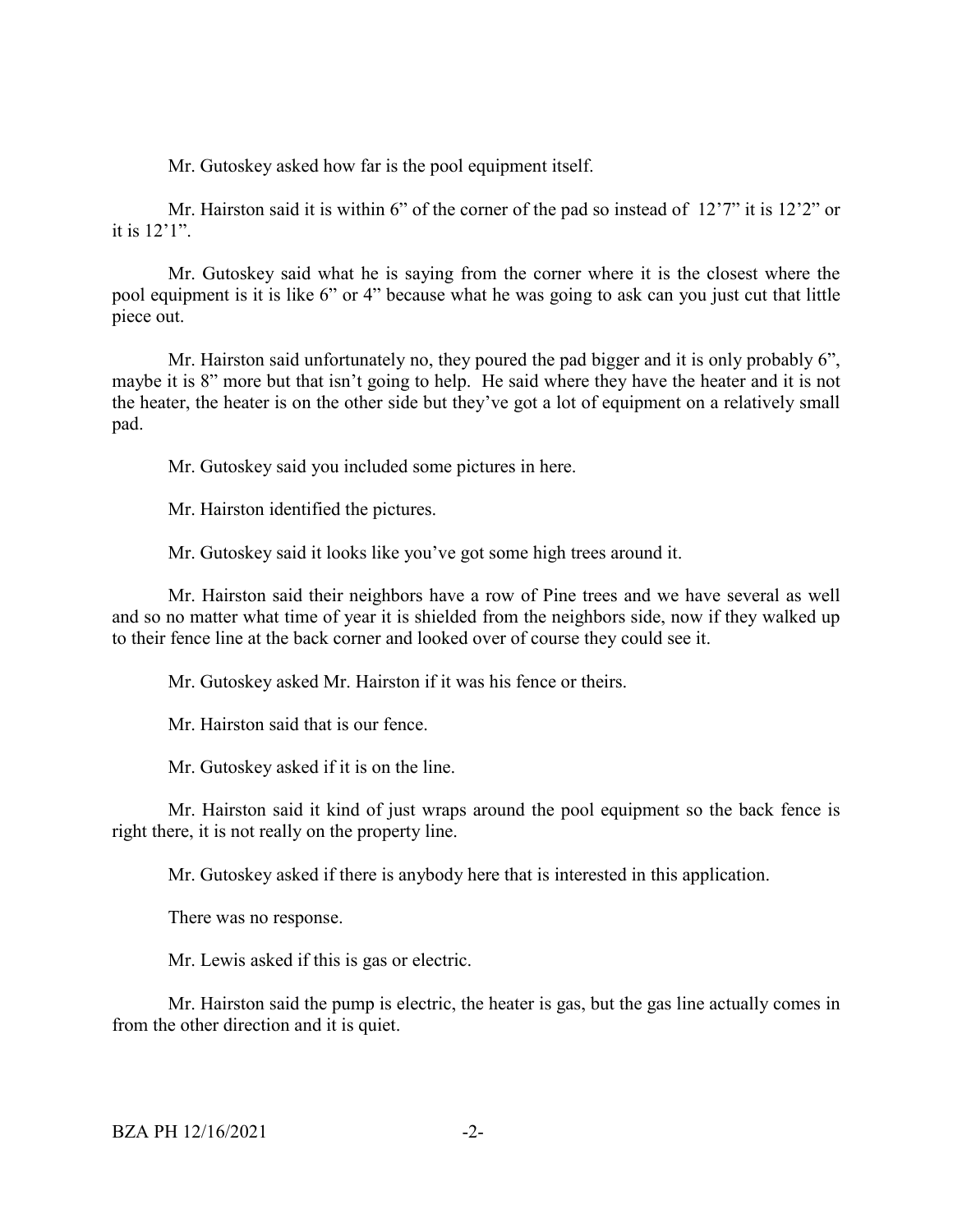Since there was no further testimony, this application was concluded.

# Motion BZA 2021-28 – 17365 Lookout Drive

Mr. Lamanna moved to grant the applicant the following variance.

1. A variance on the minimum side yard (east side) from 15' to 12.3' for the purposes of maintaining a portion of a concrete pad with pool equipment as shown in the application.

Based on the following findings of fact:

- 1. The reason for granting this variance is the pad was put in a little too close to the property line but the variance requested is only 2.7'.
- 2. It is a very small variance which will not adversely affect the character of the neighborhood or the neighboring properties.
- 3. We are talking about a concrete pad and some equipment that is about 3' or 4' high and will not be very visible from the adjacent property.
- 4. The board notes that the HOA approved this variance.
- 5. There is screening around it.

Mr. Lewis seconded the motion.

Vote: Mr. DeWater, aye; Mr. Gutoskey, aye; Mr. Lamanna, aye; Mr. Lewis, aye; Mr. Soryal, aye.

### Application 2021-29 by Joyce Taylor for property at 9125 Taylor May Road

The applicant is requesting area variance(s) for the purpose of constructing a pole barn. The property is located in a R-5A District.

Ms. Joyce Taylor and Mr. Ken Taylor were present to represent this application.

Mr. Lamanna swore in Ms. Joyce Taylor and Mr. Ken Taylor and he let the record reflect that Ms. Joyce Taylor and Mr. Ken Taylor were duly sworn.

Mr. Lamanna swore in Mr. Steven Averill, Assistant Zoning Inspector and he let the record reflect that Mr. Averill was duly sworn.

Mr. Lamanna asked for a brief description of what they would like to do here.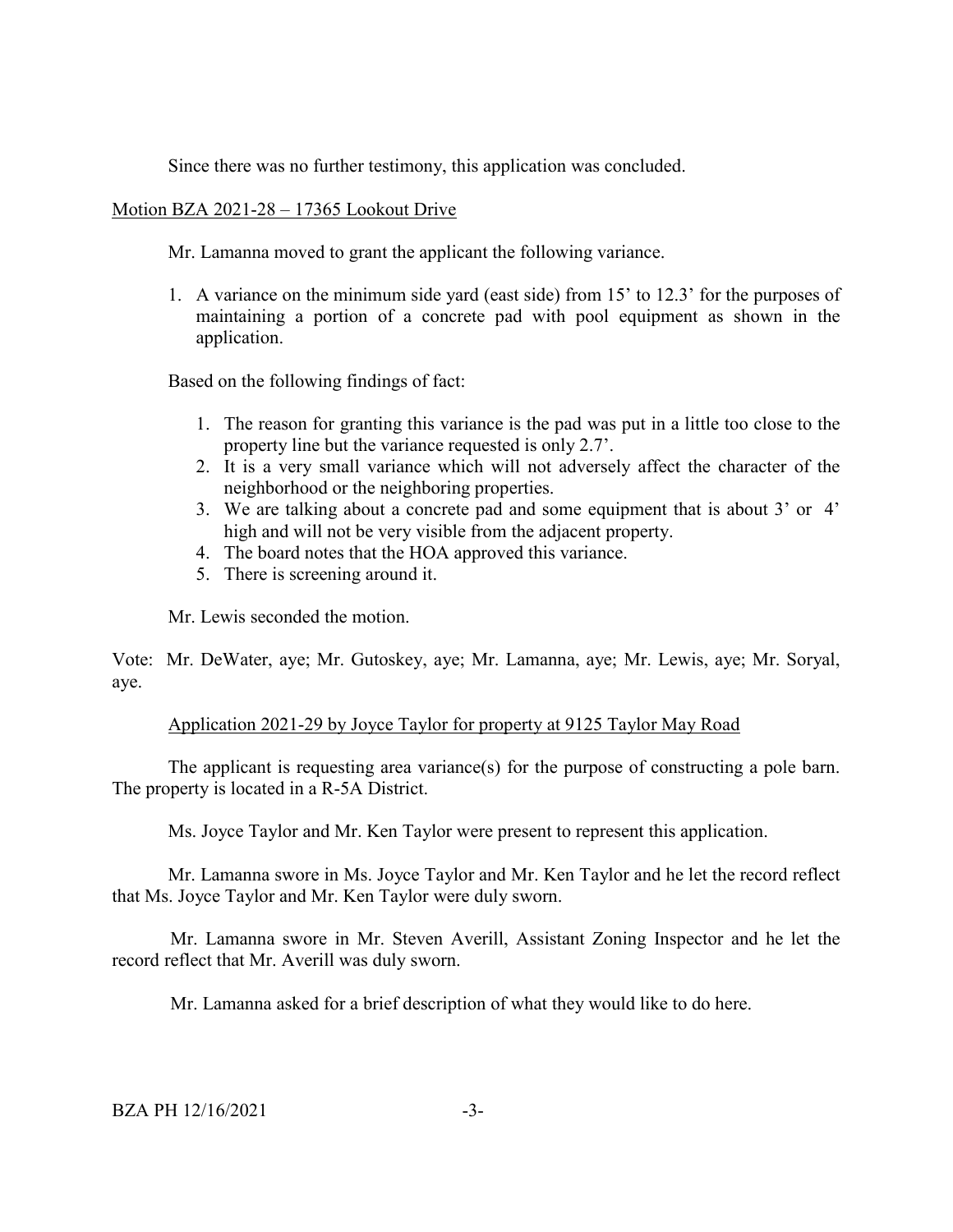Ms. Taylor testified that she would like to build a pole barn and the reason that they need to come before the board for a variance is because it is closer to the west side property by 25' than it should be under normal circumstances and the size is a little bit larger than what is permitted.

Mr. Lamanna asked what the structure of this building is going to be on the outside.

Ms. Taylor said a pole barn.

Mr. Taylor said steel.

Mr. Lamanna asked a steel roof also.

Mr. Taylor said yes.

Mr. Lewis said he is seeing a note that back in 2003 there was a variance granted and he wanted to once again go back and review it. He asked if this is located in front of the dwelling.

Mr. Taylor said yes.

Ms. Taylor said adjacent to the garage.

Mr. Lewis said he just wanted to understand. He asked if this is their kit that they provided with the ReaLink information and the drawings.

Ms. Taylor said yes.

Mr. Lewis said so that is structure number three that you are talking about doing.

Ms. Taylor said correct.

Mr. Lewis said it is in front of the dwelling but it is no closer to the front yard setback than this other structure that is already up.

Ms. Taylor said correct.

Mr. Gutoskey asked if there is any reason that you can't rotate this building 90 degrees and put it behind your garage and be at the 50' setback, it would still put one end of the barn about 200' off your house and the west side would be at 50' which would put it about 25' to the west of where your garage is now.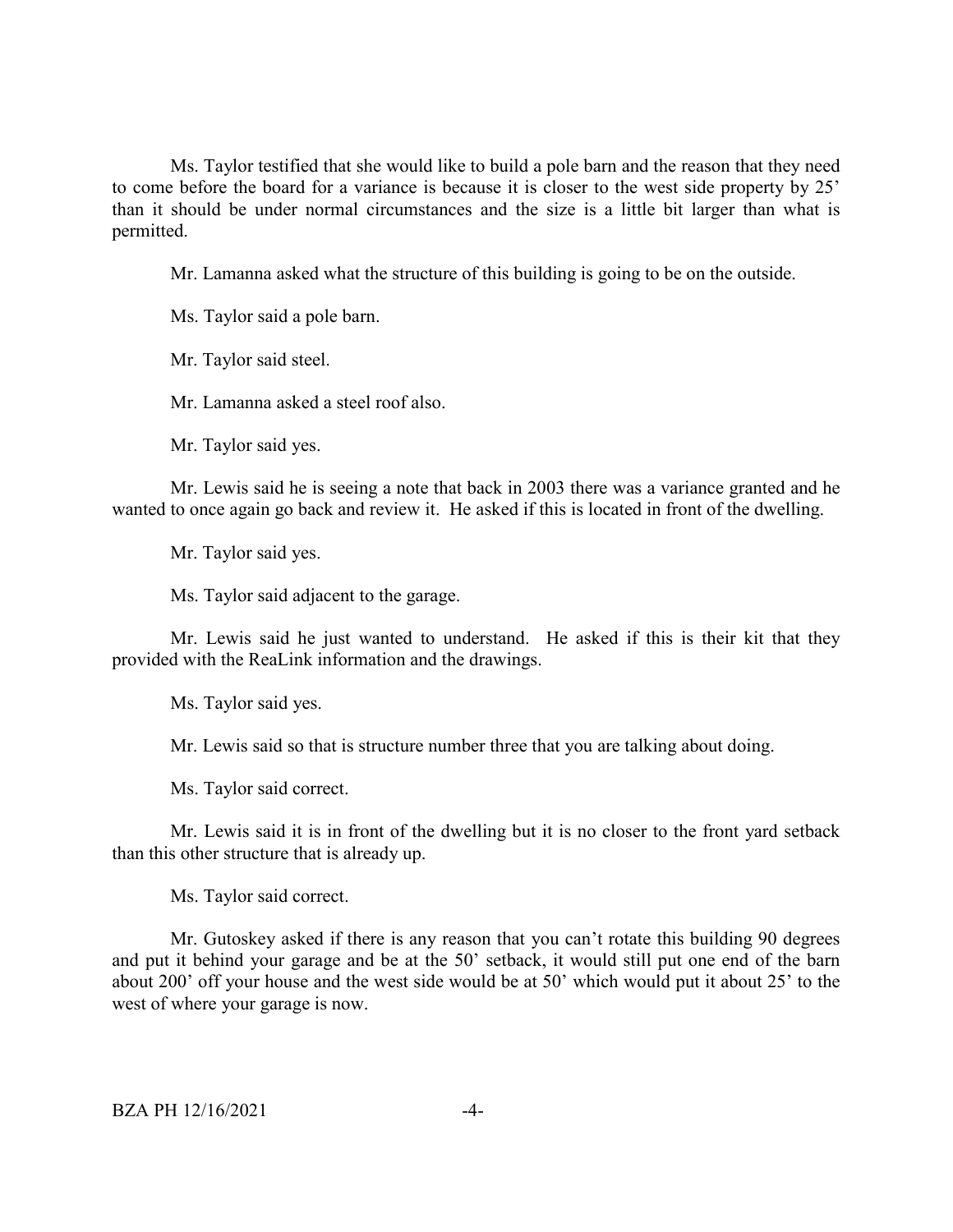Mr. Taylor said two things, first of all we are going to back in a 36' motorhome and also too right behind the house there is a ravine that drops off quite a ways.

Mr. Gutoskey said but when he looked at it on ReaLink though that top of the bank where you start to go to the ravine is about 100' behind your existing garage so then the question is can you then move it and put it at 25'.

Ms. Taylor said she is not quite sure of the drawing that you are looking at there.

Mr. Gutoskey said basically it is your drawing but he went onto ReaLink and pulled some dimensions off of it.

Ms. Taylor said the well is also a factor for them, their well is between structure one, the house and the first garage, she has a well in there to get her well water so she doesn't know if she can put anything there by it.

Mr. Gutoskey said his well is only 10' off his house. He said you would be far away from the well.

Mr. Taylor asked Mr. Gutoskey if he is talking about turning the building lengthways.

Mr. Gutoskey said yes but since you have to back in that won't work but he is still wondering if you can't put it behind the existing garage and kind of offset it to where, or even angle it a little bit to where you can get the 50'.

Ms. Taylor said she doesn't know if they can do that.

Mr. Lewis said the terrain doesn't fall off for quite a while.

Ms. Taylor said visually she would rather not have three different structures in three different locations, she thinks it makes more sense visually to have them even.

Mr. Lewis said visually from the street you are going to see three structures.

Mr. Taylor said you can't see the garage or the house from the road right now.

Mr. Gutoskey said the problem we have is we are looking at the variance and what is the hardship to give you the variance.

Mr. Taylor said where it comes straight in, back straight up that driveway right into the building, if you move it over there we've got to back in straight off that thing and come around back of the drive and the thing will be sitting over here.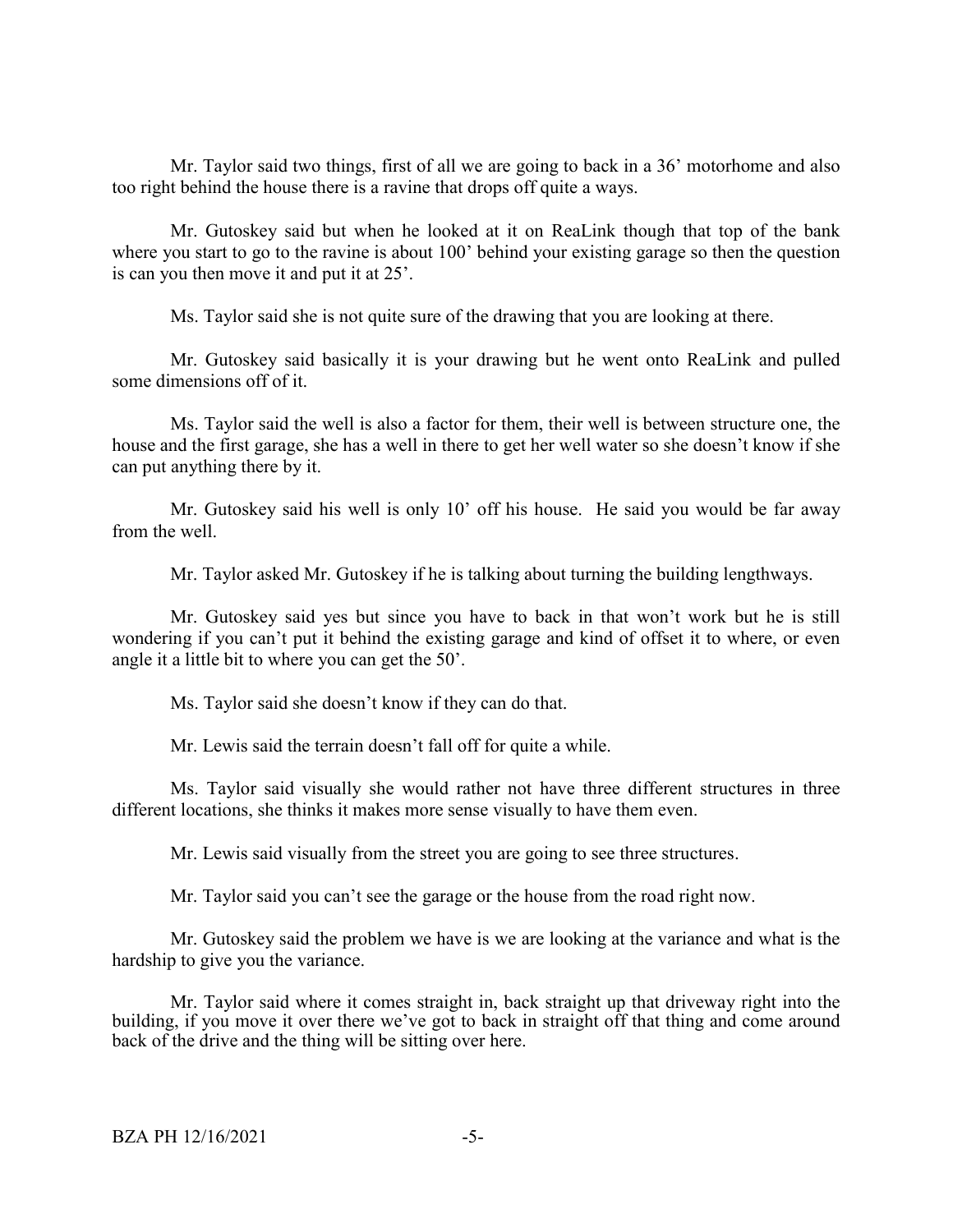Ms. Taylor said she is not quite sure you can back in that way.

Mr. Gutoskey said if you back that far you can back as far past that garage, that is what he is looking at, there are other members here, he doesn't know what they are thinking but he just thinks you could construct that building without the variance or maybe at 40'.

Mr. Lamanna asked how much is between the existing garage and the new garage.

Mr. Taylor asked how much will there be.

Mr. Lamanna said yes.

Mr. Taylor said 19'.

Mr. Soryal asked if that is necessary.

Mr. Taylor said we talked to the well guy and he needs to able to get through here if we were going to do something with the well, the well sits right here where the marker is, we wanted space to be able to get through there, there is no way to get around to get back there if they ever had to do something to the well.

Mr. Lamanna said you could come around the outside.

Ms. Taylor said no they can't, we had them come over and look, they can't, they would have to drill a new well.

Mr. Gutoskey asked if they had anything in writing from the well guy.

Ms. Taylor said no.

Mr. Lamanna said if he is talking about coming between the two buildings, if you move one building over why couldn't you then just come around the building.

Ms. Taylor said because you would have to put the driveway all the way around.

Mr. Gutoskey said you don't have a driveway all the way to the one now.

Mr. Lamanna asked how old their well is.

Ms. Taylor said since 1983.

Mr. Lamanna said he is talking about driving between the two buildings to get around.

BZA PH 12/16/2021 -6-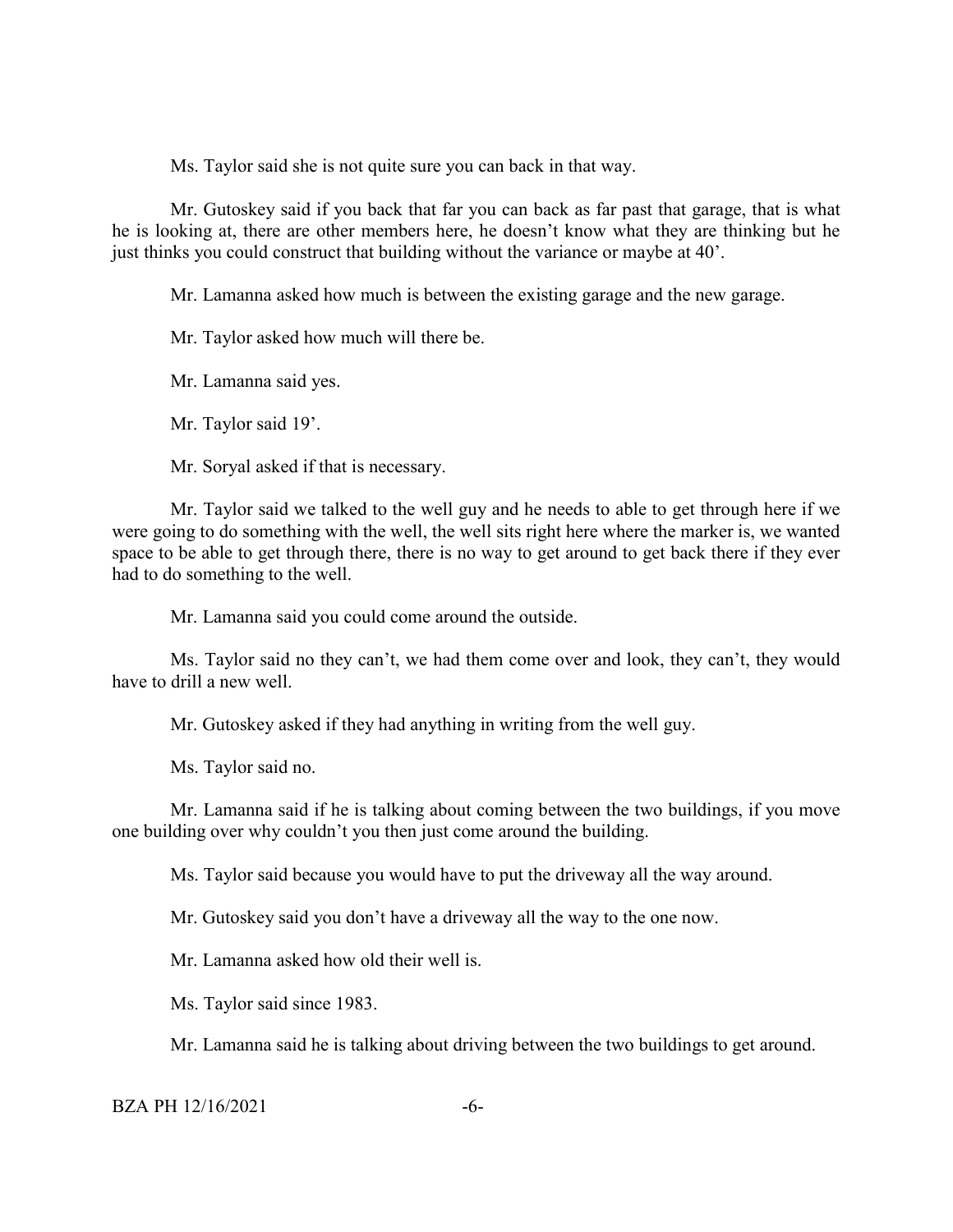Ms. Taylor said no he has to go around, he has got to be able to get between the building on the far left and the garage so he was going to go down in between right there.

Mr. Lamanna asked why couldn't he just go around the outside of it, that is not paved in between there.

Mr. Taylor asked what do you mean about coming through.

Mr. Lamanna said with the building over here he can go around the outside.

Ms. Taylor said and drive on the neighbor's property to get to it.

Mr. Lamanna said no because there would be just as much room if the building is moved over.

Mr. Lewis said if you move the building 10' over it is 10' more on the side.

Mr. Taylor asked how far away do you have to be.

Mr. Gutoskey said you could attach them if you want.

Ms. Taylor said she doesn't want to attach them. She said they looked at attaching them.

Mr. Lamanna said your roofline is this way but you could come over and have enough space to walk down in between it and weed whack.

Mr. Lewis said or put a lawn mower through it or whatever, a wheelbarrow.

Mr. Lamanna said it reduces the size of the variance.

Ms. Taylor said got it, okay.

Mr. Gutoskey said when he looked on the GIS he got about 75' to the front corner of the garage.

Mr. Taylor said it is 76'.

Ms. Taylor said he measured it.

Mr. Gutoskey said he was pretty close.

Mr. Lewis said 76' and what is the width of this building.

BZA PH 12/16/2021 -7-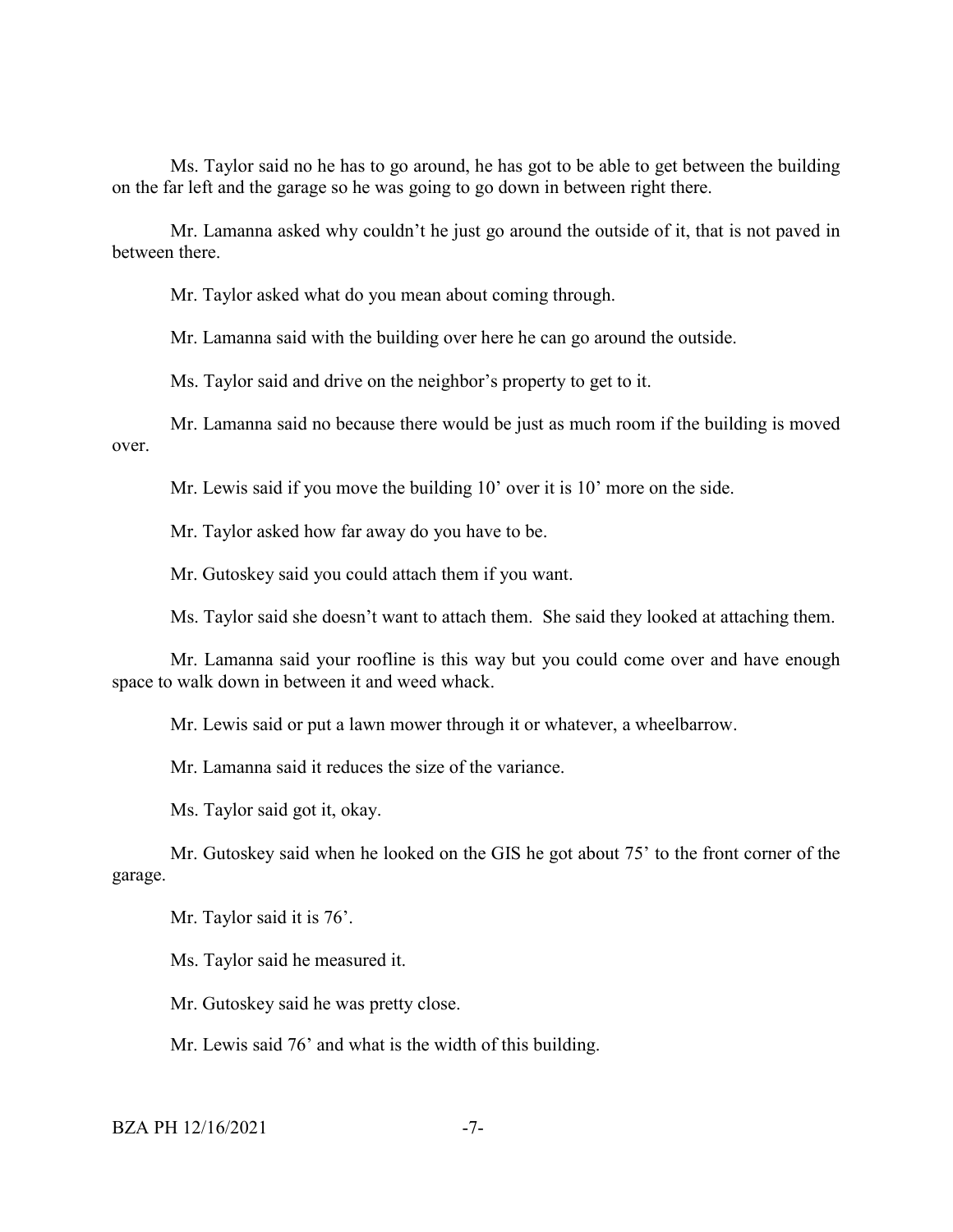Mr. Taylor said 32'.

Mr. Lewis asked if that includes the overhangs.

Mr. Taylor said no.

Mr. Lewis said that is the foundation.

Mr. Taylor said there will be a 2' overhang on both sides.

Ms. Taylor said she will have to chop her Apple tree down.

Mr. Lamanna said it looks like the building is going to be right up next to it anyway.

Ms. Taylor said that Apple tree was going to go, the poor thing.

Mr. Lamanna said it is 32' wide and you've got 76' and if it was touching it would be 44' away.

Mr. Taylor said yes.

Mr. Lamanna said that is a 6' variance plus basically whatever you have in between, if it is 4' in between it would only be a 10' variance.

Mr. Gutoskey said yes.

Mr. Lamanna said that still lets you back in with your vehicle.

Ms. Taylor said straight back in, right.

Mr. Lamanna said yes.

Ms. Taylor said okay.

Mr. Lewis said he has some other questions on the building too please. He said this is an all metal building right.

Mr. Taylor said yes.

Mr. Lewis asked if the roof is metal as well.

Mr. Taylor said yes.

BZA PH 12/16/2021 -8-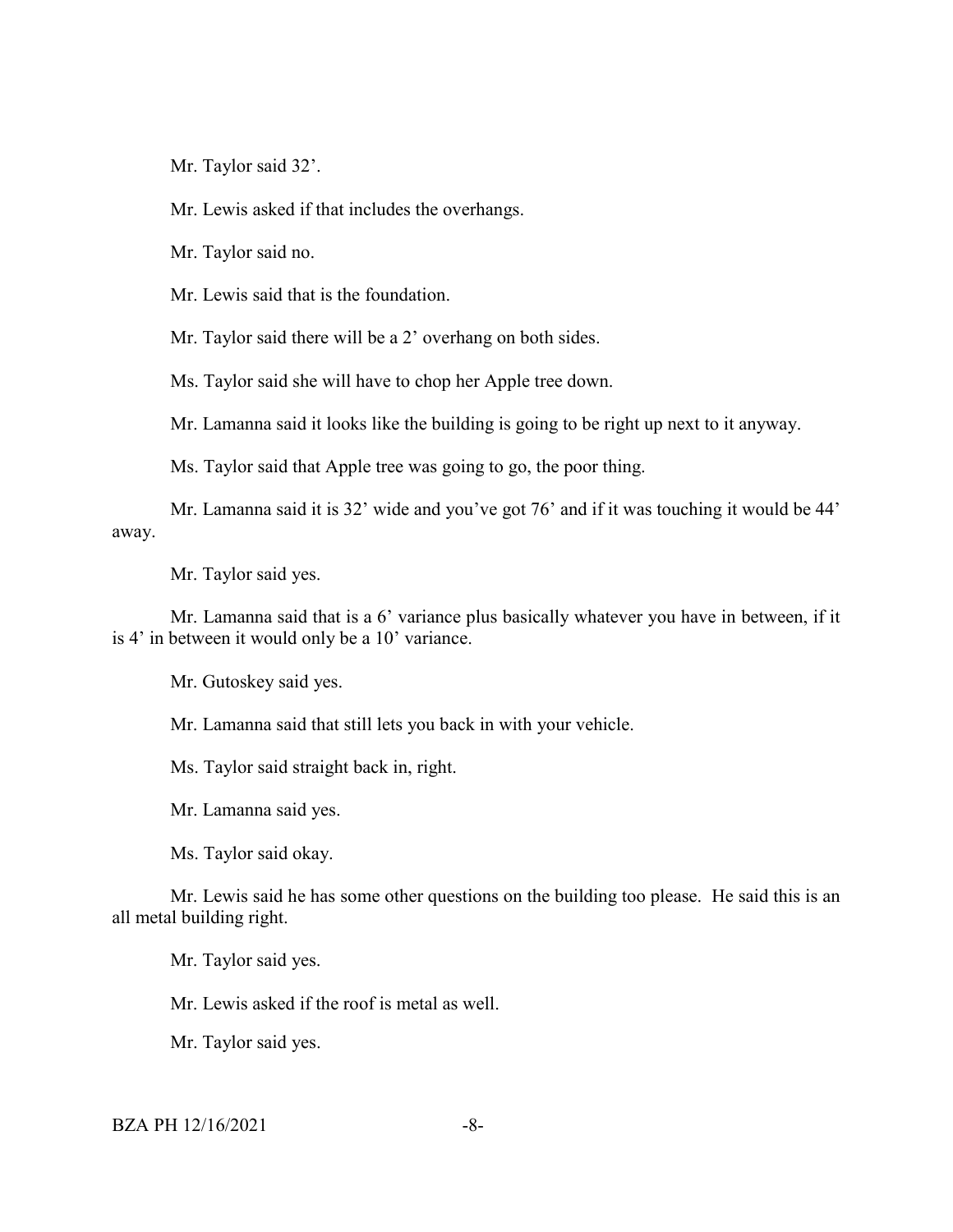Mr. Lewis said we have had some interesting occurrences in Bainbridge with materials. He said he is looking at the APB pole barn.

Mr. Taylor said he pulled that up just so you have some kind of reference.

Mr. Lewis said what he would really like it to do is from your pole barn manufacturer vendor to provide our zoning inspector with a small sample for color purposes of both the roof and the sides.

Mr. Taylor said sure.

Mr. Lewis said from what this looks like right now the roof will be brown and the sides will be stone which are kind of generic words, it doesn't really give you a color chart or a PMS number but if we do that then we've got something in our file that the color as represented are the colors that are being submitted and they will be as built.

Mr. Lamanna said you are trying to match up.

Ms. Taylor said we are trying to match the house.

Mr. Lewis said it is a great idea.

Mr. Gutoskey said so then the other question too is it looks like it is going to be 10' into that 50' buffer, would you have any problems planting a couple of Pine trees there.

Mr. Taylor said actually there are some Pine trees there now but yes, we are going to fill it in with Arborvitae.

Ms. Taylor said she likes Arborvitaes because they grow big and tall.

Mr. Gutoskey said when you look at the aerial there, just to kind of shield it from the neighbors. He referred to the aerial and said with that long side and you are going to be 10' closer in that 50' side buffer if you are okay with planting some Arborvitaes there.

Ms. Taylor said yes.

Mr. Gutoskey said he sees you've got some windows on the side to help break up the side.

Ms. Taylor said yes.

 $BZA$  PH  $12/16/2021$  -9-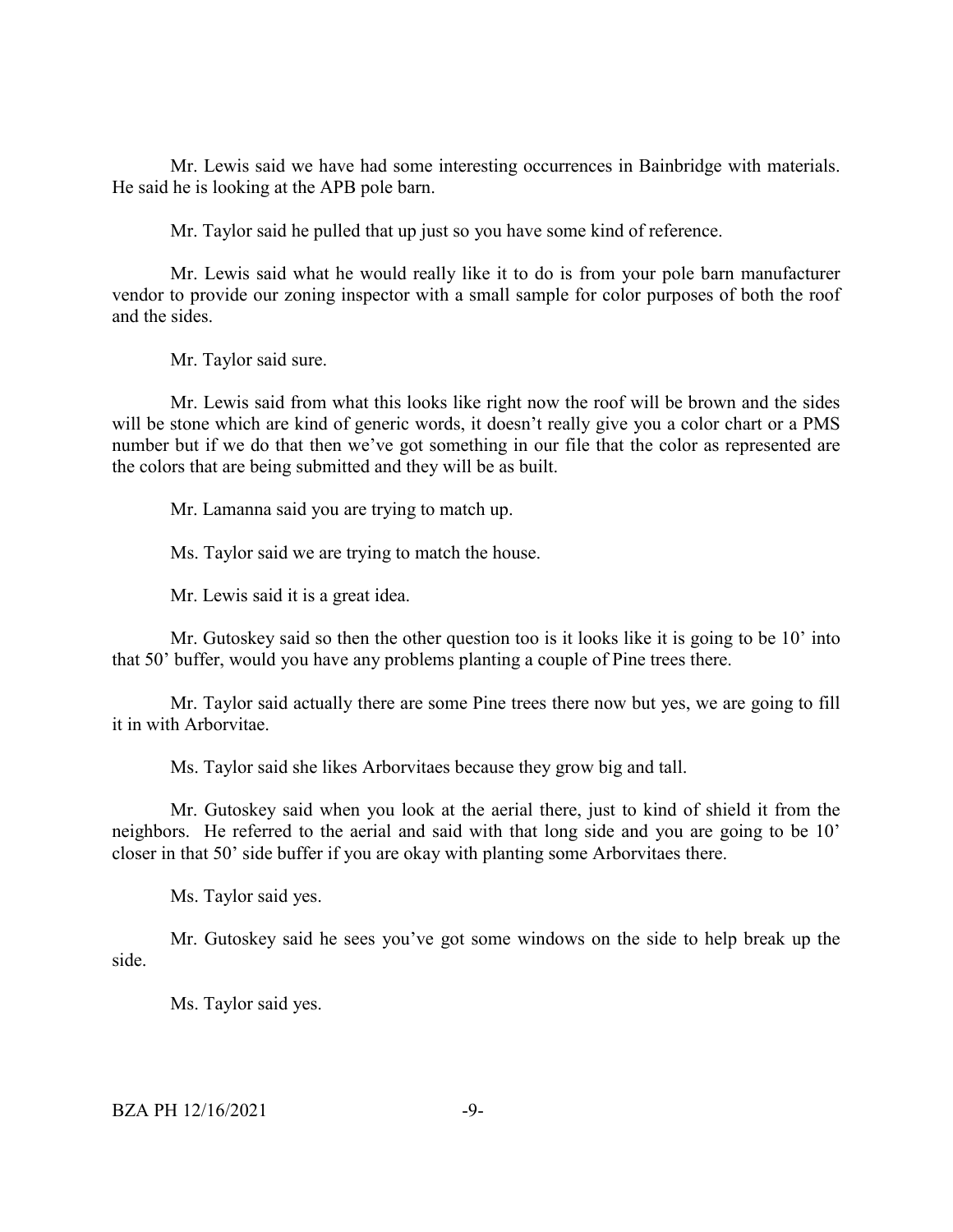Mr. DeWater said it will probably save you a little money on your driveway expansion too by moving the building over.

Mr. Gutoskey said you won't have to move so much of your driveway over.

Mr. Lewis asked if they are going to attach it with more concrete or asphalt.

Mr. Taylor said yes.

Mr. Lewis said we are set on the lot coverage.

Mr. Taylor asked how many feet does the board want between the buildings, to the eaves.

Mr. Gutoskey said about 4'. He said with 40' to the property line with 4' between because it looks like the garage is a little askew to the property line so it would probably be a little more than that.

Mr. Taylor said the garage is 76' to the base of the garage but it has a 2' overhang so do you want 10' from the overhang or 10' from the base.

Mr. Gutoskey said it would be 38' from the foundation, 36' for the whole thing.

Ms. Taylor asked if she can get her lawnmower down there.

Mr. Gutoskey said you would have 6' between. He said it will be 38' to the foundation and 36' to the overhang.

Mr. Lamanna asked if anybody had any issues on the size of the building.

The board replied no because of the six acre lot.

Mr. Gutoskey said it just so happens that the shed next door shows 38' to it so it is in the ballpark there.

Mr. Lewis said it is consistent.

Mr. Lamanna asked if there is anybody else interested in this application.

There was no response.

Since there was no further testimony, this application was concluded.

BZA PH 12/16/2021 -10-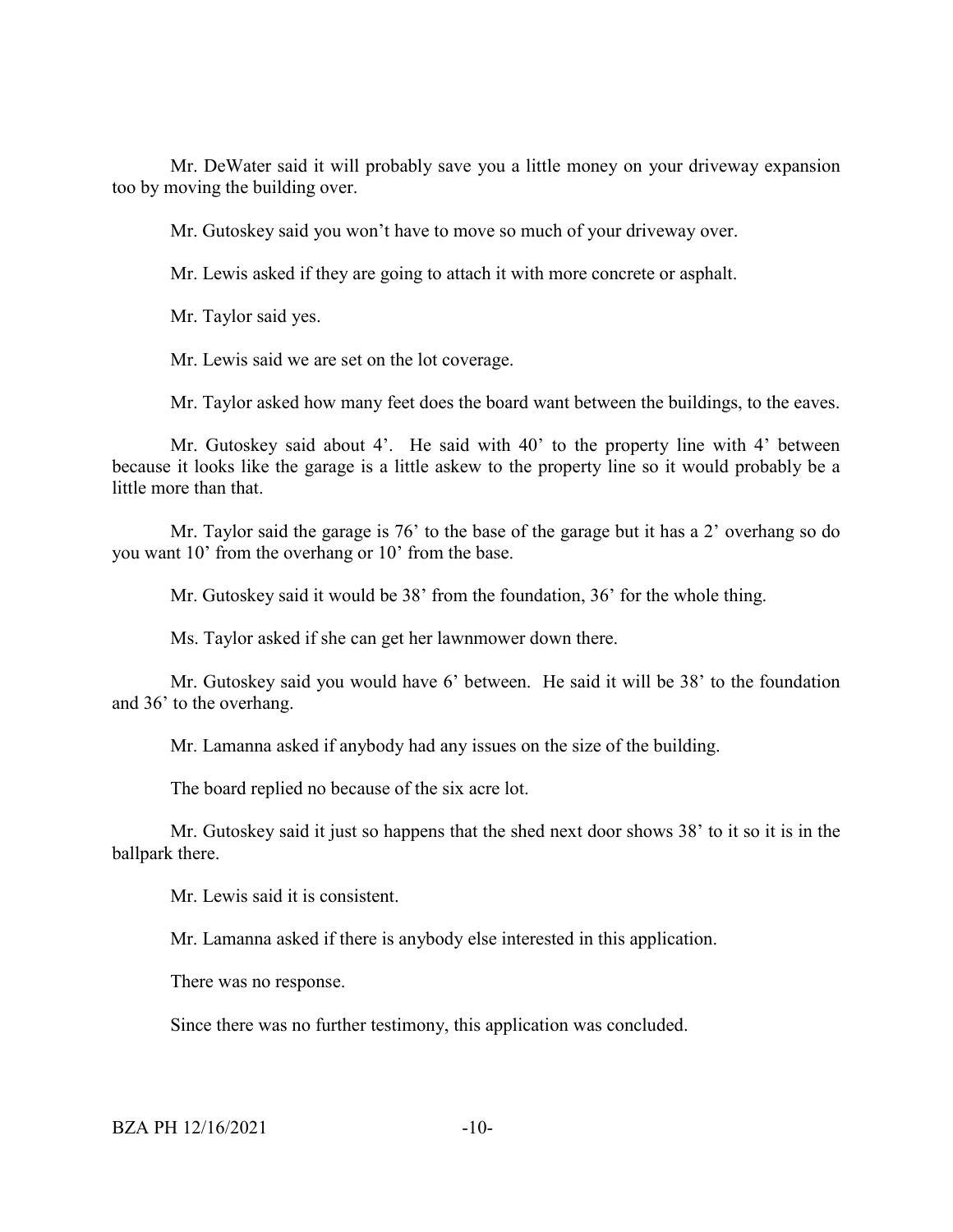# Motion BZA 2021-29 – 9125 Taylor May Road

Mr. Lamanna moved to grant the applicant the following variances for the purposes of constructing a pole building as shown in the application (a 32' wide pole building with 2' overhangs).

- 1. A variance to the minimum side yard on the east side of the property from 50' to 38' to the foundation which will also be 36' with the overhang of the structure.
- 2. A variance to the maximum accessory building size from 900 sq. ft. to 1,280 sq. ft.
- 3. In addition, the applicant's steel siding on this structure and the roof are meant to match the house with colors being brown for the roof and stone. The applicant will, when they get a final color selection, submit those to the zoning inspector for determination that they are within those parameters and are consistent with the goal of matching the house and making the building less obtrusive.
- 4. In addition, the applicant has agreed on that same side of the new structure (west side) to plant some Arborvitae along the building between the front and the window so as to provide some additional screening from the adjacent property.

Based on the following findings of fact:

- 1. There is a practical difficulty because of the existing structures and the necessity of placing this structure on that side of the property to have access to a large motorhome to be able to get it in and out of the building limits the locations on the property.
- 2. With respect to the size of the buildings on this six acre lot, and given the size and scope of the existing buildings on there it is reasonable given the size of the lot and will not adversely affect the character of the neighborhood or the adjacent property owner.

Mr. Gutoskey seconded the motion.

Vote: Mr. DeWater, aye; Mr. Gutoskey, aye; Mr. Lamanna, aye; Mr. Lewis, aye; Mr. Soryal, aye.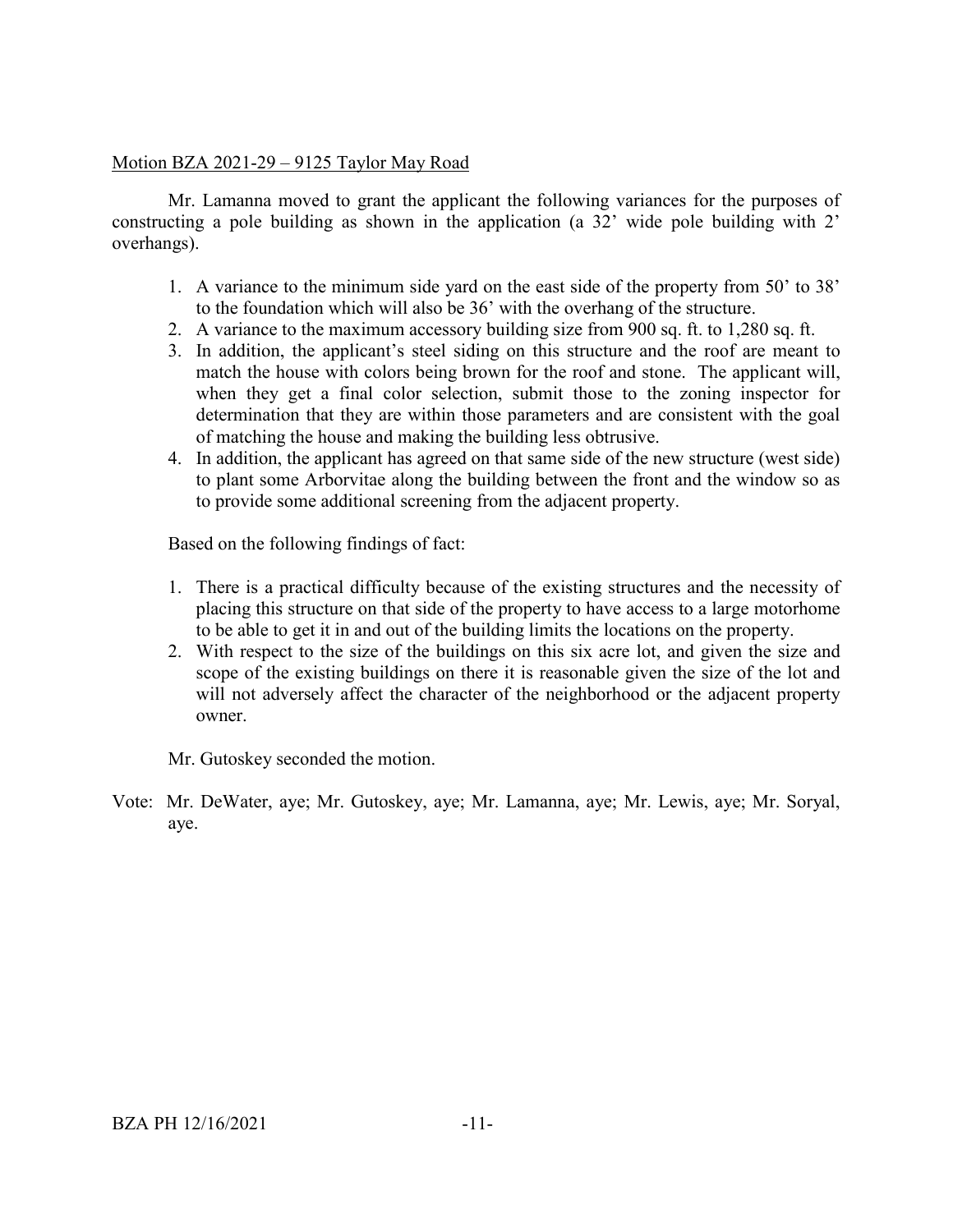# Application 2020-35 by Dangelo, Ltd. for property at 16965 Park Circle Drive - Continuance

The applicant is requesting area variance(s) for the purpose of maintaining a pavilion. The property is located in a LIR District.

Mr. Joe Gutoskey recused himself from this application and Mr. Brent Barr, Alternate joined the board for consideration of this application.

Mr. Lamanna noted that this is a continuance of an application requesting area variance(s) for the purpose of maintaining a pavilion.

Ms. Kathleen Dangelo, property owner and Mr. Bruce Rinker, attorney for Ms. Dangelo were present to represent this application.

Mr. Rinker stated that he did not need to be sworn in because he is an officer of the court.

Mr. Lamanna said except in this case you (Mr. Rinker) are actually giving fact testimony.

Mr. Lamanna swore in Mr. Bruce Rinker and he let the record reflect that Mr. Rinker was duly sworn.

Mr. Bruce Rinker testified that he is with the law firm of Mansour Gavin at 1001 Lakeside Avenue, Suite 1400 in Cleveland and we are a land use counsel for Sapphire Creek and first of all he does want to thank you, we were here in July and provided you another copy of the packet that he had presented then thinking that we were going to go forward and understanding that you were short one member and granted continuances until you had a full compliment so we do appreciate that. He said he would like to divide this into two parts, primarily the reason we are here is for an area variance and as you know in your zoning code, an area variance does not challenge the use but it deals with dimensional issues and his understanding here and it is something that he eluded to in the July 15<sup>th</sup> letter so he will reiterate it again on behalf of Kathleen Dangelo for Sapphire Creek. He said if the board decides that it does not want to grant this area variance for the setback encroachment then Ms. Dangelo is prepared to relocate the pavilion so we want you to understand and his understanding is and he thinks that the zoning inspector would agree that we are not here to deal with a use, it is not an issue and were the pavilion required to be relocated on the site that would be compliant with all of the dimensional requirements it would be a permitted use, is that correct.

Mr. Steve Averill, Assistant Zoning Inspector testified by saying correct.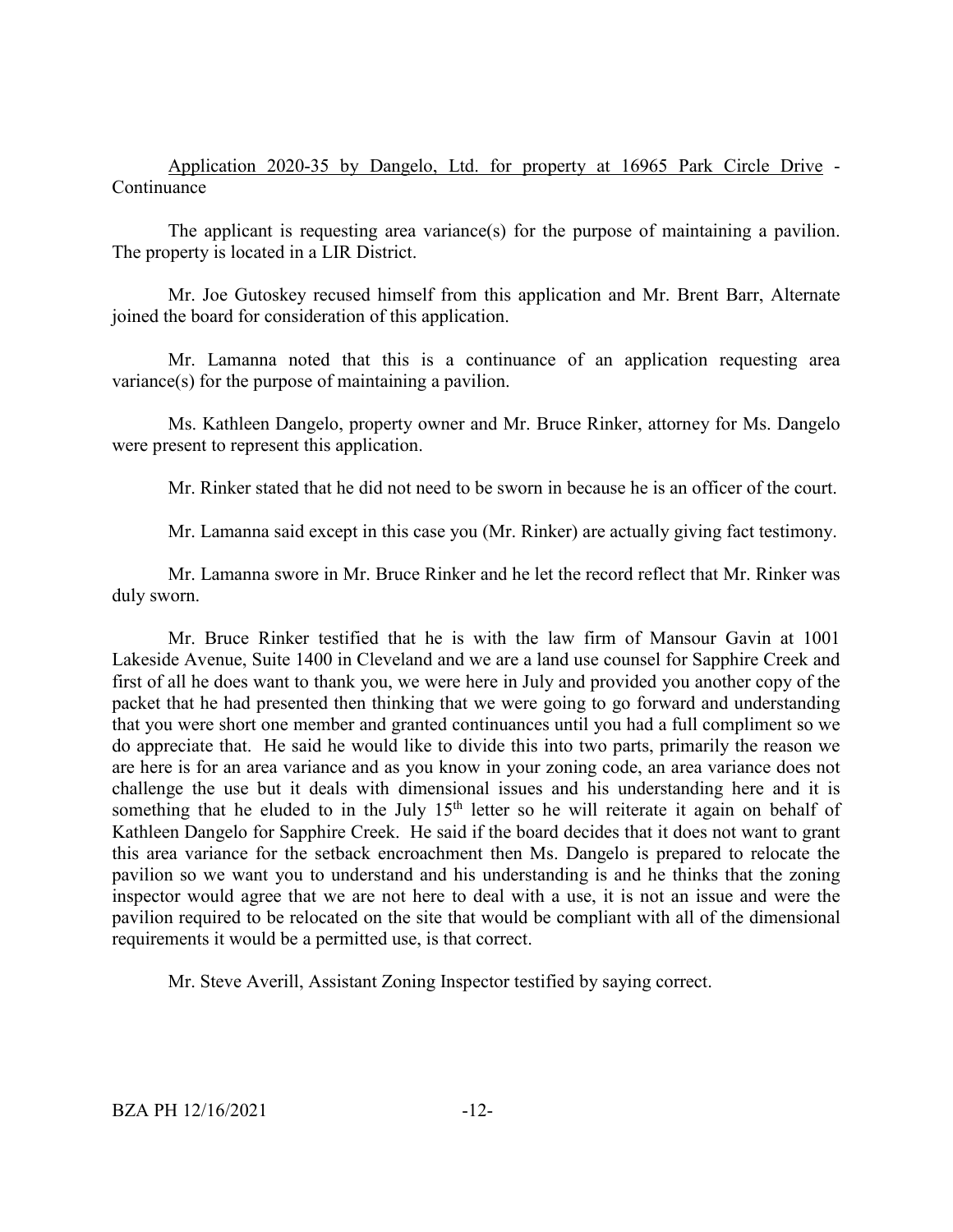Mr. Rinker said he understands that a lot of the people that are here from Knolls are very much concerned about the operations and he does want to address those, he provided the information not only in the July  $15<sup>th</sup>$  packet but also for the packet for you tonight and he would like to go through some of those things but again the focus for right now is on this encroachment and the bottom line is you had indicated we are really asking for forgiveness, inadvertently the pavilion was placed in this 50' setback area. He said if you go to the July  $15<sup>th</sup>$  packet that he provided as a handout first go to Tab #2, it is a little small, it is an aerial view of the site on Google to give you some orientation and he thinks the Google mark pinpoints where Sapphire Creek is and if you notice the top of the page is actually east so the right hand side of the page would be south, north on the left side and if you look you see the Knolls Subdivision which is about half way up the page on the left side so that is the northern part, then between that is currently the winery itself and then it is on the east boundary line that we are talking about. He said if you go to Tab #3 he took the liberty of framing in yellow the rectangle that you see in this Tab #3, that is the adjacent property, it is owned by the City of Chagrin Falls, it is roughly 23 acres and as noted in the staff report from back in January he believes it is noted as it is vacant, it is landlocked, it is steeped in ravines and heavily wooded and for all intents and purposes we don't anticipate, he doesn't think anyone would, that it is going to be developed, but as we stated up front, in the event that it would be necessary to move the pavilion Ms. Dangelo is prepared to do it and it is not without expense but they understand that that may be a consideration for the board tonight. He said they believe however though it is in keeping with your standards for area variances that in many respects and certainly for people of the Knolls, this location requests or represents really an optimum location in terms of any of the concerns that these people had with the operations. He said the pavilion itself is where the wedding vows are performed, that is the wedding ceremony, it is not for music other than attended to a ceremony which typically is going to be short lived and pretty low key and it is also for dining so it is not an area that should be at all a concern in generating sound but again notwithstanding what we want to point out is this pavilion is as far away and on the other side of the structures away from Knolls and it is next to a vacant property that is not likely to be developed. He said if you look at Tab #4, again this is from July, we took a couple of pictures and it is just to give you a perspective of what the adjacents see, the relationship of the pavilion, the last picture is taken from inside the woods, we trespassed to look back and to show you it is a pretty heavily wooded area so again we appeal that when you look at the factors in your zoning resolution and area variances that this would not be considered substantial, they made a mistake, they sited it in the wrong location but when all things are considered we think it would be less impactful for all adjacent property owners and certainly for people in the Knolls. He said he wrote about this again in the July packet then reiterated in this December 15<sup>th</sup> packet which he provided to the board as well and he just wants to highlight the number of documents, first of all Ms. Dangelo runs a very, very successful business, she has proposed a Still, a second facility that is going to be closer to the Knolls and when we were here in February we were appealing not simply with this particular setback issue but rather a consideration of parking lot variances related to the proposed Still project.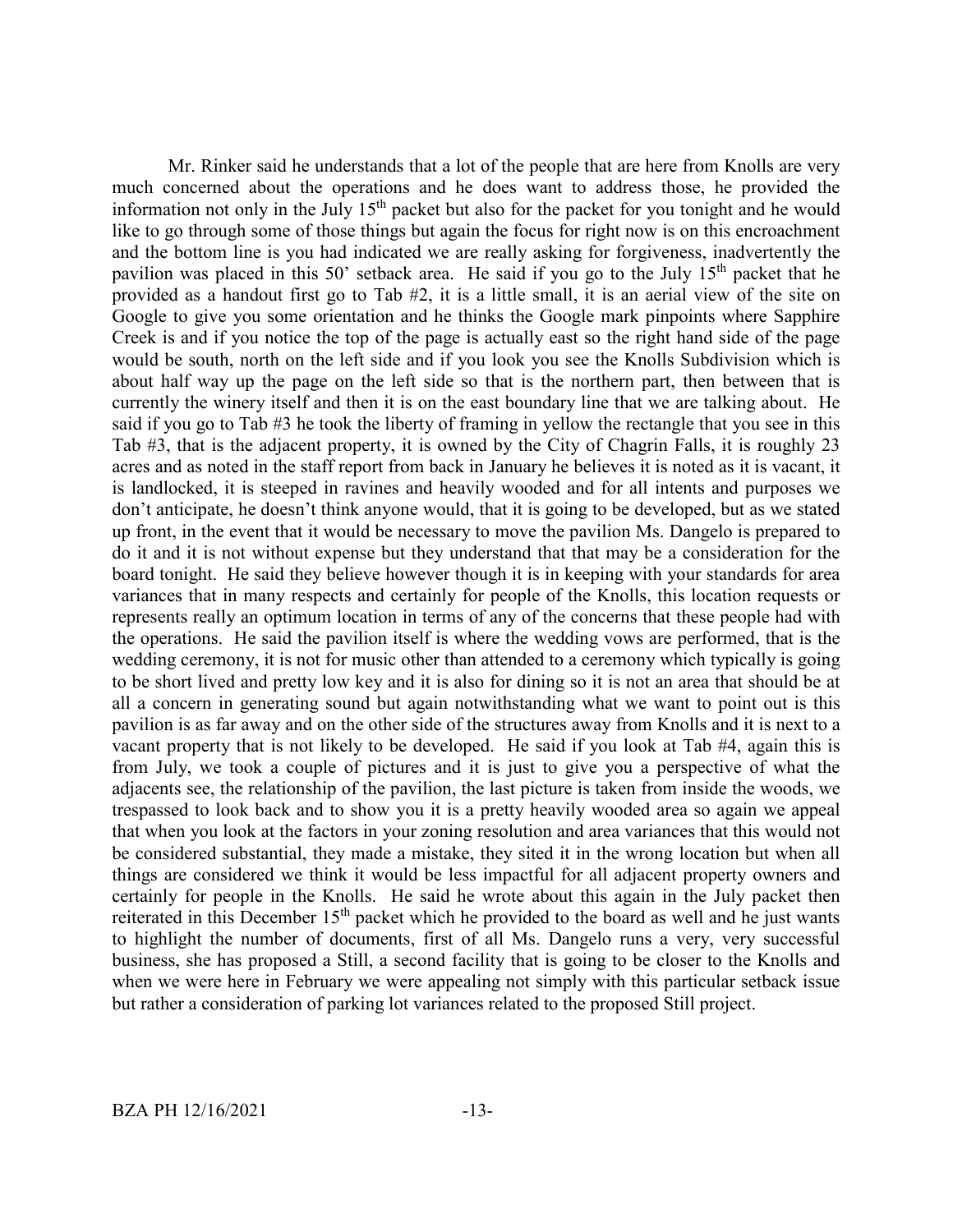Mr. Rinker continued by saying we really got a lot of feedback and we asked for a continuance and we said we would go back to the drawing board, literally and figuratively and Ms. Dangelo did just that. He said let's go back to the July packet because he provided this in July, Tab #1 and there are three different site plans used, he color coded them and in Tab #1 this shows the proposed site plan as it was projected when they were here in February and you notice the location in yellow where the Still would have been relative to the Knolls property. He said if you turn the page, and again take a look, and he should point out that again the south of the property is on the right side of the page, north again is on the left side of the page, and he outlined in blue kind of the serrated edge the footprint of what had been proposed and you can see in yellow, this is what has been approved because it is code compliant, there are no setback requirements, the proposed use of the Still is pushed away from the Knolls and this was pointedly done as a response to the concerns, the complaints that Knolls residents had made so step #1 was repositioning the Still. He said Ms. Dangelo had since told him that even since this particular drawing which has been approved, The Still footprint will be a little bit smaller and consequently the parking field will also be a little bit smaller. He said again, permitted use, no variances, no area variances required for the Still location and then the other thing again, this is not per code and he knows there has been a lot of discussion and he anticipates that a number of residents are going to be addressing the board about concerns of this adjacency. He said what Ms. Dangelo has proposed and she has made this commitment, about \$50,000 worth of additional mounding and landscaping and just recently he provided documentation to Mr. Markowitz at his request some engineered drawings that show the proposed mounding will extend and you can see in this third drawing and he has got another updated version in the December  $15<sup>th</sup>$  packet in green, this will run along the south berm basically of the detention basin and the detention basin by the way is a shared basin, this was something that Soil and Water had to look at to make sure that drainage functionality would not be adversely affected and were advised that it would not be so again these are preliminary drawings but essentially subject to a grading plan approval and ultimately final site work. He said this mound is going to be about 12' high, it is going to run along that south perimeter and should be very effective against the Knolls and the future development of the Sapphire Creek property. He said Ms. Dangelo has also proposed there will be some evergreen trees and some deciduous trees and again that documentation is in the packet provided for tonight's meeting. He said we understand that this has been a concern and one of the things Ms. Dangelo also said back in February is that, bear in mind, that with COVID a lot of the receptions and a lot of events were held outdoors last year and she went back and made sure that all sound generation or bands, DJs, any bands playing music would be contained indoors, inside of the winery, number one, decibel levels are set, there is a maximum and her managers have enforced that, it is part of the contract with them so this is something to be proactive and basically to respond in good faith to what people were complaining about was to control the sound.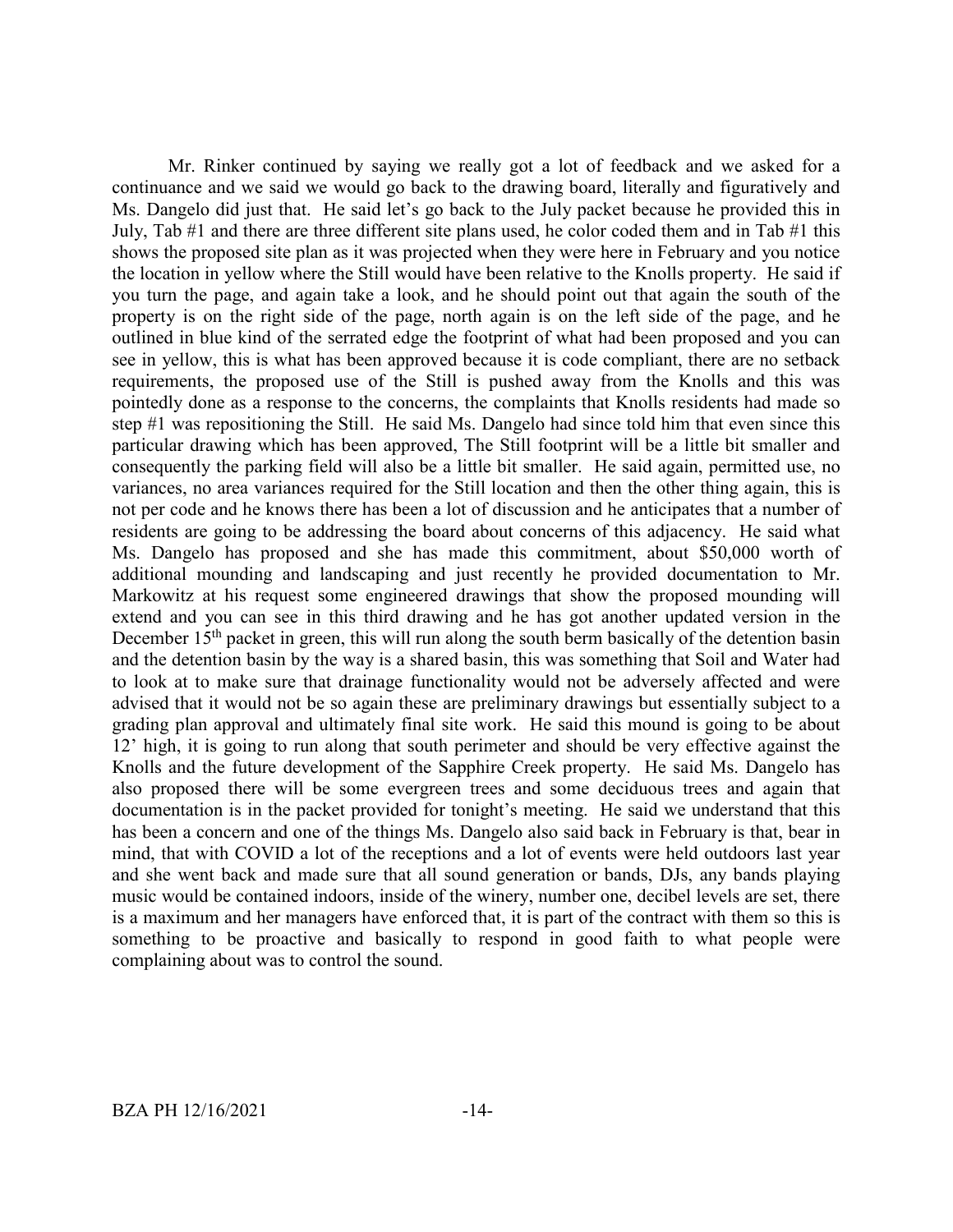Mr. Rinker continued by saying to their knowledge they were made aware of one complaint and that was on August  $21<sup>st</sup>$  of this year, when after we were prepared to be here he was contacted and learned that about 3:30 on a Saturday morning, the 21<sup>st</sup>, one of the residents in Knolls heard music being played which was stunning and as it turned out what we found out is the cleaning crew had decided to help themselves and turn on the sound so that they could whistle while they worked, Ms. Dangelo was not pleased, she brought this up to the manager and shut that down immediately so what he was saying, that was an anomalous event, that is unusual. He said they were made aware when they were coming here in November that at the last minute we saw there were a couple of letters from the Knolls, candidly, the first time it seems that we knew there is a problem is when we are ready to come before you and he can't account for that, all he can say is Ms. Dangelo has done what she should do as a responsible business owner to regulate the sound, to control that and the uses are permitted and as a fact sheet as this December 15<sup>th</sup> packet shows you, this is a significant endeavor, this would be about a \$5 million investment, the property value increases, look at the awards that she has received for the operation, this is not only a popular, it is a very successful business and as we all know part of the agreement when the Knolls went in was that both the Knolls residents and the developer for this industrial park would use their best efforts to promote development so that is a mutual obligation, he thinks it is very safe that Ms. Dangelo has again made a good faith endeavor to meet that requirement, she doesn't have to put in that landscaping, she doesn't have to do those things, specifically you don't have a sound ordinance per your zoning resolution but we all know, in fact we tested it back in February that sound is something that if you are living in your home you don't want to have to deal with it so she has tried to deal with it and he thinks she has proven to deal with it very effectively and for a business it is a fully permitted use so at the end of the day what we are asking you to recognize is this is a very specific issue involving a setback, it is not the functionality and the operation of the site that is part of your decision but we are not naïve, we know that people here are very attuned to the fact that this operation with its expansion is something they are very concerned about. He said we believe that this is being addressed in a very appropriate way and candidly Ms. Dangelo is putting her money where her mouth is so these \$50,000 in improvements in order to make sure and in addition to operational structurally this will be done in a way that is satisfactory. He said we can respond to any questions but he knows these other folks want to speak and we would like the chance to address you following that.

Mr. Lamanna said he would like to give the board a chance to ask any questions.

Mr. Lewis said so you are saying that you believe that the only thing before us is the matter of the area variance on the exact location of the pavilion.

Mr. Rinker said that is correct.

BZA PH 12/16/2021 -15-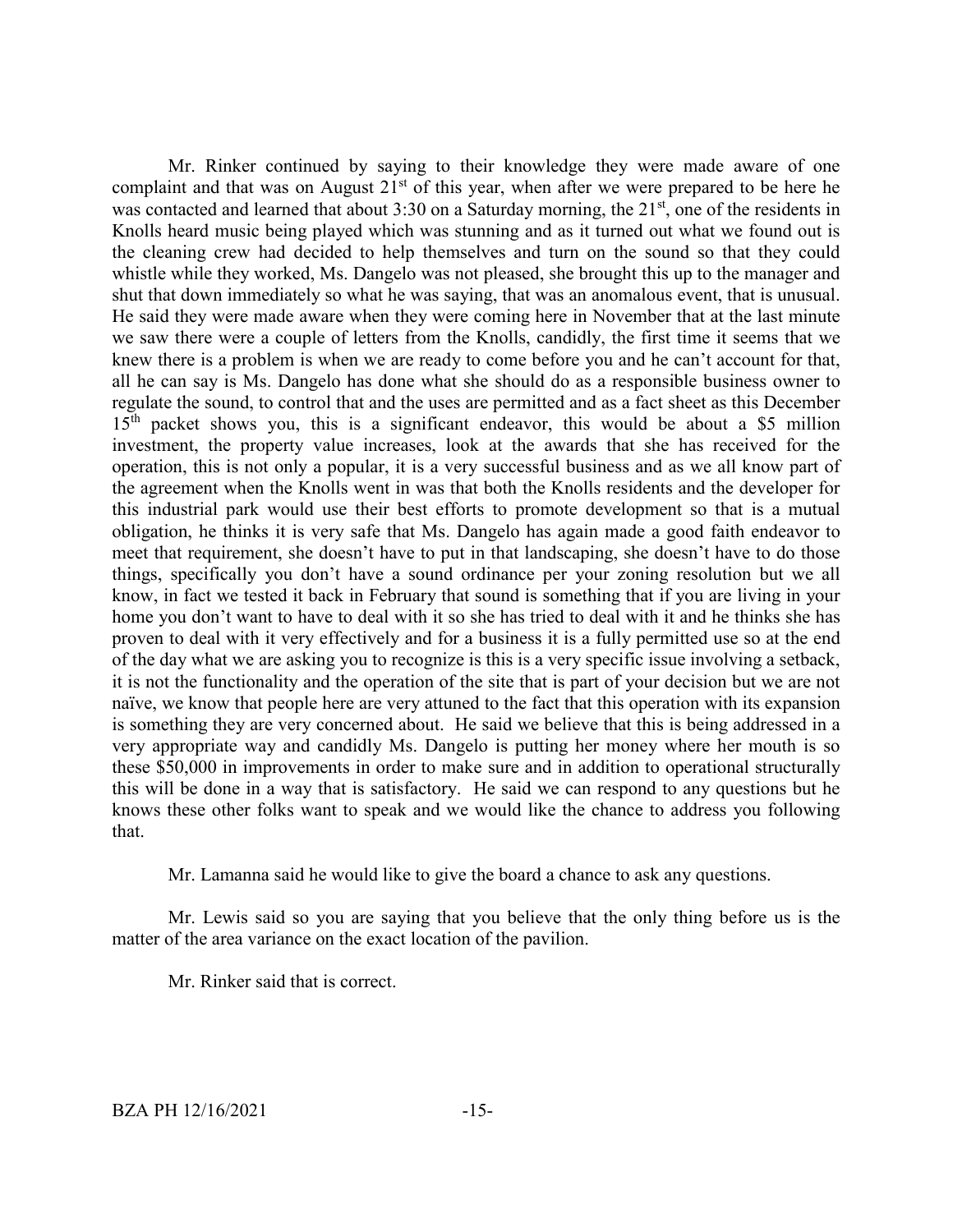Mr. Lewis said however and thank you, you have elaborated on every single other element involved including the use of that building which in my position leaves the door open for me to have that conversation so he is looking at the consent judgment entry between Knowles Building Company, the developer and Bainbridge Township so while we will get around to talking about that it is in a buffer area that was not permitted to be built in and that the building was built without plans, without engineering, without an architect, without a building certificate, without inspection.

Mr. Rinker said which by the way has all been done since then.

Mr. Lewis said he appreciates that sir but coming from somebody that just built a multimillion dollar building and knew the exact process and requirements it was rather surprising as we do not have a first time builder in the area, this was another structure being put up which pretty much sidesteps every single requirement there is so unfortunately it also got built into an area that with the judgment decree in sections 530 prohibits any structure within 50' in that buffer area so it has intruded in that and it is in Section 530.26 which is part of the M-1 District and all the referrals in the judgment entry. He said secondly, to go with that in that same exhibit Section 530.11 it clearly defines permitted uses which are all required to be in a completely enclosed building so we are talking about the physical attributes of the structure and the placement of it regardless of what uses may occur within that structure so you don't want to talk about uses because you don't think that that is relevant right now.

Mr. Rinker said he doesn't think it is a question for you he thinks it is a question of law. He said he thinks it is a matter of law.

Mr. Lewis said to Mr. Rinker that he is not going to argue law with him.

Mr. Rinker said the determination was made by your zoning administrator and he doesn't think it is the problem of the BZA to make a different determination.

Mr. Lewis said it clearly states that the building needs to be fully enclosed and it can't be in the 50' area, that is right in this legal document.

Mr. Rinker said that is your interpretation.

Mr. Lewis said he doesn't think it is his interpretation. He said you are talking over me sir so he is going ask you to wait your turn, he realizes that you are passionate about representing your client.

Mr. Rinker said okay.

 $BZA PH$  12/16/2021 -16-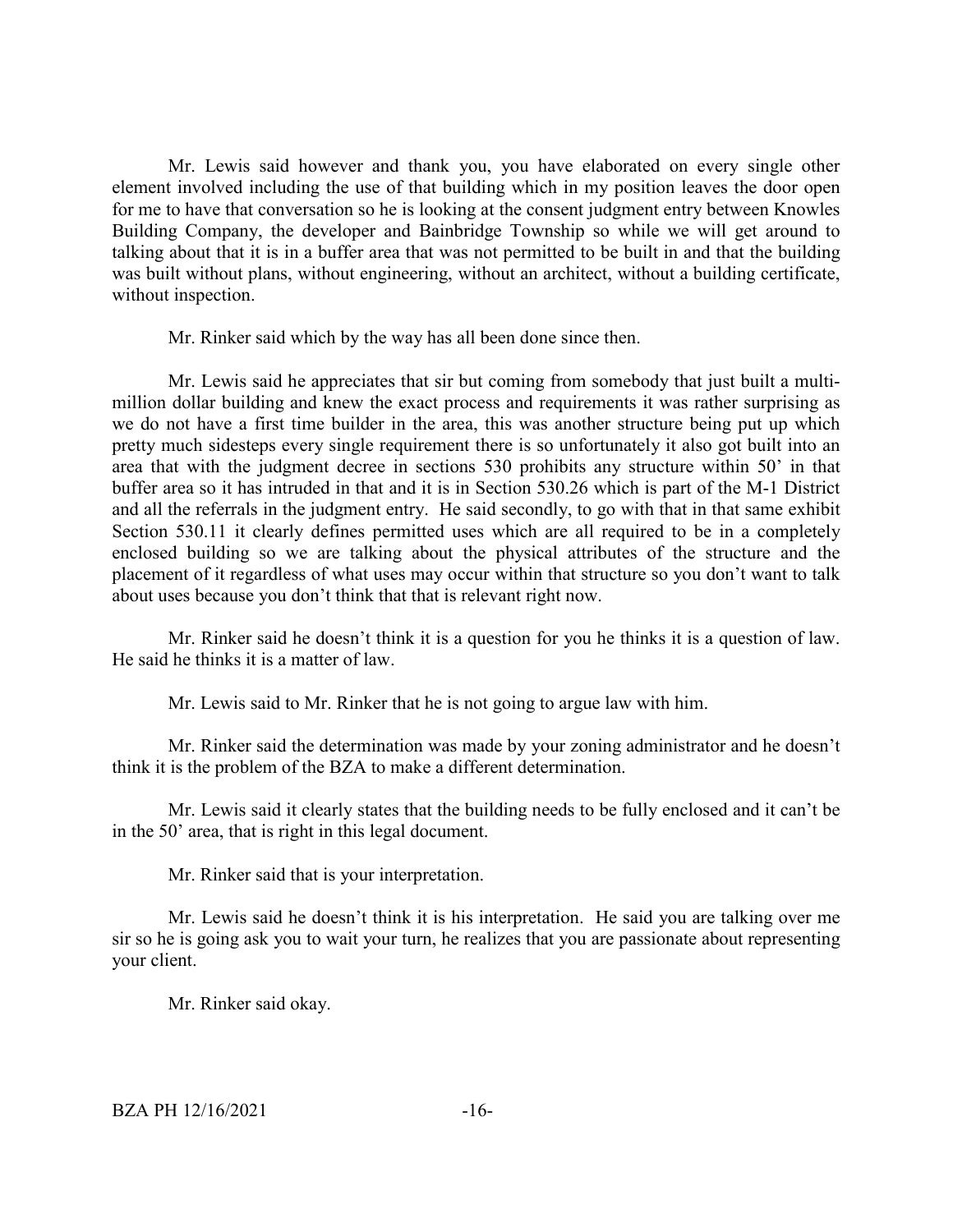Mr. Lewis said the judgment decree does clearly refer back to M-1 and all of 530 which sets sort of the rules of the agreement. He said in Knowles we don't have any other pre-existing exceptions that intruded on that buffer zone so while he appreciates there is a landlocked parcel adjacent to it the fact of the matter is it is built where it should not be with no permission and the nature of the structure itself does not appear to match what the requirement of the consent was so we can try to argue for months, that is as he is sitting with the document and just reading it verbatim that is what it states. He said he will pass it over to the other fellows on the board if they have any comments.

Mr. Barr stated that he read it the same as Mr. Lewis that it has to be in an enclosed structure and did not create any offensive noise, vibrations, smoke, dust, heat, glare, flame or pollutants or other objectionable influences, he reads the same as you (Mr. Lewis).

Mr. Soryal asked if this structure is seasonal, he is assuming because it is used seasonally, just in the summertime. He asked if there are events that happen in the wintertime or other than that.

Mr. Rinker said to his knowledge, no. He said Ms. Dangelo can probably speak to that.

Mr. Soryal asked if they can give the board a little bit of an idea the effects of having that building for your business.

Ms. Kathleen Dangelo replied yes.

Mr. Lamanna swore in Ms. Kathleen Dangelo and he let the record reflect that Ms. Dangelo was duly sworn.

Ms. Dangelo asked Mr. Soryal if he could repeat his question.

Mr. Soryal asked if she could give the board an idea of the impact of having the pavilion for your business and whether some of these events can be held in your building and you don't need the pavilion.

Ms. Kathleen Dangelo testified that the reason is for two primary operations, it is used as a ceremony location for wedding ceremonies and it is also used for outdoor dining and primarily their weddings are April to mid-November.

Mr. Soryal said and then summer in bad weather will these weddings move to the inside then.

Ms. Dangelo said no the pavilion is for weddings.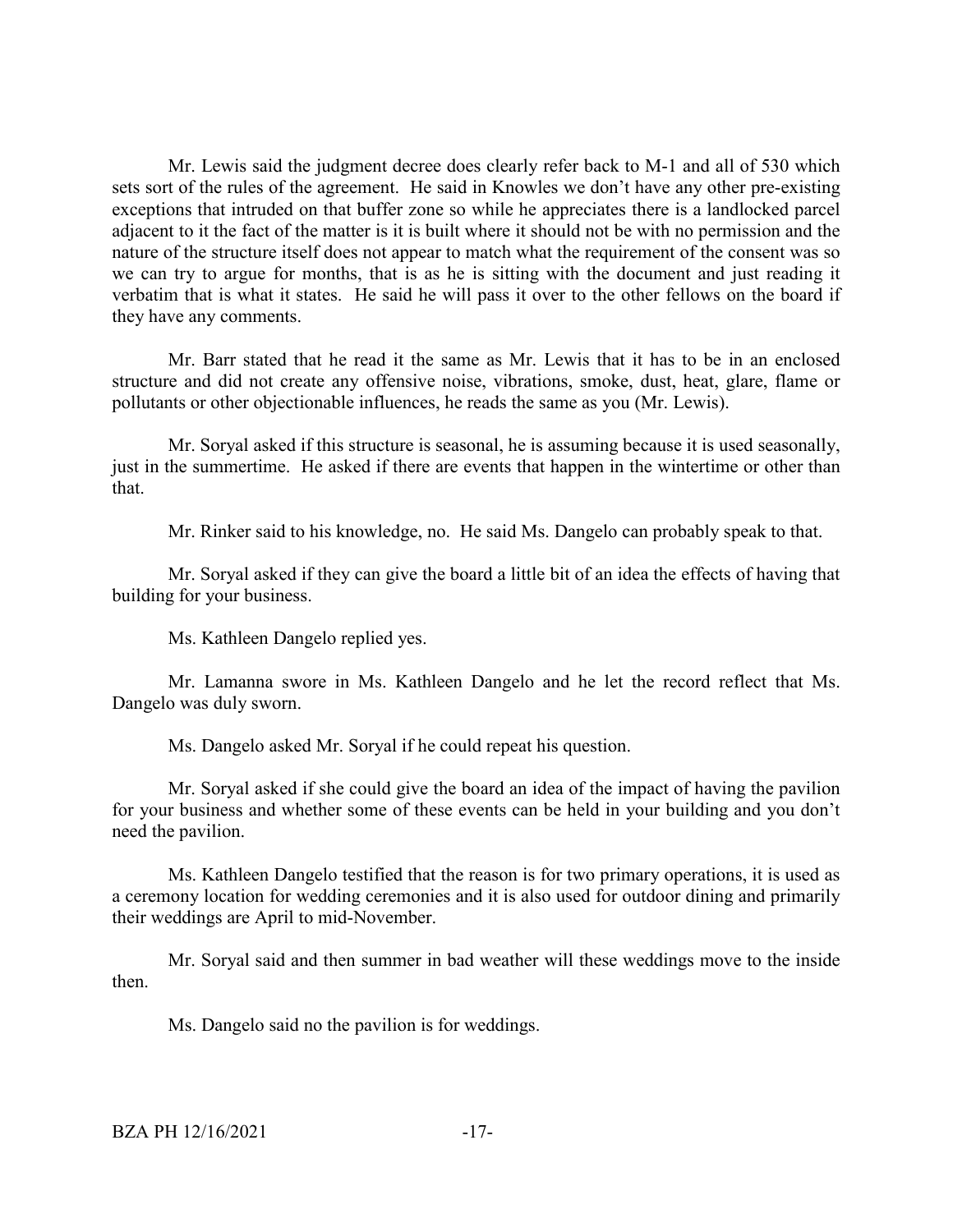Mr. Soryal said but is it big enough to house the whole event.

Ms. Dangelo said we have church style seating for weddings for the ceremony so they can fit about 130 people church style in the pavilion and it is used for generally a 20 minute ceremony.

Mr. Soryal said so without the pavilion your business is cut in half.

Ms. Dangelo said well it would definitely be a hardship for them because most people like this outdoor nature and where we are at in the woods and they want an outdoor ceremony.

Mr. Soryal said but not every wedding is held outdoors.

Ms. Dangelo said just about every wedding is outdoors.

Mr. Soryal said okay.

Mr. Barr asked how many people can you fit in the pavilion.

Ms. Dangelo said church style  $120 - 130$  people, for dining about 40.

Mr. Barr said okay. He asked if the weddings outdoors are less than 190 people.

Ms. Dangelo said they have weddings that range from 20 people to occasionally we have 250 people, the ceremonies they can fit about 100 to 130 people under the pavilion and if people have more than that they just stand around the perimeter of the building.

Mr. Barr asked if this has been used for weddings already.

Ms. Dangelo said yes.

Mr. Barr asked without a permit.

Ms. Dangelo said they have the building permit they just don't have the zoning permit.

Mr. Barr said but it was used for weddings before there was a building permit or a zoning permit.

Ms. Dangelo said yes.

Mr. DeWater asked back to your building permit, the building department did inspect it and approve the structure.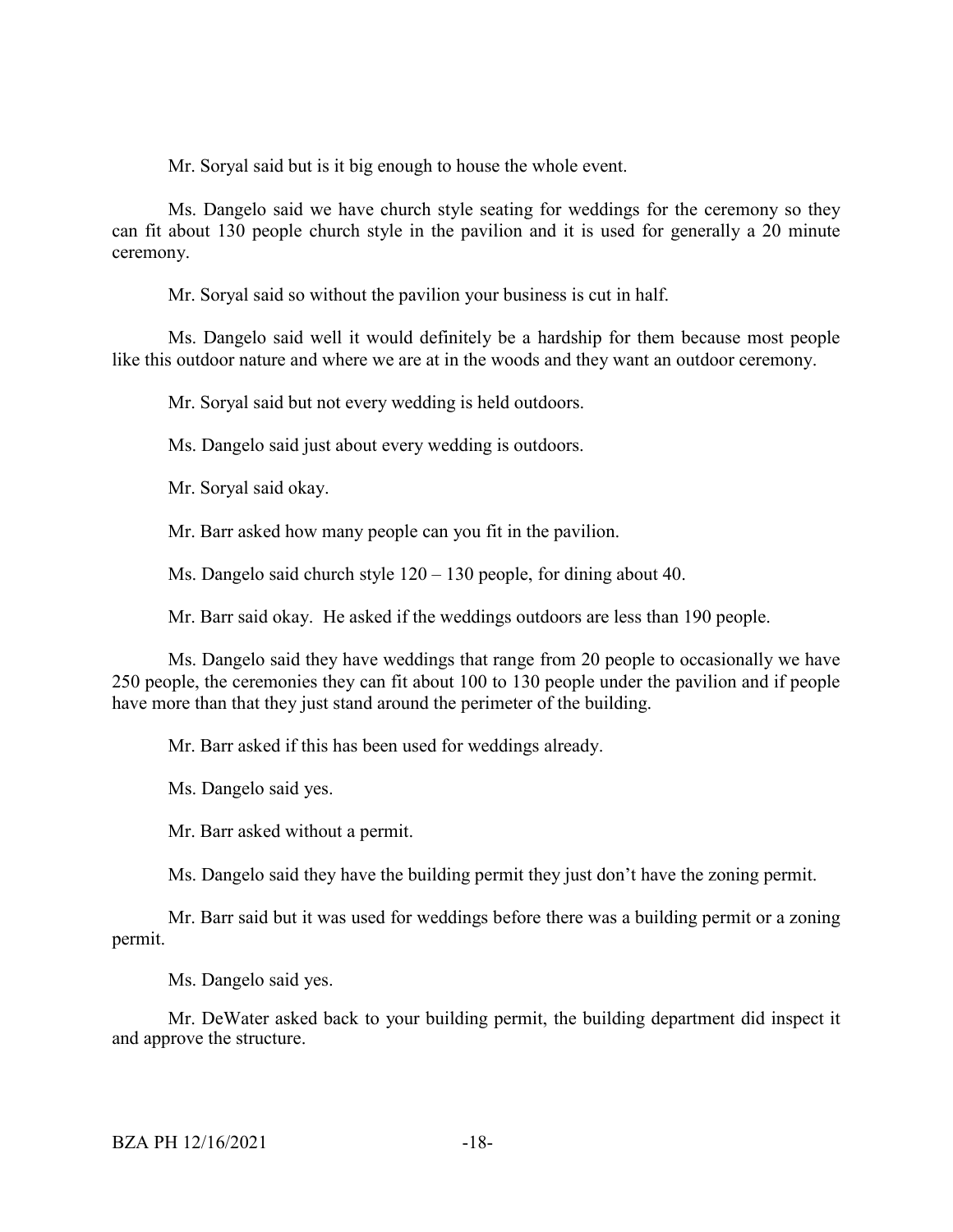Ms. Dangelo replied yes.

Mr. DeWater asked if that is in this packet.

Ms. Dangelo said she believes it is in the packet.

Mr. Barr asked if there were any modifications that had to be made.

Ms. Dangelo said yes there were, \$15,000 worth of modifications were made.

Mr. Barr said so you had events in the building that was not up to code.

Ms. Dangelo said they did not realize that at the time.

Mr. Lewis asked why she would put \$15,000 of improvements into a structure with a possibility or probability of having to move it.

Ms. Dangelo said good question, she wanted to make sure they were ensuring the safety of all of their guests and she was not aware modifications had to be made before the building department told her to make the modifications.

Mr. DeWater asked if she continued to use the pavilion before she had approval from the building department and permits after it was brought to her attention you weren't even supposed to have the pavilion.

Ms. Dangelo said yes.

Mr. Barr said safety was not taken into consideration then.

Ms. Dangelo said yes it was, we had the contractor scheduled as soon as we found out what we had to do. She said most of the weddings are not held under the pavilion, it is a rain plan, most of them are held outside.

Mr. Soryal said so after the ceremony the whole party moves inside.

Ms. Dangelo said correct.

Mr. Soryal said that is where the noise and the music and everything is.

Ms. Dangelo said the reception is primarily inside, guests do go outside but the reception is inside.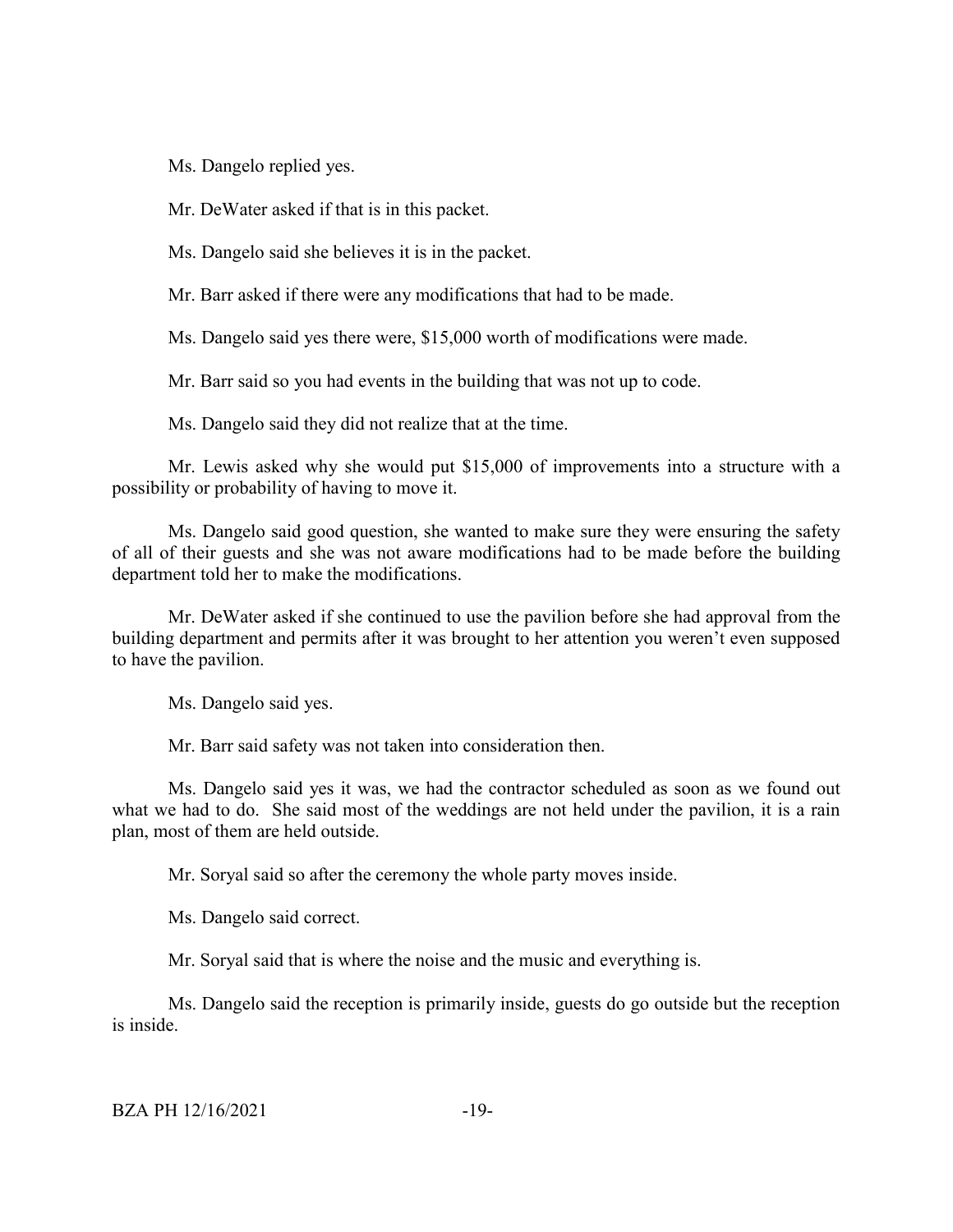Mr. Soryal said there are no speakers on the outside to follow what is going on in the inside.

Ms. Dangelo said no, the bands are strictly required to move inside.

Mr. DeWater said during the outside dining there is no music.

Ms. Dangelo said they have some small outside speakers.

Mr. Barr asked at any time if she ever had speakers outdoors for a wedding reception.

Ms. Dangelo said during the reception no, during the ceremony sometimes there are speakers to amplify the ceremony and during COVID they did have one wedding where the DJ did play outside, that was an anomaly and it was during a global pandemic when we were trying to adjust but since that time we have not.

Mr. Barr said so only one occasion the entire time you've been open you've had speakers out on your deck.

Ms. Dangelo said only one time that she can think of, she can't sit here under oath and say there was only one time but generally during the pandemic they have not due to the COVID restrictions.

Mr. Lewis said he thinks in a previous meeting we presented a stack of police report complaints, some of it was the typical stuff, somebody locked their keys in their car and just like goofy stuff, there were several times the police showed up at 10:00 or 11:00 at night because of noise and the sound of a DJ in the pavilion.

Ms. Dangelo said she does recognize that sometimes it has been loud but every single time the police have been called we have not found any objectionable noise.

Mr. Lewis said he thinks he is just trying to build a positive pattern of an attempt of compliance so complaints were early on, noise and lighting late at night, yes we did unveil that the pavilion got built without following procedures and process, the winery went up wonderfully, a great asset to Chagrin Falls and it appears that after we had one of those meetings and we brought to your attention that there was music and light basically people celebrating outside in the pavilion it does appear that you made that adjustment.

Ms. Dangelo said she has tried very hard to accommodate all of the concerns of our neighbors.

Mr. Lewis said yes and he is passing the baton down the table.

BZA PH 12/16/2021 -20-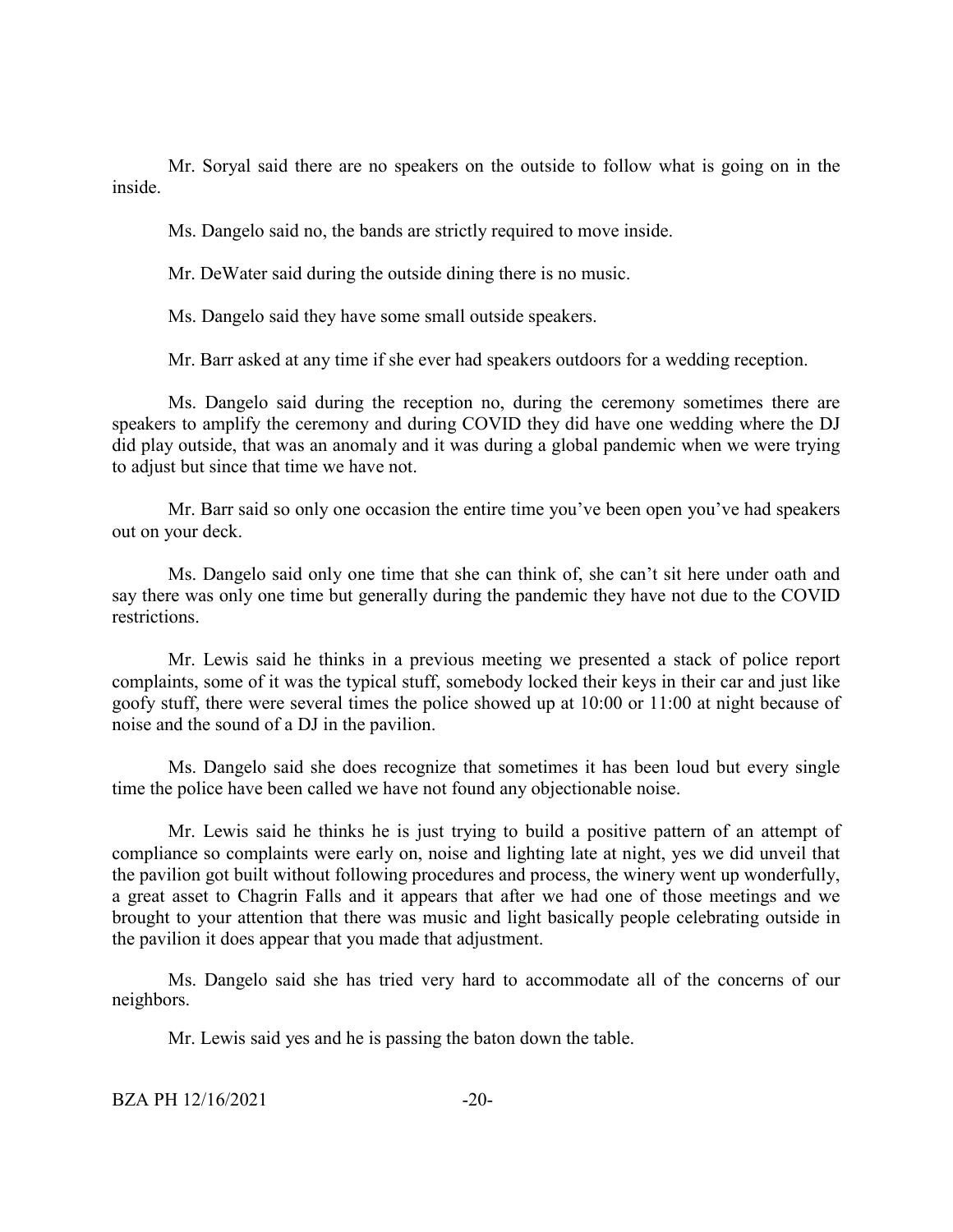Mr. Soryal said that Mr. Lewis was reading us that all of the buildings have to be enclosed and asked Ms. Dangelo if she was aware of that that all of the buildings had to be enclosed.

Ms. Dangelo said she disagrees with your interpretation of that particular code provision.

Mr. Lewis said but you didn't answer the question, he asked you directly were you aware of and provided a copy of the judgment consent.

Ms. Dangelo said she has the judgment consent order, she does not believe that that particular application applies, we have zoning permits for any outdoor spaces that we have, we have a zoning permit for the proposed Still which includes an outdoor pavilion.

Mr. Lewis said okay.

Mr. Rinker said he defers to the zoning administrator because he thinks that is the person that is charged with the responsibility of interpreting the code.

Mr. Lewis said we are not asking for our zoning inspector for interpretation right now, we are just trying to find out if you had the document on file at which point prior to building and having just built another building, the big building, it would have been more than ample opportunity to approach the township for clarification prior to completing or doing a structure, so he is just trying to just kind of get around to it okay.

Ms. Dangelo said she understands.

Mr. Rinker said he wants to clarify something, are you indicating that she has not coordinated anything through the township.

Mr. Lewis said no, he is only talking about the pavilion sir, okay. He said the winery is spectacular, it is wonderful.

Ms. Dangelo said they have gotten approval, they have received, the county gave us approval for the pavilion as it exists, we are standing before you for an area variance, not a use variance and our permit for the Still has been approved and that permit includes outdoor structures.

Mr. Lamanna said his question is we will throw the thing to the zoning inspector and say what is the rational here and how did we reach this determination.

Mr. Steve Averill, Assistant Zoning Inspector testified that if they want to move this building elsewhere on the premises, on the property he would issue a permit for it.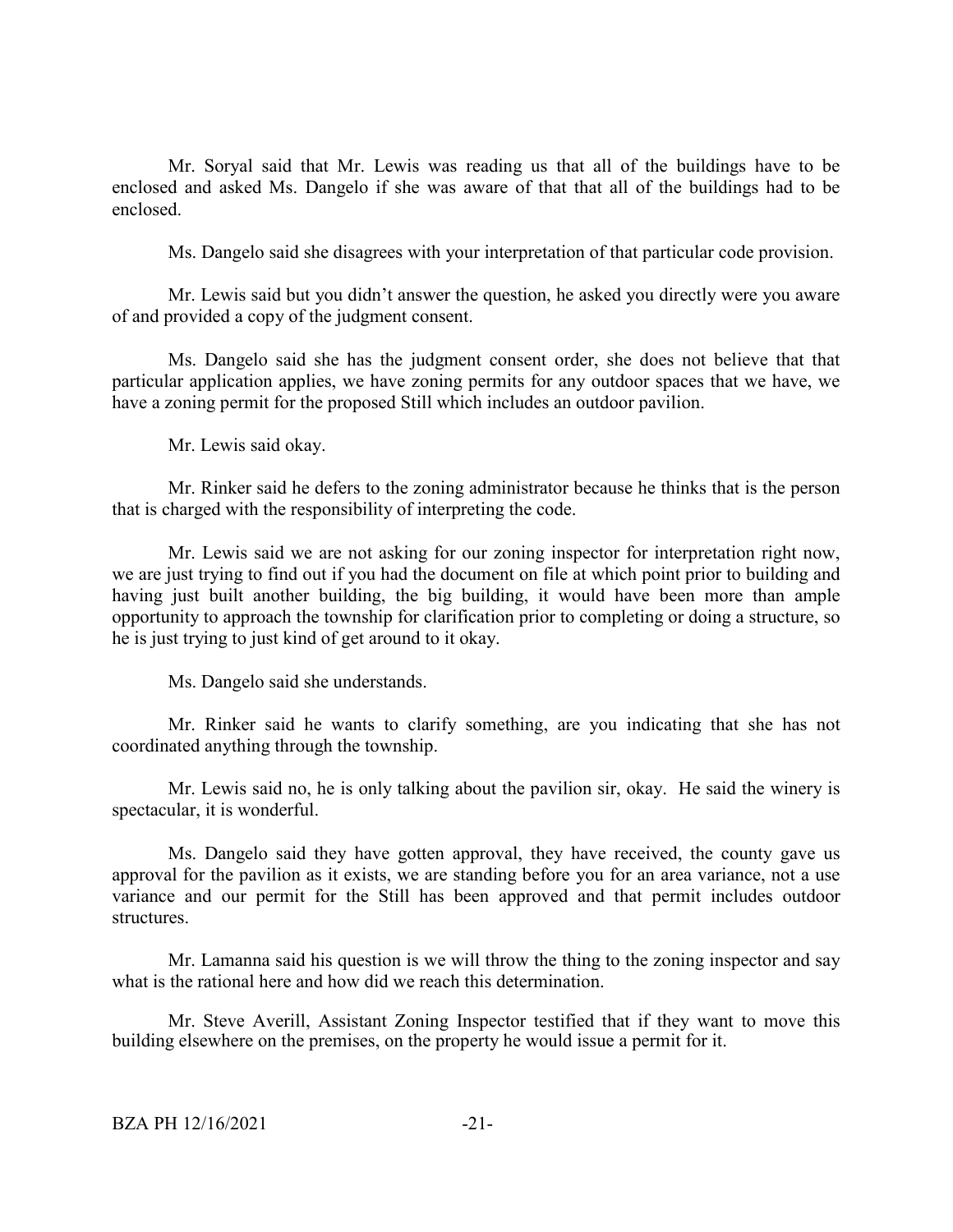Mr. Lamanna said okay.

Mr. Averill said accessory uses are permitted per the resolution and if you are going backwards accessory uses are permitted and if you look at multiple permitted uses, principal uses, specifically the best example would be amusement parks, they can actually have an amusement park there, as an accessory structure in an amusement park, he doesn't think anybody has gone into a Dodgem building that was enclosed and there are multiple principal uses listed that you could use as examples that support that. He said if she wanted to move this building, as long as it was within the setbacks, 75' from the front, 25' to the rear, 50' to the south because that is residential and 20' to the north against the Knolls condos because that is still a Light Industrial District and that is his determination, his and Karen Endres' as well.

Mr. Lamanna asked do you have a legal authority on whether the board can still decide to review the determination.

Mr. Rinker said yes it is in your zoning code and it is in the notification for this meeting, it is in your zoning resolution, it is an area variance and we presume that the use is permitted, we are not dealing with the use we are dealing with physical attributes that address the practical difficulties of your consideration. He said this is set up by your zoning department as an area variance request and so your responsibility is very clear, this isn't a conditional use permit, it is not a use variance, it is an area variance and he believes that the interpretation that has been presented by the zoning administrator has been backed up by their legal counsel, we have not been privy to it but his understanding is that is an opinion from the Geauga County Prosecutor's Office.

Mr. Lamanna said other parties wish to comment and asked if there are any more questions.

Mr. Dale Markowitz said he wanted to ask a couple of questions of Ms. Kathleen Dangelo.

Mr. Lamanna said alright.

Mr. Lamanna swore in Mr. Dale Markowitz and he let the record reflect that Mr. Markowitz was duly sworn.

Mr. Markowitz testified that he and Ms. Dangelo have known each other for a long time and they used to work together.

Mr. Lamanna said we are doing this informally.

Mr. Markowitz said he only had a couple of questions.

BZA PH 12/16/2021 -22-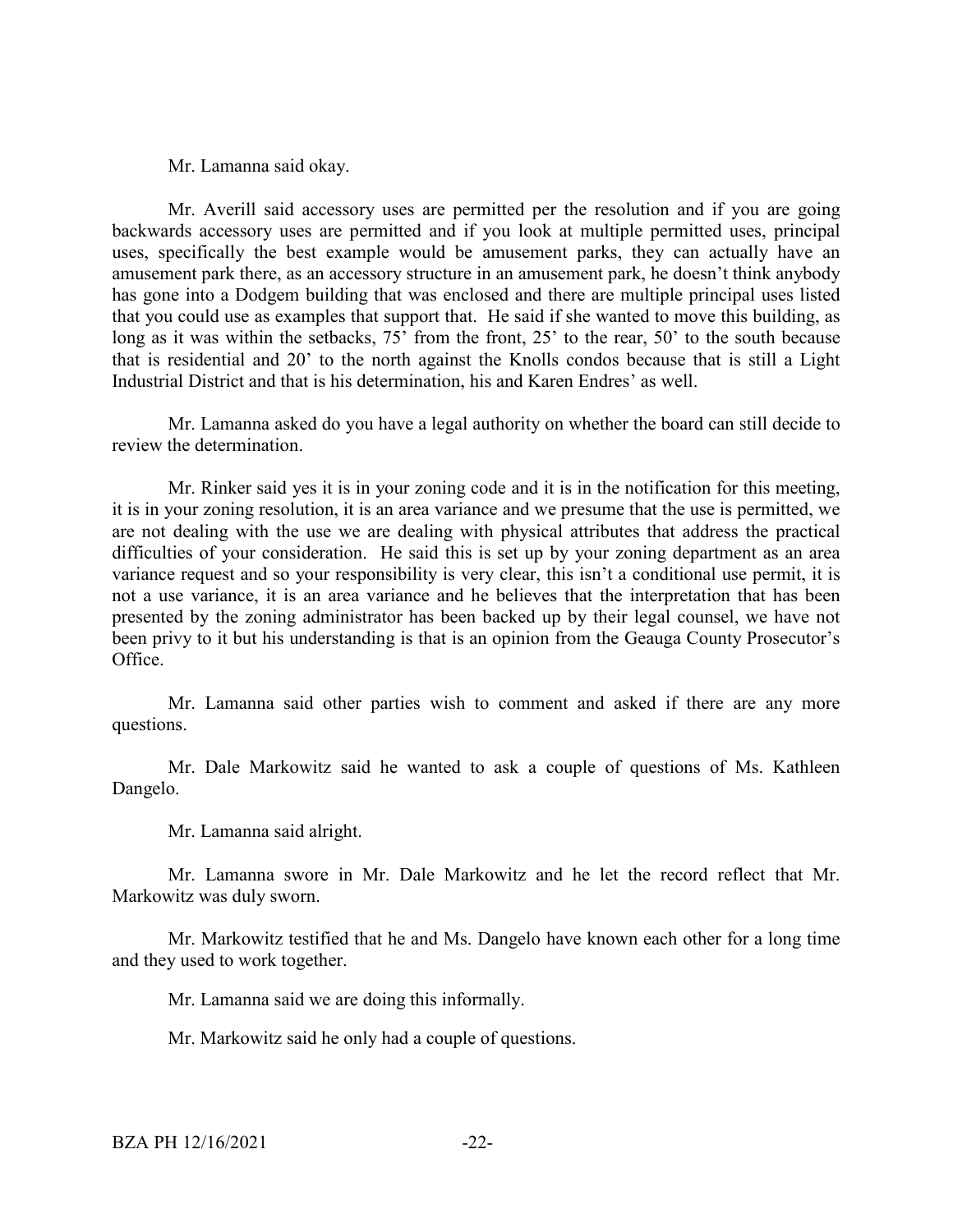Mr. Lamanna said you can refer to the board.

Mr. Markowitz said when Mr. Bruce Rinker was giving his presentation he indicated that they don't have to put in the landscaping. He asked Ms. Dangelo if that is her belief that you are not required to put landscaping in along the boundary of Chagrin Knolls Development.

Ms. Dangelo said her belief is according to the consent decree order that the required mounding is already in place, yes.

Mr. Markowitz asked where that mounding ends.

Ms. Dangelo said they did not look at mounding.

Mr. Markowitz asked where does the mounding end.

Mr. Rinker said why don't you look at the exhibits.

Mr. Markowitz said Mr. Rinker, you are not testifying.

Mr. Lamanna said we are going to do this informally.

Ms. Dangelo said she didn't know how she would characterize that in terms and words, those are to the east, almost to the end of their property and it goes to the west, a little bit is in front of the detention basin, she doesn't know the exact yardage.

Mr. Markowitz asked if she would care to say that perhaps half of the common backyard is not subject to the mounding.

Ms. Dangelo said no she would not say that.

Mr. Markowitz asked if she would say it is 40%.

Ms. Dangelo said no she would say 15%.

Mr. Rinker said let him interject because he thinks it is for everyone's benefit as long as he is asking these questions, if you look at Tab #5 of the documentation.

Mr. Markowitz said we don't have any of your tabs and he has the floor and he would prefer that he (Mr. Rinker) not interfere.

Mr. Rinker said you asked me a question and I was referring to the exhibit.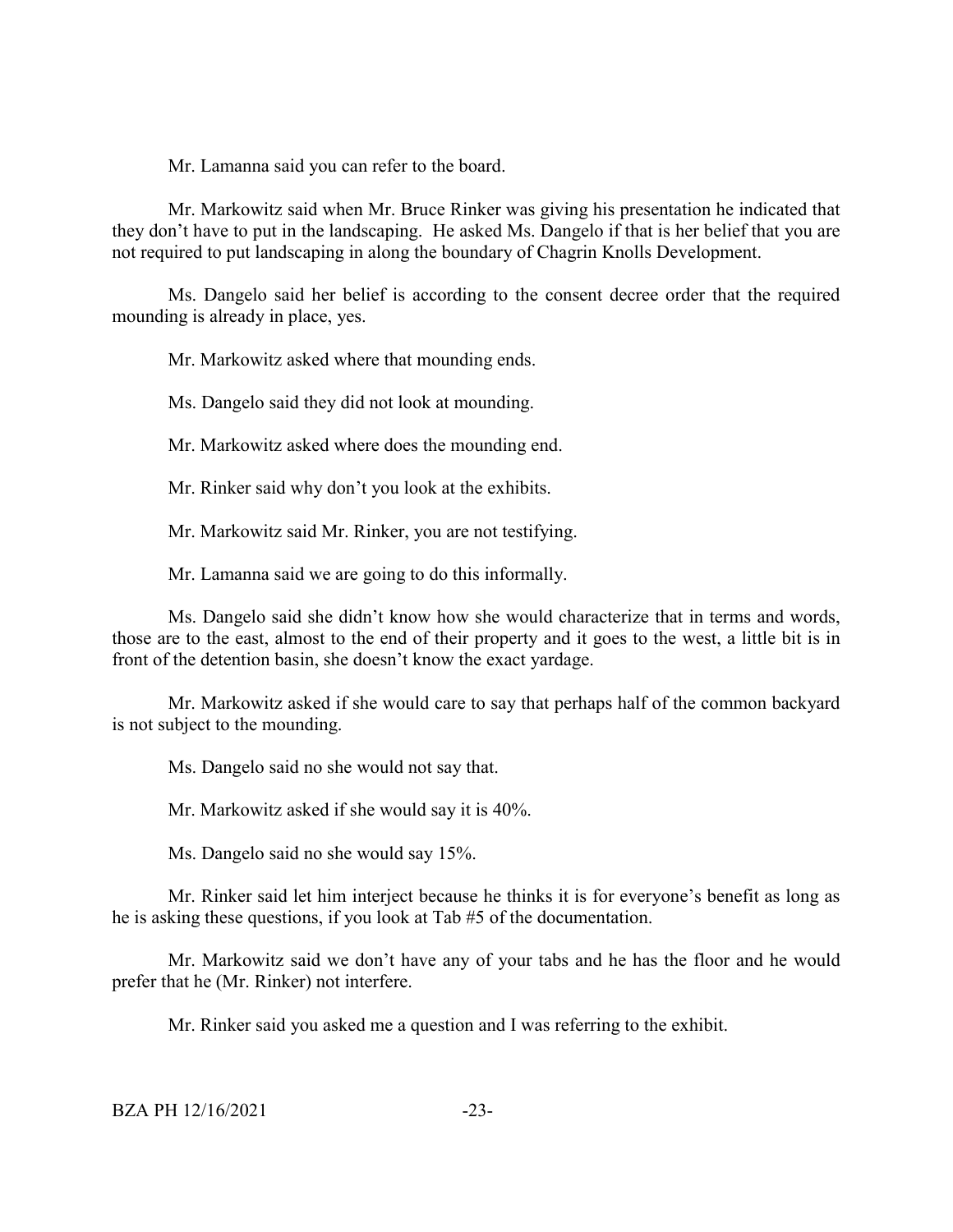Mr. Markowitz said we were not provided with any of these tabs, all these people sitting here including myself, we have no idea.

Mr. Rinker said that is why he offered to show it to you now.

Mr. Lamanna said one at a time.

Mr. Rinker said he is misleading the board, he provided Mr. Markowitz with this documentation, he gave him documentation that showed physically what was being done, where it is located and what is being planted so for him to do this it is disingenuous.

Mr. Markowitz said that is not what he asked. He asked Ms. Dangelo, if we are looking at the screen where it is a yellow circle there.

Ms. Dangelo said that is the existing mound.

Mr. Markowitz said that is the existing mound and could you tell us where you are proposing to put \$50,000 of landscaping.

Ms. Dangelo said if we put that in it is where the green circle is but it is not required, what was required and that was brought up to us when we purchased the property back in 2004 is the yellow circled area.

Mr. Markowitz asked who made that determination.

Ms. Dangelo said the previous zoning inspector of Bainbridge Township, she forgot his name.

Mr. Markowitz said and when would the consent judgment entry allow him to say that you didn't have to have this buffer drawn across the entire span of the property.

Ms. Dangelo said again, this is what he told her to do and he said to plant that mound, she doesn't know who built it, she assumes maybe you drafted this consent judgment entry.

Mr. Rinker started speaking.

Mr. Markowitz said would you wait until it is your turn. He said Mr. Chairman, he finds this offensive that he keeps interrupting.

Mr. Rinker said my apologies.

BZA PH 12/16/2021 -24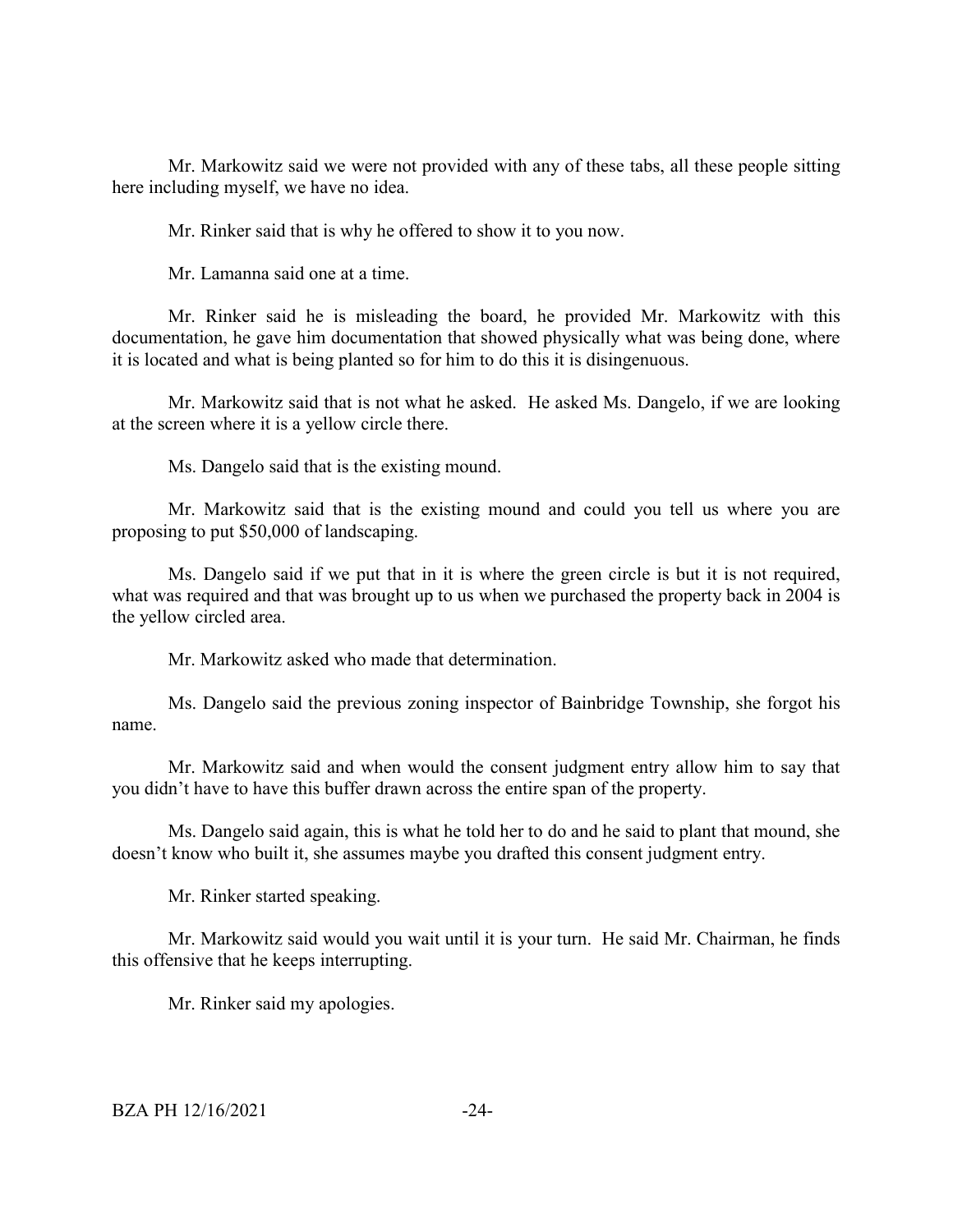Mr. Lamanna said let's let one person speak and then we will move to another for the record.

Ms. Dangelo said when Chagrin Knolls was built she figured that you must have controlled the building of the mound and she always figured that that was what was required.

Mr. Markowitz said first of all he didn't control the building of the mound and secondly his interpretation of what he drafted with Lorrie Sass back in 1997 is that your property is in violation of the consent judgment entry and remains so because the consent judgment entry, and he will point it out in a minute, requires that along that entire boundary you have to have a buffer.

Ms. Dangelo said and if you thought that was true, why wouldn't you have brought it up 16 years ago.

Mr. Markowitz said that is not the question, the question is what does the consent judgment entry require.

Ms. Dangelo said it requires a (inaudible).

Mr. Markowitz said so you think you have no obligation to put that mounding in.

Ms. Dangelo said that's right.

Mr. Markowitz said and if the board were to say that the pavilion cannot stay where it is.

Ms. Dangelo said she would not put the mound in.

Mr. Markowitz said you will not put the mound in.

Ms. Dangelo said that is correct.

Mr. Markowitz said and why not.

Ms. Dangelo said because she would use the money to rebuild the pavilion in the new location closer to Chagrin Knolls and added we only have so many dollars.

Mr. Markowitz said and if the consent judgment entry requires that the mounding go across the common border and this board makes that determination are you going to put that mounding in regardless with what you do with the pavilion.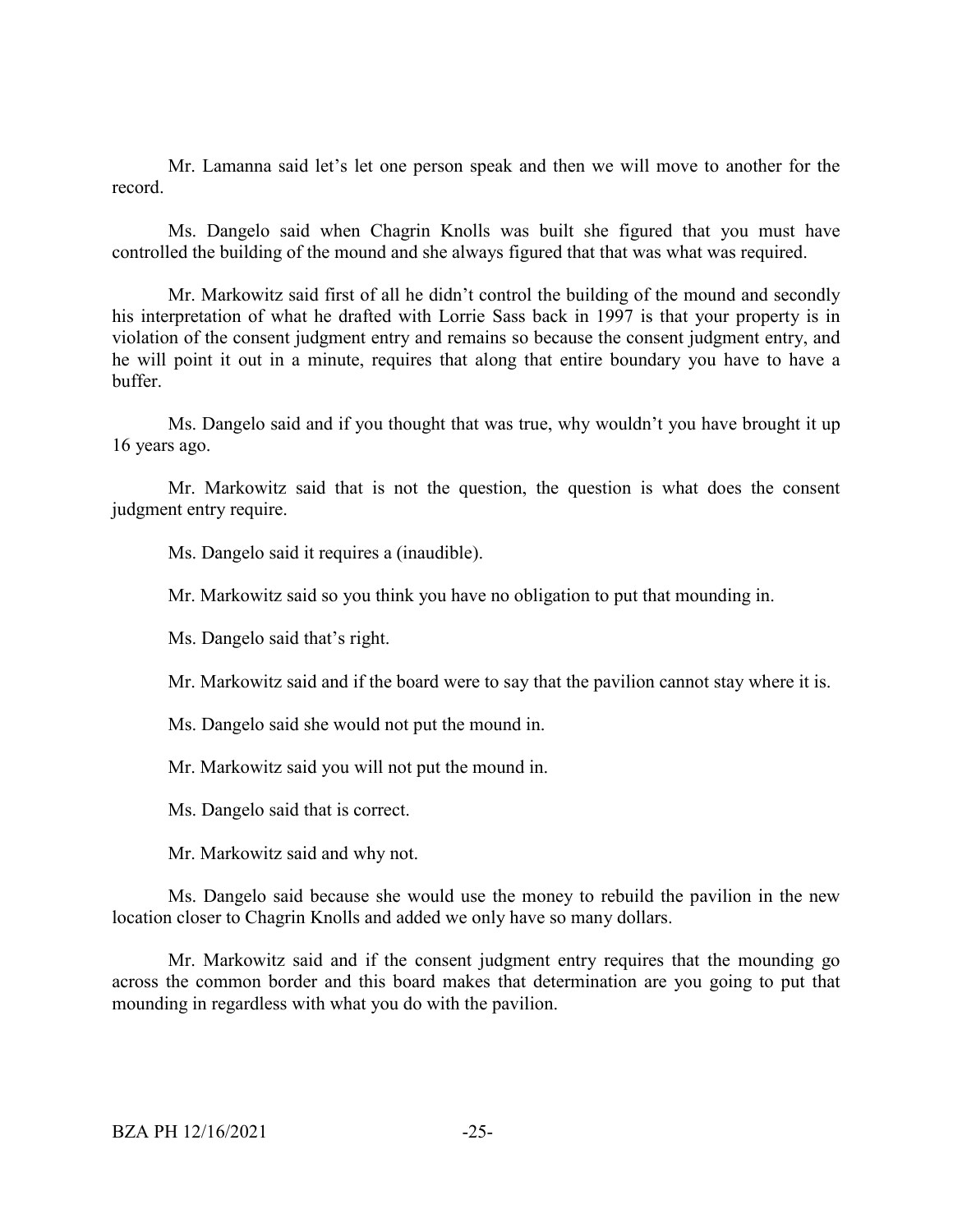Mr. Rinker said he objects to that.

Mr. Markowitz said this is not your time.

Mr. Lewis asked you questions all about that and it is clearly in the consent judgment entry, there has to be a buffer across that entire boundary.

Ms. Dangelo said well who does the mound. She said it was there when she bought the land.

Mr. Markowitz said when you wanted to buy the land you contacted me, right.

Ms. Dangelo said she doesn't recall.

Mr. Markowitz said you contacted me and I said go read the consent judgment entry, that sets forth the rights of what you can do with that property, do you recall that conversation.

Ms. Dangelo said she does not.

Mr. Markowitz said so would you agree with me though that that consent judgment entry is the basis upon which you are able to build the Still and your ability to get the winery, that is the only way you are able to do it is the consent judgment entry allows you to use old Section 520.11 to build a restaurant.

Ms. Dangelo said she agrees that the judgment entry is applicable to the land, she doesn't know, the mound was already there, as far as she knows Chagrin Knolls has to build that mound, Chagrin Knolls actually altered the mound so the emergency exit is unusable by Bainbridge Fire.

Mr. Markowitz asked Ms. Dangelo does she know where what he says is correct, the only legal basis for you to have the restaurant, the winery and the Still is because of the consent judgment entry.

Mr. Rinker started to speak.

Mr. Markowitz said you are not in control of this meeting, she is a lawyer and she is a business owner, she knows how to talk.

Ms. Dangelo said she is a lawyer but he is also my legal counsel for this hearing.

Mr. Markowitz asked Mr. Rinker if he is afraid to let her talk.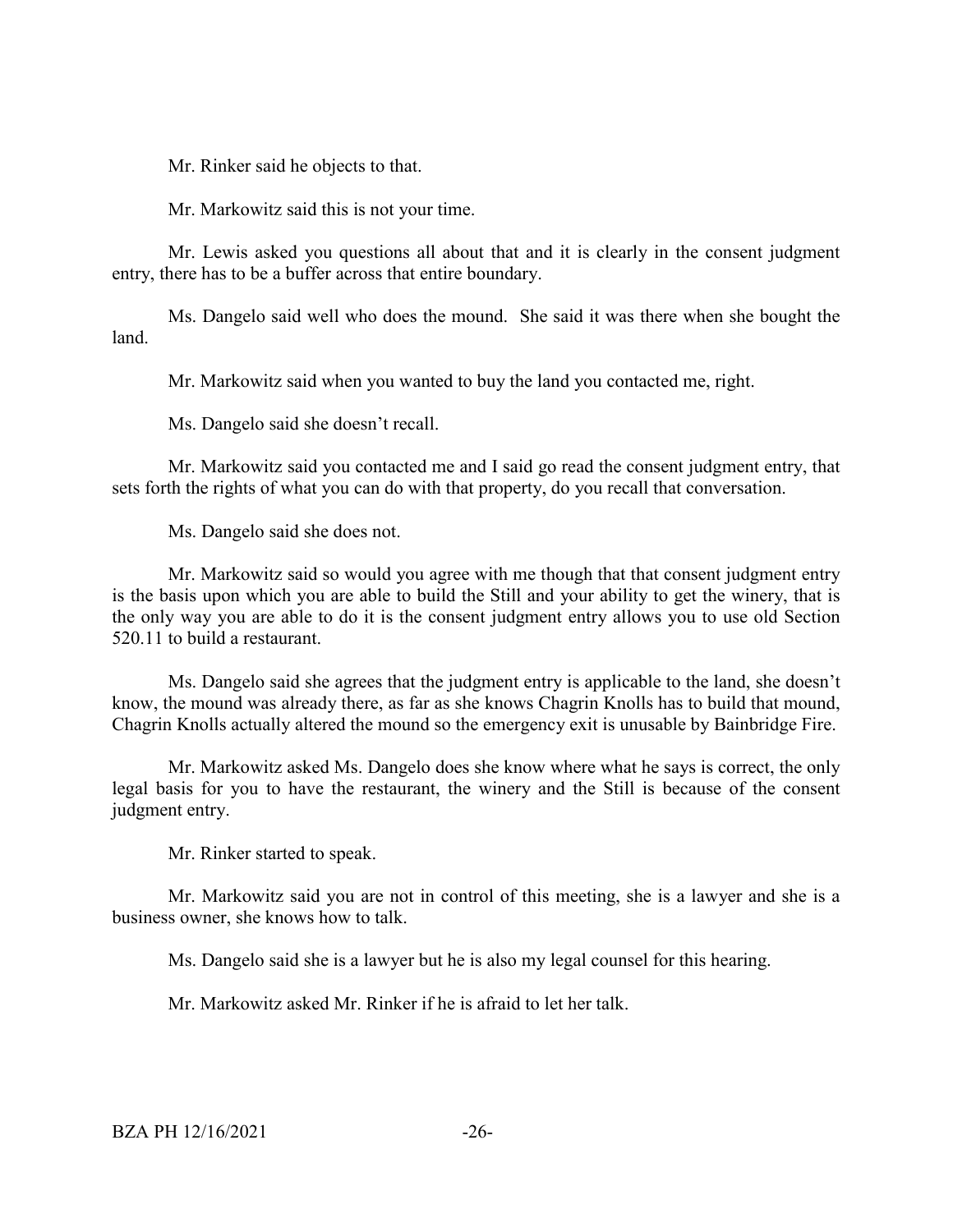Mr. Rinker replied no.

Mr. Markowitz said you seem to be.

Mr. Rinker said he objects to the fact that you are reopening issues that have long been decided that are not before this board.

Mr. Markowitz said this board has the jurisdiction.

Mr. Rinker said you can assert it but you are incorrect.

Mr. Markowitz said this board has the authority to determine if the variance should not be granted.

Mr. Riker said correct.

Mr. Markowitz said because we do not believe that that pavilion is permitted to be used in the way it is used. He said it is not an accessory building the way they use it, as Ms. Dangelo testified, almost all weddings.

Mr. Rinker started to speak.

Mr. Markowitz asked Mr. Rinker if he had a problem.

Mr. Lamanna said please, he has the floor.

Mr. Markowitz asked if he can be removed.

Mr. Lamanna said he is not going to remove anybody but please, don't interrupt, let him say his piece, you will be given a chance to respond to it, you wouldn't do this in court interrupting him so please it is really poor behavior.

Mr. Markowitz said it is not an accessory building and she was responding to your questions, she said that virtually all weddings are taking place in that pavilion, it is not an accessory use, it is part of the main use of the property and therefore the argument that Mr. Averill was making that as an accessory use then it could be permitted, he doesn't believe he is correct and he believes that allows you to say that that pavilion is illegal and without a use variance you cannot have it anywhere on that property because by the very nature of that pavilion it has to be an outdoor use because it is not an enclosed building and therefore when it is used for the manor in which they use it, it is an illegal use and they are here not only for a 50' setback issue that because they are using it in an improper fashion.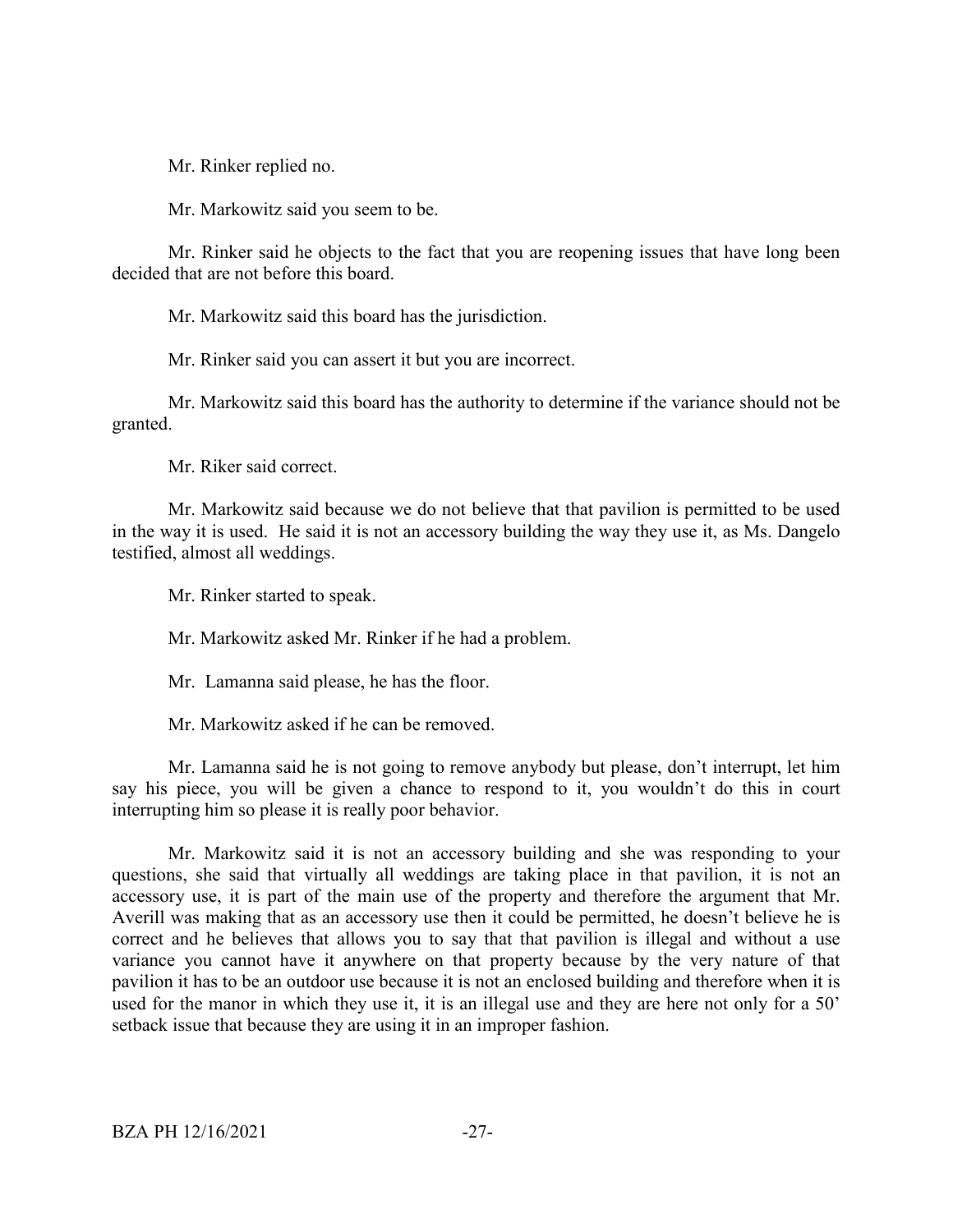Ms. Dangelo asked if she can address that.

Mr. Markowitz said sure.

Ms. Dangelo said an accessory use, they have weddings on the lawn, they have weddings inside, they have weddings under the pavilion, how is that not accessory to the main use.

Mr. Markowitz said he thought you told us that almost all of the weddings take place in the pavilion.

Ms. Dangelo said no she didn't, she said almost all weddings take place on the lawn, the ceremonies take place on the lawn.

Mr. Markowitz said let me ask you another question, did you read the old zoning code that is referred to in the consent judgment entry before you built the winery.

Ms. Dangelo replied yes.

Mr. Markowitz said okay. He asked did you see the language in the zoning code and it is Section 530.26 and it is also in Section 520.27. He said the zoning code that applies to your property that gives you the right to have a restaurant, to have the winery says that you must create a buffer along all of your property lines, it doesn't matter whether it is residential or industrial, it says that you have to create this buffer.

Ms. Dangelo said she doesn't have it in front of her.

Mr. Markowitz said the zoning code says you must have a buffer along all of the residential boundary but the consent judgment entry says and it is in Section 2 and Section 3 that you have to create a buffer along all of your boundaries not just residential so the township is also bound by that judgment entry and the board has to follow it and you have to follow it, is that you have to have a buffer everywhere and you didn't do that when you built the winery, you don't show that as part of your plans for the Still and you are saying to this board you are not going to put up that landscaping if you can't keep the pavilion where it is.

Ms. Dangelo said she doesn't have the consent judgment order in front of her, she doesn't have a good memory, she does have zoning approval from the township for the winery and the Still.

Mr. Markowitz said well it could be zoning inspector error, it happens.

Ms. Dangelo said you are the one that is somewhat disingenuous that it wasn't brought up before the winery was built.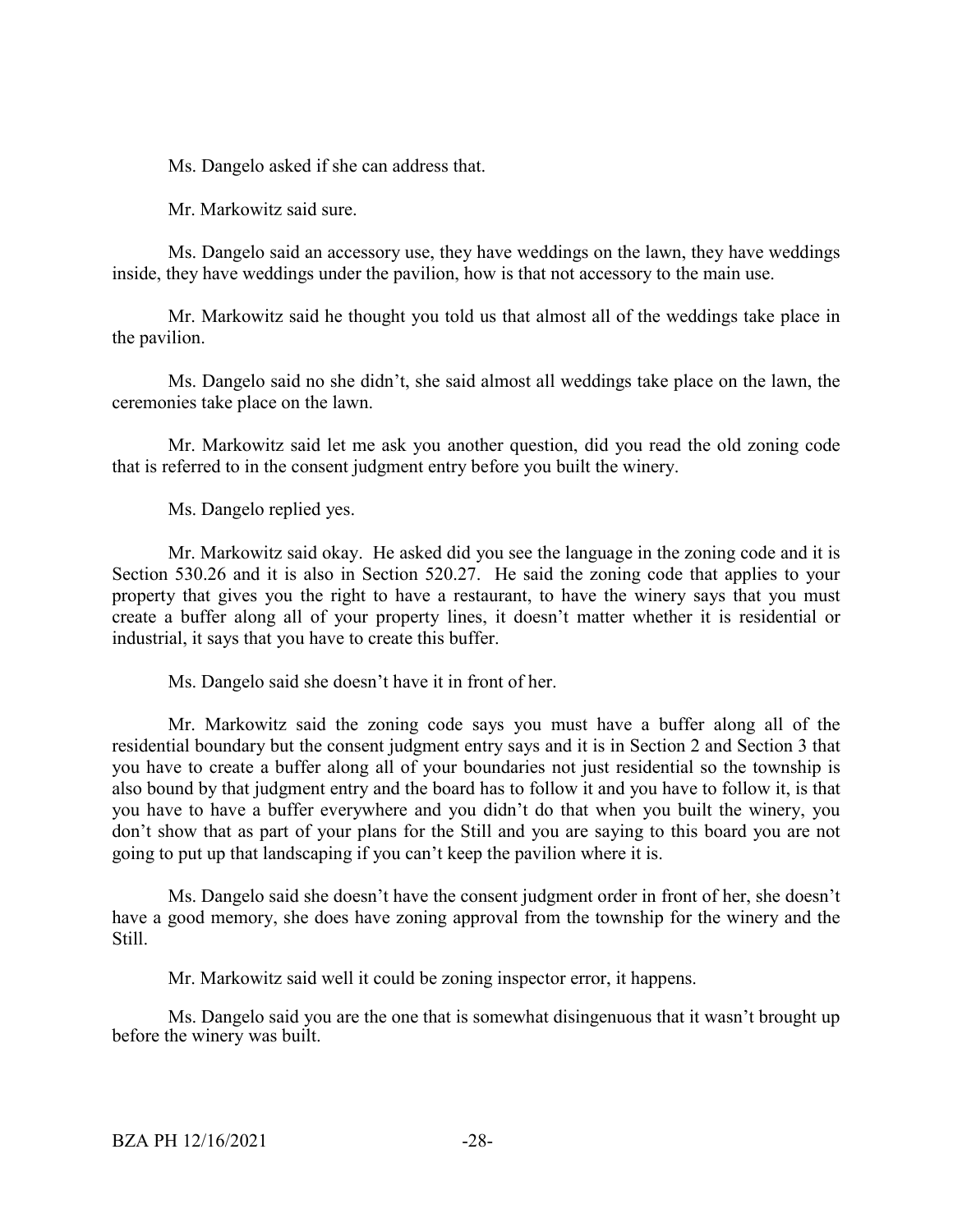Mr. Lamanna said it is not disingenuous, that is not the right term.

Ms. Dangelo said if these are issues why wasn't this brought up when the zoning permit for the winery was issued four years ago, she doesn't understand.

Mr. Markowitz said Section II., I. of the consent judgment entry says "The landscaping set forth on the Site Plan,", I don't know if you have the site plan, you should. It says "which provides for the landscape buffer bordering upon the Undeveloped M-1 Industrial Area," which is your land, "shall be constructed with mounds and landscaped with appropriate landscaping to create a visual and auditory buffer between the Undeveloped M-1 Industrial Area and the Cluster Development." and the cluster development is the Chagrin Knolls condominiums.

Mr. Rinker asked isn't it a requirement for the Knolls.

Mr. Markowitz said no.

Mr. Rinker said he thought for Knolls to get the approval for a non-conforming development.

Mr. Markowitz asked if he can get though this without him interfering.

Mr. Rinker said it is historic.

Mr. Markowitz said you will get a chance to resurrect your client.

Mr. Lamanna said he thinks his understanding of the issues you are trying to raise is did they or did they not comply with the terms and if they don't comply with the terms of that do they have any standing or is that an objection to their being granted a variance, that compliance and he thinks that is probably accurate and he doesn't think the zoning inspector has the authority to modify the terms.

Mr. Rinker said he doesn't understand how this board here can collectively interpret this document that the township has already acted upon on numerous occasions has gotten affirmation from its law department as to what is permitted or not permitted and now we are hearing from Mr. Markowitz and evidently the board itself feels.

Mr. Lamanna said that is a second issue.

Mr. Rinker said pardon.

Mr. Lamanna said that is a different issue.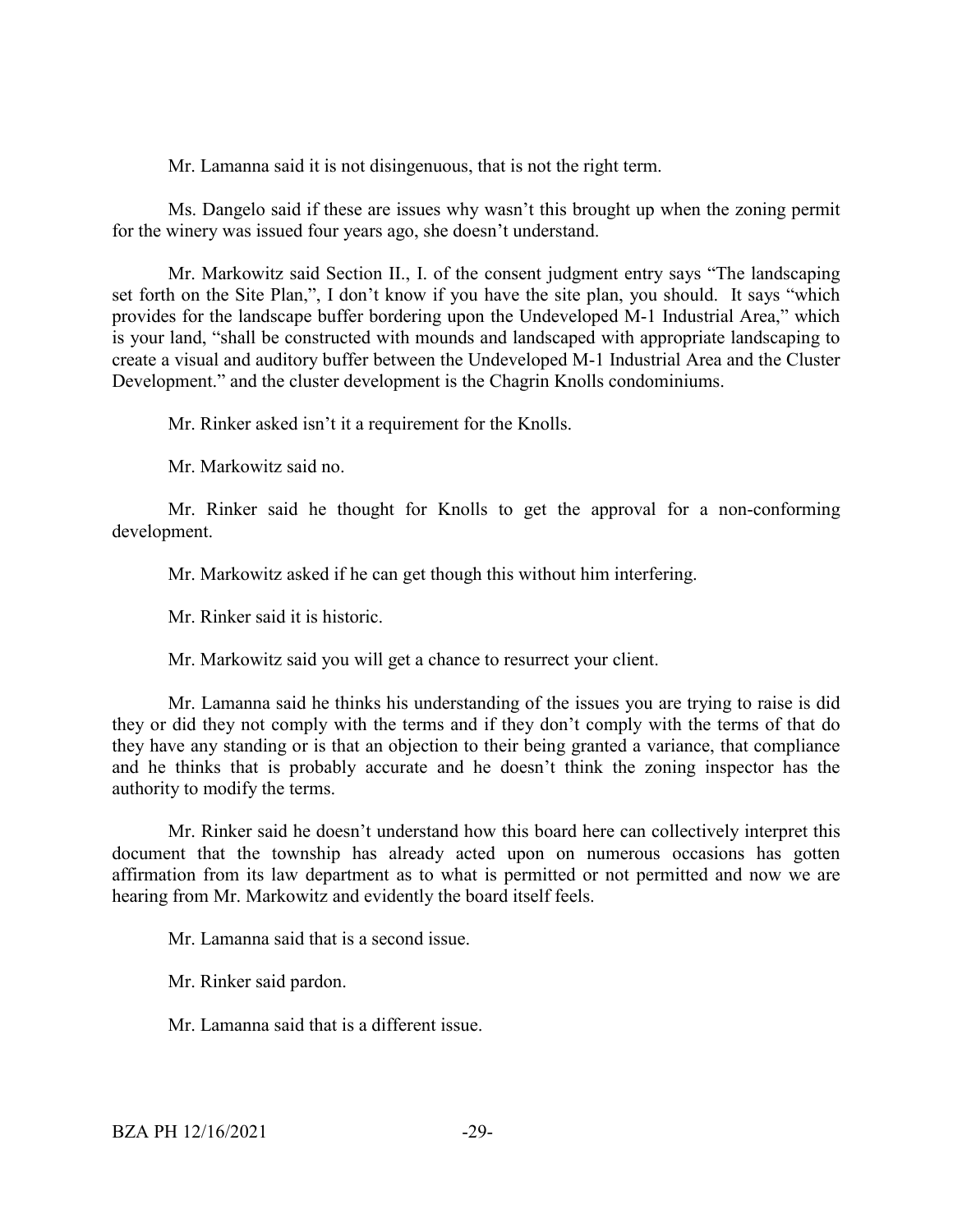Mr. Rinker said it is a different issue, the only issue is the setback issue.

Mr. Lamanna said there is another issue too as whether or not.

Mr. Rinker said with all due respect there is one issue, that is how the notice went out and that is how the board is charged to look at it. He said if you disagree with him he will say nothing more but to him it is very clear and he disagrees with all this argumentation and reaching back into this consent order.

Mr. Lamanna said here is the question, there are parties here who are interested in it who are objecting and the question is whether they can raise before us the fact that there is an error by the zoning inspector in saying that this is a permitted use for this building that you are seeking an "area variance" for.

Mr. Rinker said the certificate for the Still was issued and there is a period of time in your zoning resolution and that has passed so to raise the issue now is after the fact just from the standpoint of the Still that we are not even talking about.

Mr. Lamanna said we are not talking about the Still.

Mr. Rinker said in a way we are because the mounding and landscaping are something that are proposed when the Still gets constructed if the site is developed further. He said the issue here is dealing in past tense, we admitted a mistake was made in constructing the pavilion in the location of the pavilion, the issue before the board tonight is strictly do you grant an area variance for this setback violation, we have tried to demonstrate that we don't think it is substantial and in terms of Knolls this is probably the best way to obviate the concerns that they have expressed and their attorney is expressing now because it is as far away from the Knolls as one could want. He said if the board decides that the variance should not be granted then Ms. Dangelo has to decide whether she will appeal that decision or simply rebuild the pavilion in a permitted location as the township has indicated would be permitted and he doesn't think it is appropriate for the board to resurrect all of these other issues. He said Mr. Markowitz is representing his clients diligently, he clearly is making an impression upon the board, he thinks it is arrogant.

Mr. Markowitz asked if he can continue.

Mr. Lamanna said okay.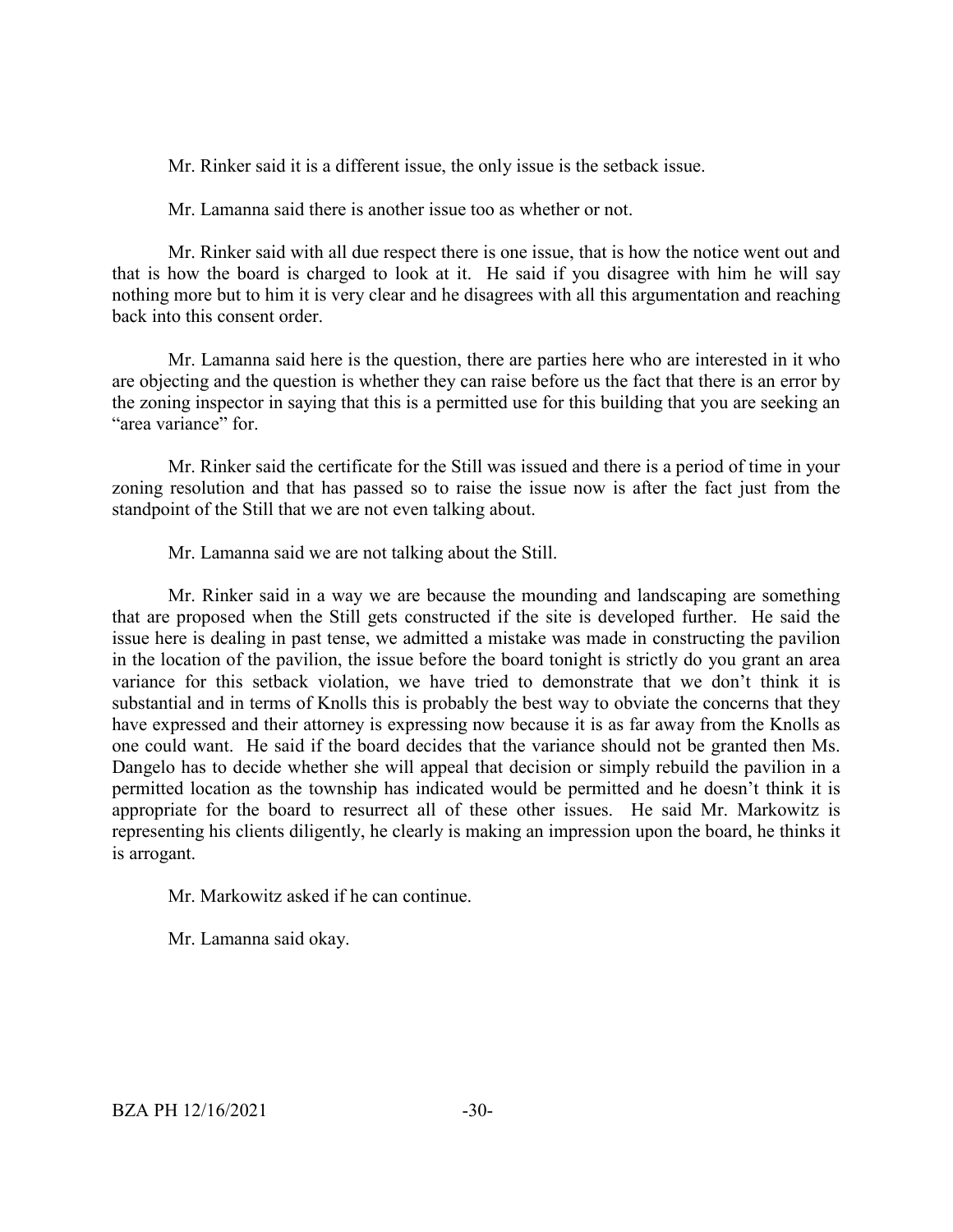Mr. Markowitz said in the judgment entry it says "prior to commencement construction of any new buildings in the undeveloped M-1 Industrial Area", which is the Dangelo property, Knowles who is now for the purposes of this the Dangelos, "shall provide a buffer zone between the cluster development and the undeveloped M-1 Industrial Area" so there has to be a buffer zone between but in the entry at the time the assumption was is that the land where the condos are was going to be built first and they were going to put the entire width of the buffer on the condominium land. He said as Mr. Rinker pointed out because of the nature of the storm water basin and it is showing it on both properties they couldn't put it across all the way onto the condo property so the way he reads the entry is is that once this property got developed and the winery was built they need to finish that mound somewhere on their property because of the modification that was made to the basin, nobody from the township thought about it one way or the other, which is understandable, these things get slipped through the cracks, and obviously the owner, he doesn't think she intentionally was trying to deceive you he thinks she perhaps didn't think about it but the reality is this consent judgment entry which is enforceable by my clients, by you, you meaning this township and there is no time limit on it, we can say you must comply to this consent entry because it is the only way you can operate your restaurant, it is the only way you can operate your winery is because you have the right to do so under this document so you can't get the good parts without the burden so that is why we are here and that is why we are upset, we have a whole room of people here who are going to tell you that these outdoor activities are still going on and are still creating a nuisance for them. He said he does have a couple of things he wants to say if you don't object.

### Mr. Lamanna said okay.

Mr. Markowitz said he did talk about the fact that a use variance was needed and he is not going to belabor that but what he heard being spoken by Mr. Rinker and by Ms. Dangelo was that they have outdoor dining in that pavilion and they have speakers at the pavilion which they keep at a low sound volume, he guesses, for the people dining, there are about 40 people maximum can go there, that is another main use of that property, that is not an incidental accessory use. He said that also has no limitations as to how loud those speakers can be, how long those speakers could go and we are subject to the whimsey of whoever is operating that facility if they are going to have outdoor dining there and they are going to have outdoor speakers, we don't know when somebody is going to decide well I am going to whistle while I eat, not only does whistle while I work and we are going to somebody who is going to say we are going to crank it up, we really like the sound of this, that is part of why that consent judgment entry says you follow 530 and 520 in the zoning code which says you do not have objectionable uses and objectionable noises and that is where it is being ignored blatantly by the property owner and we think that is probably what you can use as a basis to turn down this variance.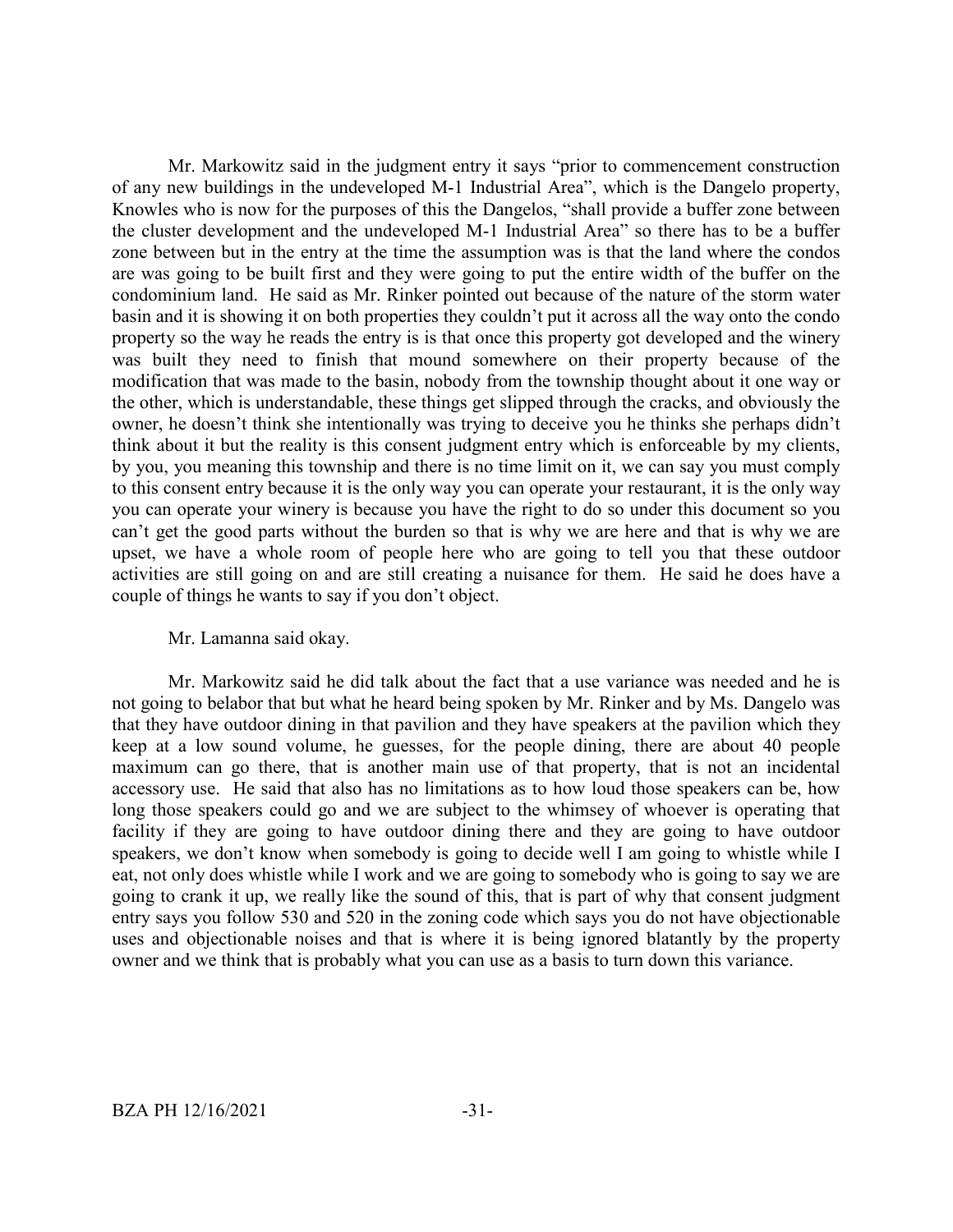Mr. Markowitz continued by saying in addition to that he thinks you have the ability and should if you and he heard some of you to what you think is pretty clear in the code and he has been doing this for 47-1/2 years and he read that code in 1997 and he read it again today the same way which is you cannot have outdoor uses, yet you want an amusement park, sure but it has got to be indoors, you want to have a restaurant, yes, but it has got to be indoors and he agrees with what Ms. Dangelo said when the permit for the Still and he didn't know it was issued until tonight because he talked with Ms. Karen Endres right before she went on medical leave and she hadn't issued it yet but what that plan said was there was going to be a lot of outdoor dining and he appreciates the fact that it is good for their business and they want to have it but without protecting the Knolls residents and those who live in the new development off of Savage Road that this board should be telling the township you should not be allowing these issues for outdoor because it violates the code in a number of ways, not only is it an outdoor use but it is objectionable because of the amount of noise that you get from it. He said the interesting thing is we have been here for a number of meetings now and if you recall the meeting where Ms. Dangelo said she is coming back on the pavilion, she is tearing it down in the next two weeks.

Ms. Dangelo said she did not say that.

Mr. Markowitz asked you don't remember that.

Ms. Dangelo said she did not say that.

Mr. Lamanna said we are here today, whatever that was said.

Mr. Markowitz said what you are getting is they are saying they are going to put in this landscaping if you don't make me move that pavilion, where is the commitment in writing, how do you determine that they are going to do that, what is there that is going to ensure for all of us that we are going to get that landscaping. He said there is nothing that they have put in writing, they didn't make it a stipulation of their variance, they didn't come in and Mr. Rinker is a good zoning lawyer, he knows how to do it, he could have come and said we will condition our approval on getting that landscaping put in as a part of this presentation and we've got a plan here and its got some nice mounding and some detail on the trees, they are in that business, he is sure they know how to landscape it so that mounding could be put up that would be somewhat effective. He said he wanted to say just a couple of other things here, and he doesn't know if you have the Consent Judgment Entry in evidence so he wants to put it in evidence now, he drafted it, he is familiar with all of these terms, it was approved by Judge Forrest Burt after Lorrie Sass and I negotiated for a long period of time on behalf of our respective clients and this judgment entry could have and should have and does endure and he would say needs to be respected and followed by the property owner as well as township officials so he would ask that that be put into evidence. He submitted it to the zoning secretary.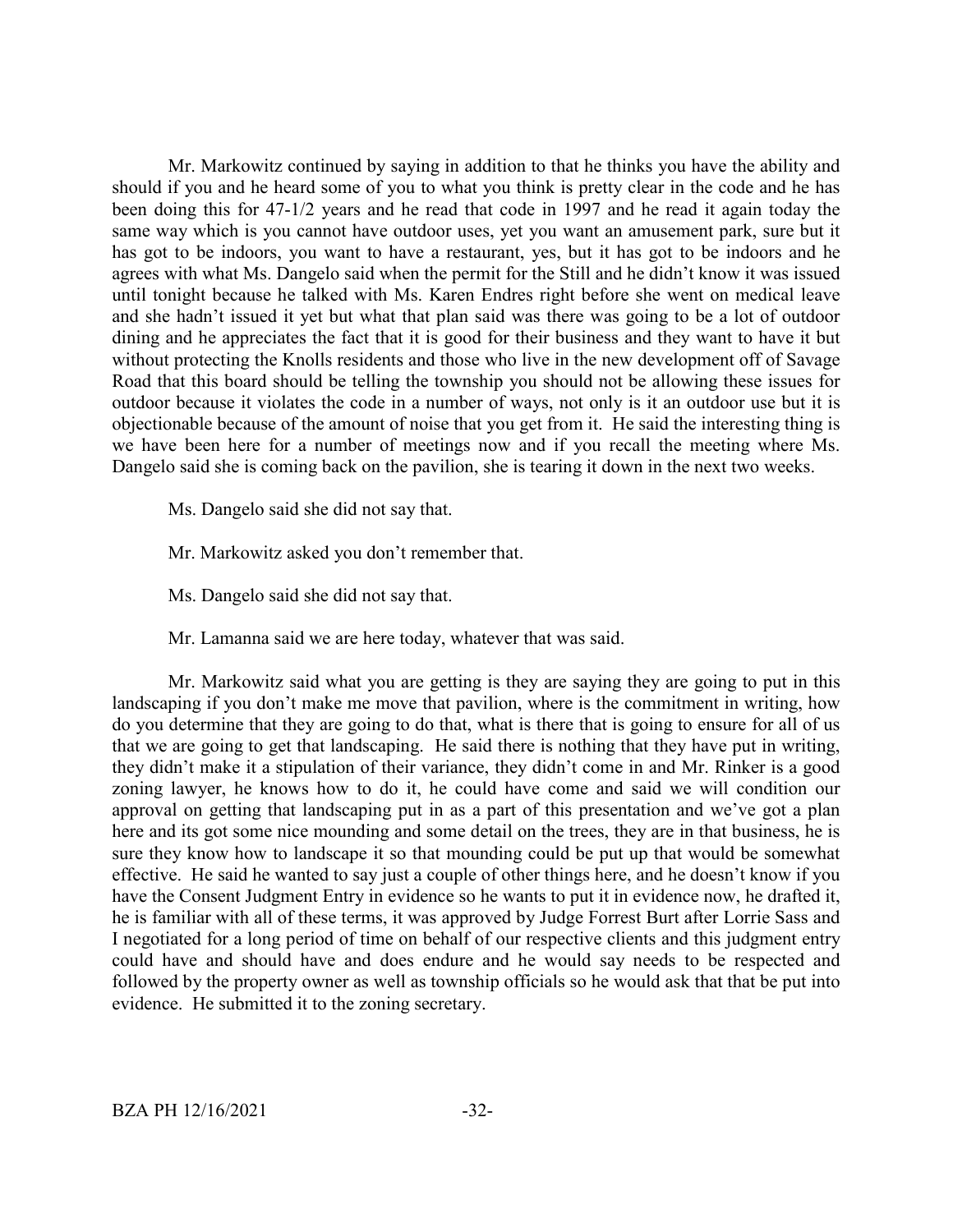Mr. Markowitz continued by saying the second thing he wanted to give you is the zoning resolution that we all talked about and he doesn't know if that is in evidence or not but it has been referred to and so that it sounds like Mr. Rinker is threatening to appeal so he wanted to make sure the record is complete so the court will understand what you are all talking about, we are all familiar with 520 and 530 but the court may not be because it is hard to find that code because it is not the current code for the township so he would ask that that be put into evidence. He said that code was given to him by Ms. Karen Endres, confirming that that was the code in effect at that time and he actually went to his library in his office, we keep all of the old zoning codes and he has a little book and that book is exactly word for word, the same as that document that he just gave to you.

Mr. Lamanna asked Mr. Rinker if he has a copy of these items.

Mr. Rinker replied yes.

Mr. Averill said he wants to make sure it includes the definitions.

Mr. Markowitz said he honestly didn't look at it, he assumes it does, it is whatever the code was.

Mr. Averill asked if it has 530.

Mr. Markowitz said it has more but it does have 520 and 530, it has the table of contents in it and Article 1.

Mr. Averill said he wanted to know if the definitions were in it.

Mr. Markowitz said he has talked more than he probably should have. He said he would just ask for you to put us all on the right course here and let the zoning officials understand which you believe is permitted or not permitted and if you deny this variance which he believes you have no choice but to deny the variance for the pavilion that you set the record straight and indicate that there should not be these outdoor uses and he knows there are some residents from Chagrin Knolls that want to talk tonight and he knows that Mr. John O'Brien is here and he would like to speak so unless Mr. Rinker has something else to add.

Mr. Lamanna asked Mr. Markowitz if he could ask him a question.

Mr. Markowitz replied sure.

Mr. Lamanna said so you are asserting that your clients can basically raise an error of the zoning inspector before us.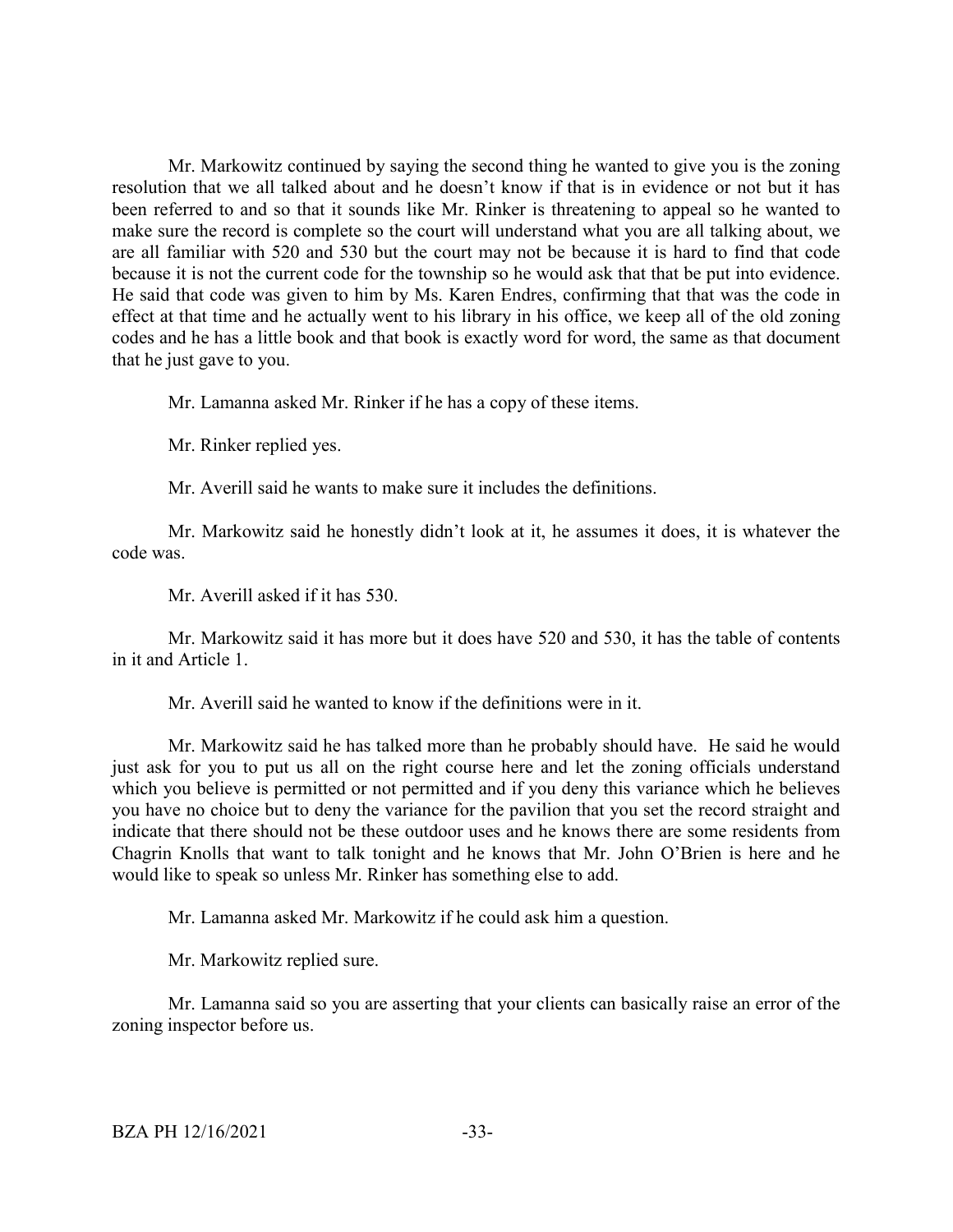Mr. Markowitz said before you, yes.

Mr. Lamanna asked in this proceeding.

Mr. Markowitz said yes.

Mr. Lamanna asked do you have any authority for that.

Mr. Markowitz said he doesn't have the case in hand but because the question before you is whether that pavilion should be allowed to exist and if your obligation tonight is to determine whether or not a variance should be allowed. He said one of the criteria and they didn't really present much on the way of practical difficulties, one of the criteria is that it meets the spirit and intent of the zoning code and he thinks that that clearly gives you the authority to determine whether or not this variance meets the spirit and intent of the code, that is one of the seven or eight Duncan factors so that is his authority, Duncan versus Middlefield.

Mr. Lamanna said there are some, he thinks, interesting legal issues here and that is one of them he sees and the other one is what relevance does this judgment entry have in terms of our looking at this case, it certainly creates obligations that go to how it affects the neighboring properties and but also it also is directly enforceable by the adjacent property owners or at least Knolls.

Mr. Markowitz said that is true but it is the zoning upon which you have to make your decision.

Mr. Lamanna said right. He said it creates some rather novel issues that one doesn't normally run across.

Mr. Markowitz said it does and we actually have a lot of consent judgment entries in Bainbridge, he personally has done at least half a dozen or more so it could come up again but the consent judgment entry.

Mr. Lamanna said all of which have been a collective thorn in our side because the problem always is with these consent judgments is he wishes people would spend enough time thinking about what is going to happen in the future and even if you do you can never anticipate all of the things that are going to happen in the future.

Mr. Markowitz said and you can say that about drafting the zoning code, same thing.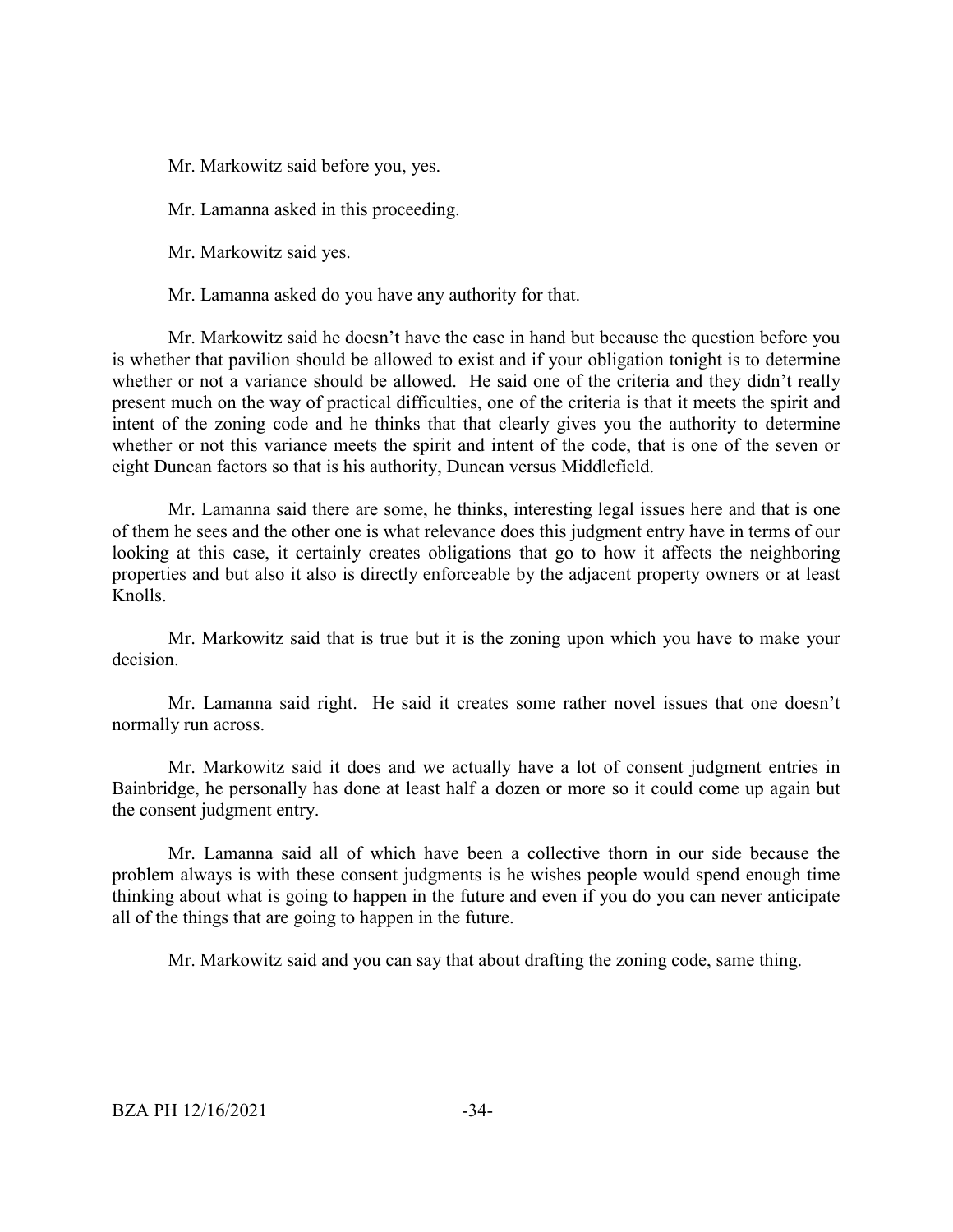Mr. Lamanna said right but he finds some of these questions interesting because in any case assuming somebody makes an application to do something and it comes before us and somebody comes in and raises well we think you can't even do this use even though the zoning inspector may have said X, the question is do you have standing to raise that which is a separate issue from whether the board can raise it because you run into the issues of we are, like the township can't appeal its own board's decision.

Mr. Markowitz said right.

Mr. Lamanna said it is different if a party raises it then it is a question, did they have standing to raise it, just like it is the same standing that the board can raise.

Mr. Markowitz said we have standing to be here and we have standing under the consent judgment entry but what he would say to you is that just for the sake of what Mr. Lewis asked, "how can you have that pavilion within that 50' buffer?", you've got to have that buffer around the whole property and to him it is the same thing, it is inherently a part of your decision making process on the variance, how can you grant a variance for something that you know legally isn't allowed to be there when somebody is only asking for an area variance.

Mr. Lamanna said that provision is an area provision the 50' buffer so we could grant a variance to it if you can demonstrate under the Duncan Factors that we should grant a variance.

Mr. Markowitz said that is another interesting question itself which is can the board of zoning appeals grant a variance to one of the buffer requirements in the consent judgment entry.

Mr. Lamanna said he thinks the consent judgment entry itself says that variances are available.

Mr. Markowitz said it does say that but the question is can you grant a variance to a specific requirement, he doesn't want to get into it because he hopes we never have to go there but it raises an interesting question because the consent judgment entry, to modify it, requires consent of all of the parties.

Mr. Lamanna said yes he knows, he often thought about that issue, who can change what and at what point in time you are doing something that is changing the consent decree as opposed to just granting a variance to something within that. He said he could see you could be going through a point where you effectively are changing it but he is not sure that in this case we are talking about one structure and one boundary of this and there is even a provision in there that deals with buffering along that boundary that is different from the buffer along other boundaries because it is not yet developed or ever likely to be developed.

Mr. Markowitz said well actually, you are talking about the Chagrin Falls property.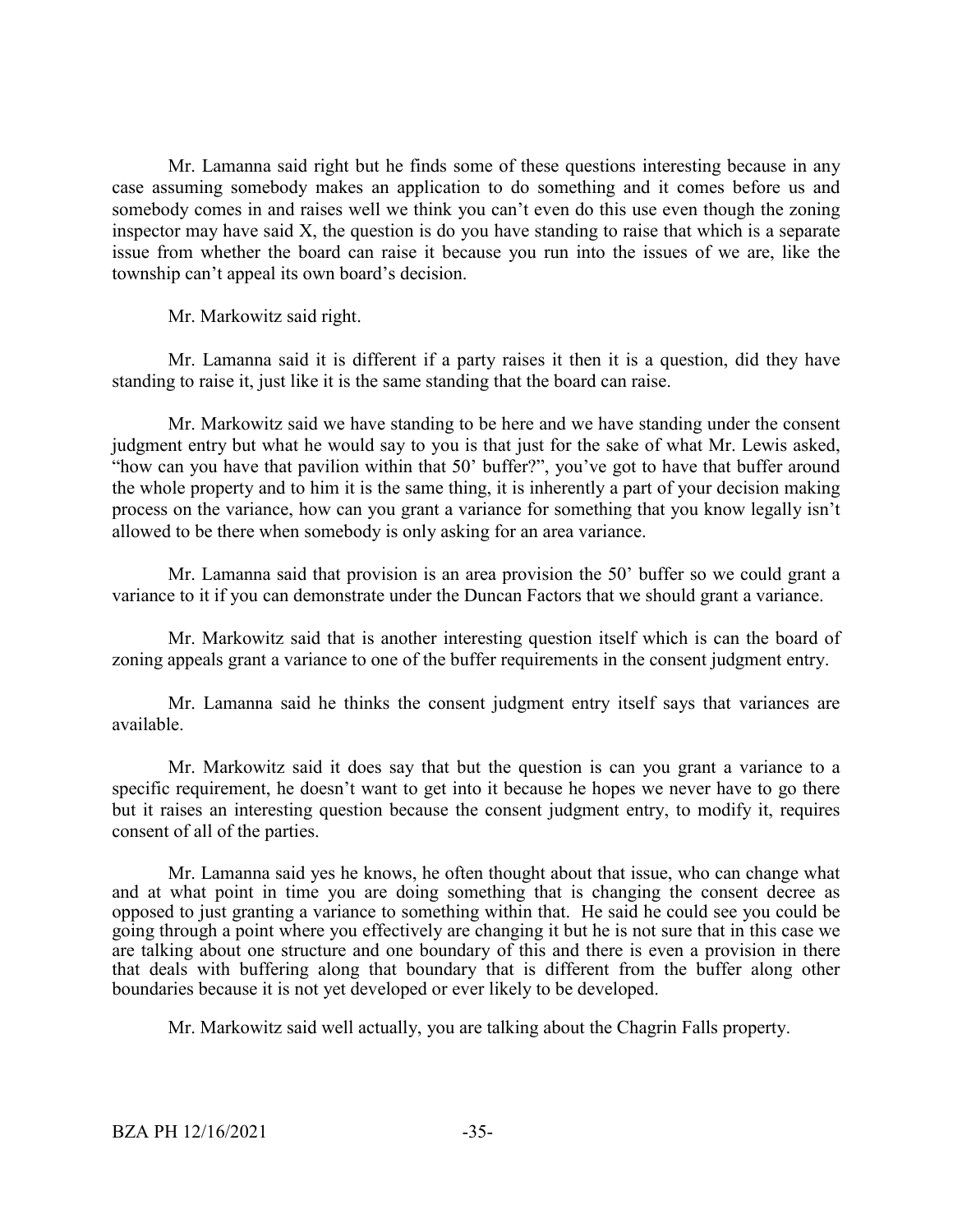Mr. Lamanna replied yes.

Mr. Markowitz said most likely it will just stay a well field but the reason why the consent entry dealt with the buffering on our side is that everybody contemplated that there was going to be some kind of an industrial use there.

Mr. Lamanna said right, that was the whole purpose of the consent agreement.

Mr. Markowitz said we would have been happier with industrial than what they've got because we've got other industrial properties surrounding us and we've never had a problem with any of those because everything is conducted indoors.

Mr. Lamanna said they are 8:00 to 5:00.

Mr. Markowitz said and they are conducting their business indoors.

Mr. Lamanna said right.

Mr. Barr asked Mr. Averill when he brought up the example that an amusement park could be there is that in there or is that just an example you pulled up.

Mr. Averill said that is a permitted use and again he could ask Mr. Markowitz because he has insinuated zoning inspector error. He said if Ms. Dangelo wanted to open an amusement park, she can open an amusement park if she wanted to with a permit.

Mr. Barr said one thing, there are indoor amusement parks, like if you go down to the industrial park in Macedonia, Fun and Stuff is indoors.

Mr. Averill referred to the 1968 zoning resolution and said as far as a tent goes a pavilion is an open structure.

Mr. Lamanna said let's put it this way, with the case of an amusement park it was bad drafting because somebody didn't think about the fact that we've got a requirement for an indoor thing and then we have something that is probably an outdoor situation. He said now part of the problem is because you drag across from 520, they dragged across their permitted uses from another section and drafted them onto this thing and maybe nobody thought about it.

The board discussed indoor race tracks.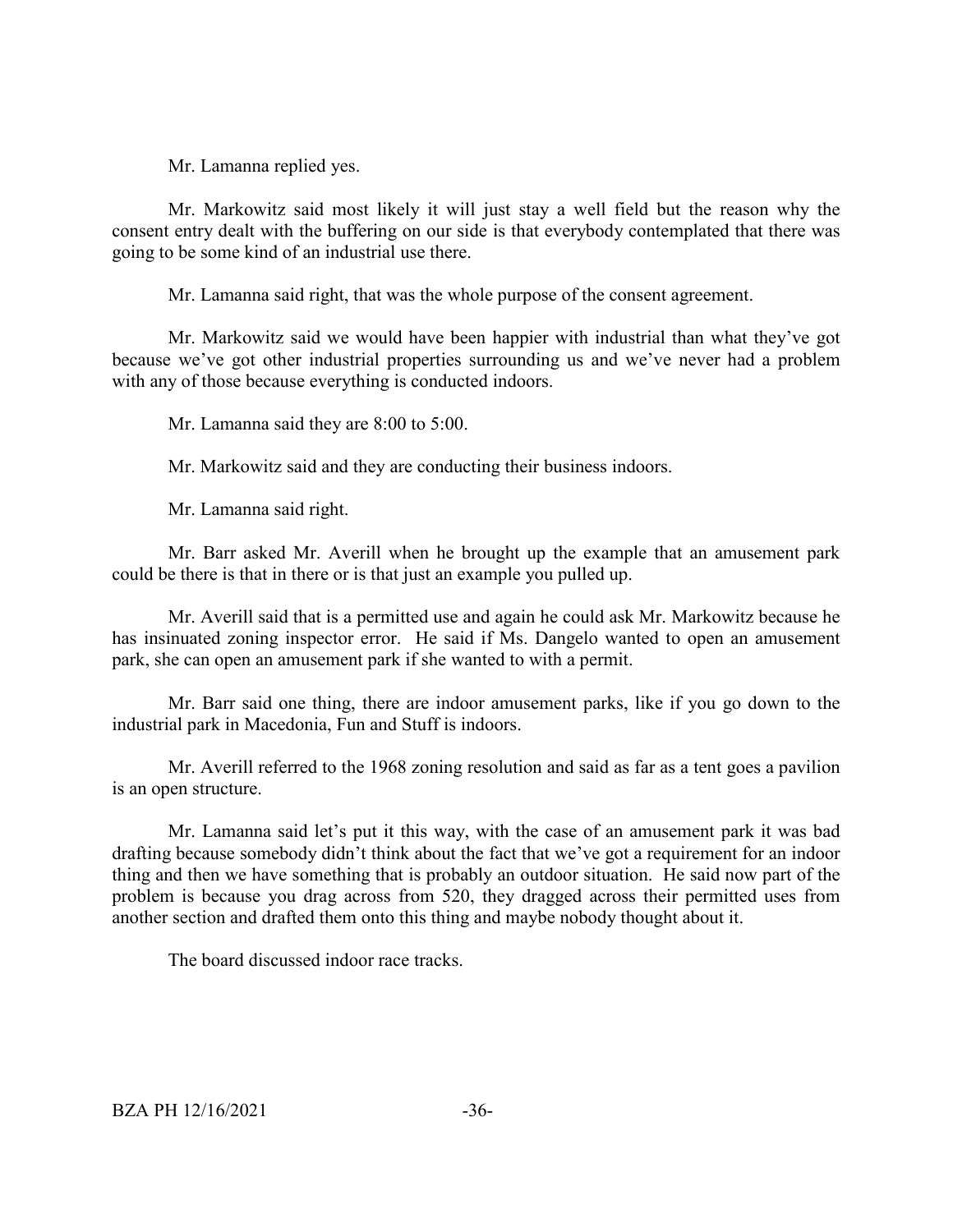Mr. Barr said he thinks that is covered, if you were to build an amusement park and you needed a pavilion for your ticket booth or whatever that would fall back under the variances that you might request.

Mr. Averill said no it would be an accessory use and if you look at the definition of accessory use it falls under that. He said unfortunately it is not that definite, they don't define principal uses, they don't define permitted uses.

Mr. Lamanna said if you have an amusement park, to him, practically everything you put up is a primary use, it is not an accessory, maybe where you store your tools or something like that but even that is doubtful because that is still an inherent part of the use.

Mr. Averill said so are racetracks, you could have multiple uses, it is very gray and because of time things have changed and now we are looking at the judgment entry.

Mr. Lamanna said it is somewhat gray because you took at what probably at the time where they were totally outdoor uses and then you drafted it into a provision where you said you can't have any outdoor uses so you have created at least with respect to those specific uses something of a conflict as to how you could be permitted yet you could only do it in the circumstance that is really not as contemplated but he doesn't know whether you can extend that logic to any other use besides those specific ones and whether somebody can say they can put a racetrack in here because the fact that there might be some exception that allows you to put in something that is even more noxious is not an argument for allowing something else.

Mr. Averill said it is because we are using those uses as examples within the same set of rules that are being applied to this particular project so you have to unfortunately. He referred to judgment entries and said it is a problem in his office when you have to determine.

Mr. Lamanna said this is his fundamental problem with judgment entries is it is an attempt to freeze the zoning code in a lot of cases to a particular point in time and then you end up with these problems that people are adapting along the way.

Mr. Markowitz said the way he read that code section when they were doing the judgment entry back then, you couldn't have an amusement park if that amusement park was going to be wholly outside because the prerequisite in chapter 530 to being able to have those commercial uses from chapter 520 is they have to be in a wholly enclosed building so merely because there are uses listed on there, subsections 2, 3 and 4 that could be by the nature of outdoors doesn't mean that everything can be outdoors, it means those uses can't be done because they are inherently outdoor uses and therefore they are not permitted because they don't meet the very first set of criteria.

Mr. Lamanna said right.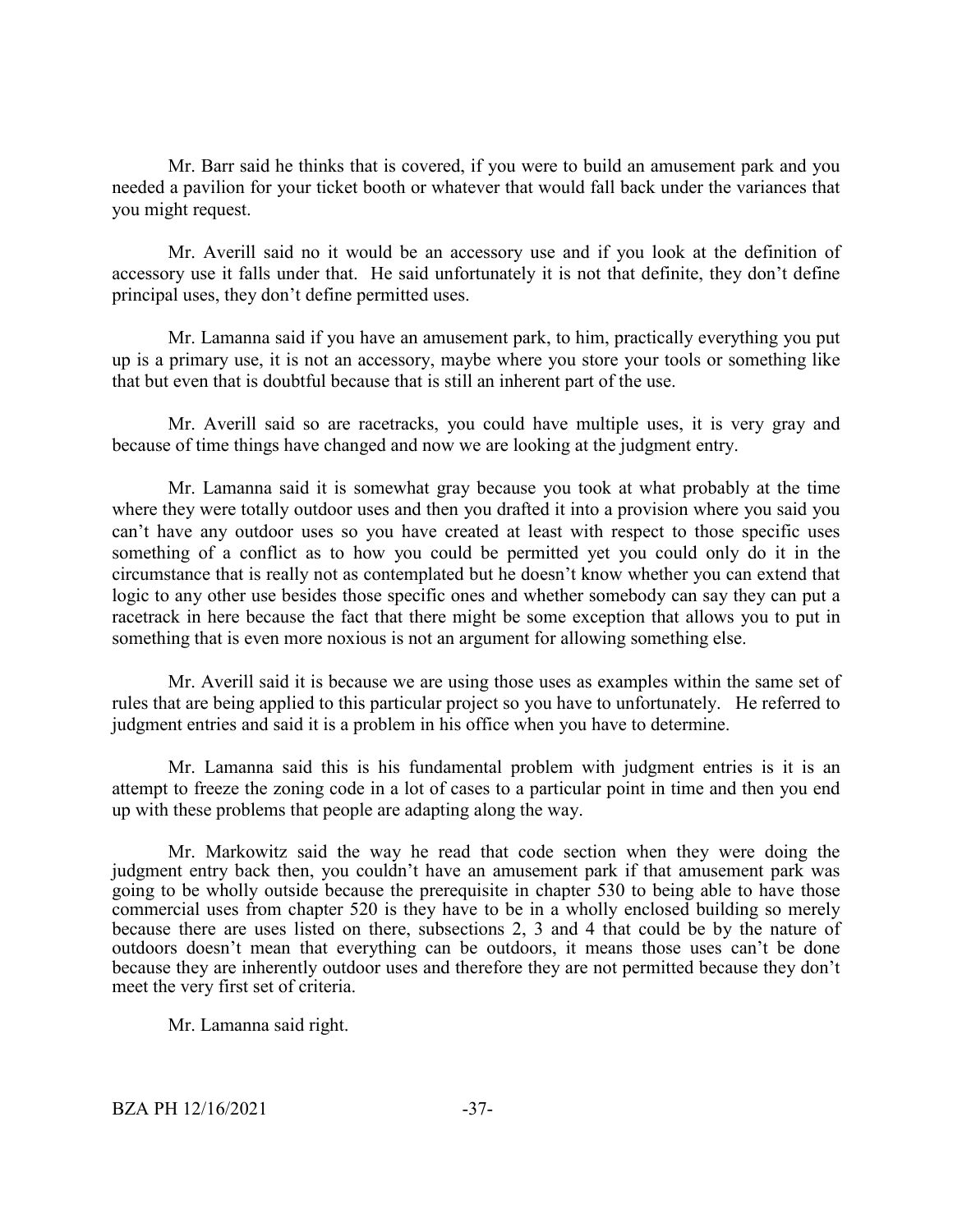Mr. Averill said again you have racetracks, you have other accessory uses like parking lots and signs, you didn't differentiate those things within the consent judgment entry, that is why we had such a hard time determining that is why it is gray.

Mr. Markowitz said he thinks it is pretty clear because an outdoor use is not going to be permitted.

Mr. Lewis said he would like to hear from Mr. John O'Brien and asked if he is here.

Mr. O'Brien said yes sir.

Mr. Lewis asked Mr. O'Brien if he can be sworn in.

Mr. Lamanna swore in Mr. John O'Brien and he let the record reflect that Mr. O'Brien was duly sworn.

Mr. John O'Brien of 16860 Knolls Way testified that he submitted a letter and he and his wife Margaret have lived in Bainbridge Township for 11 years and prior to that he was living in Chagrin Falls and he was on the zoning board for six years and chairman for three years. He said he heard the chairman say please don't repeat everything that has already been said and he will follow your wishes. He said the letter basically tries to give you reasons why there is so much mistrust between Chagrin Knolls that he talks to his neighbors about and the Dangelo Sapphire Creek project. He said a couple of things tonight, thank you to Vice Chair Mr. Lewis for pointing out that Mr. Rinker said they inadvertently put the pavilion in the setback area but he didn't say they also inadvertently forgot to ask for permits and all of the things that the township would require so thank you, it is in my letter, thank you for bringing that up. He said if you go to the website for Sapphire Creek they show people having fun, he loves fun so he is not against having fun. He said they show outdoor activities where there are crowds, he almost choked when Mrs. Dangelo said there was one instance where there was an objectionable DJ outside. He said he lives about mid-point of their development and they heard it more than one time, there are people here that live at the south end of their development will tell you they have heard it a lot of times so we are not buying, he is not buying that there was one time but it is consistent with the pattern of misinformation that he thinks you have been fed. He said he is glad they hired Mr. Markowitz because he has laid out again, if you read my letter, many of the things that he requested in the letter and he thinks that they have to be a condition of any variance or permitting the township does because otherwise and they have to be enforceable because if they are not a condition of your rulings and if they are not enforceable they won't be followed. He said we have too much of a patterned behavior here where the rules aren't followed despite of what we heard tonight so that is all he really had to add to his letter, if you have any comments or questions on it he would be happy to respond to it.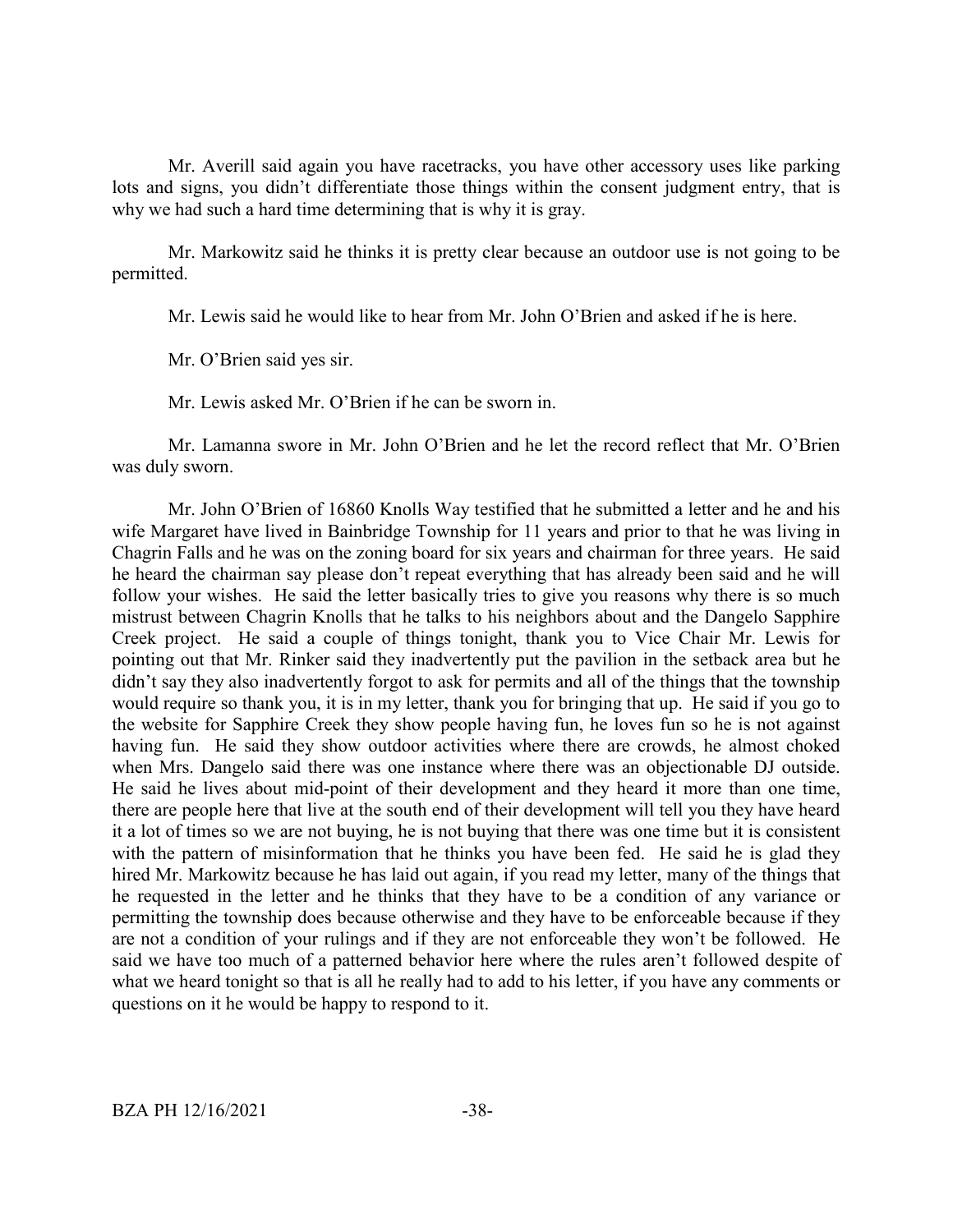Mr. Lamanna asked Mr. O'Brien if he himself actually heard the noise coming from there.

Mr. O'Brien said yes, we are about mid-point in the development and we can hear it so what we do is frequently we will walk down to the south end of the property.

Mr. Lamanna said when you say you can hear it, at what level is it.

Mr. O'Brien said if you have a disc jockey trying to get the party whipped into a frenzy it is pretty damn objectionable, it is pretty loud.

Mr. Lamanna said louder than somebody talking in this room at this level, is there anything you can compare it to, the noise of something else.

Mr. O'Brien asked if you have ever been to a CAVS game, it is not quite that loud. He said there has been more than one objectionable instance.

Mr. Soryal said assuming this noise is late into the night.

Mr. O'Brien said they've come home at 11:00 at night and they can hear it.

Mr. Bruce Corson of 16850 Knolls asked to testify.

Mr. Lamanna swore in Mr. Bruce Corson and he let the record reflect that Mr. Corson was duly sworn.

Mr. Corson testified that lives right next to the O'Briens and one of the earlier meetings this year he brought a video, he is not prepared to do that tonight but he played it into the microphone and you can certainly tell it was loud. He said they usually hear it because where they are he hears it when they come home from somewhere and get out in the driveway and there it is playing again and he will frequently whip out his cellphone and just tape that and it just gets tiring to do that over and over again.

A gentleman started to speak.

Mr. Lamanna acknowledged him and stated that he will have to be recognized to speak and he doesn't mean sarcastic comments about what other people are testifying.

Mr. Corson said he would like to answer your question, no it is not inside our house, if we try hard we can hear but we are quite a ways up and outside you can easily hear it and he really worries about their friends the Cathcarts and others, the Consolos down at that end of the development that are exposed to that, so that is all he has to say.

BZA PH 12/16/2021 -39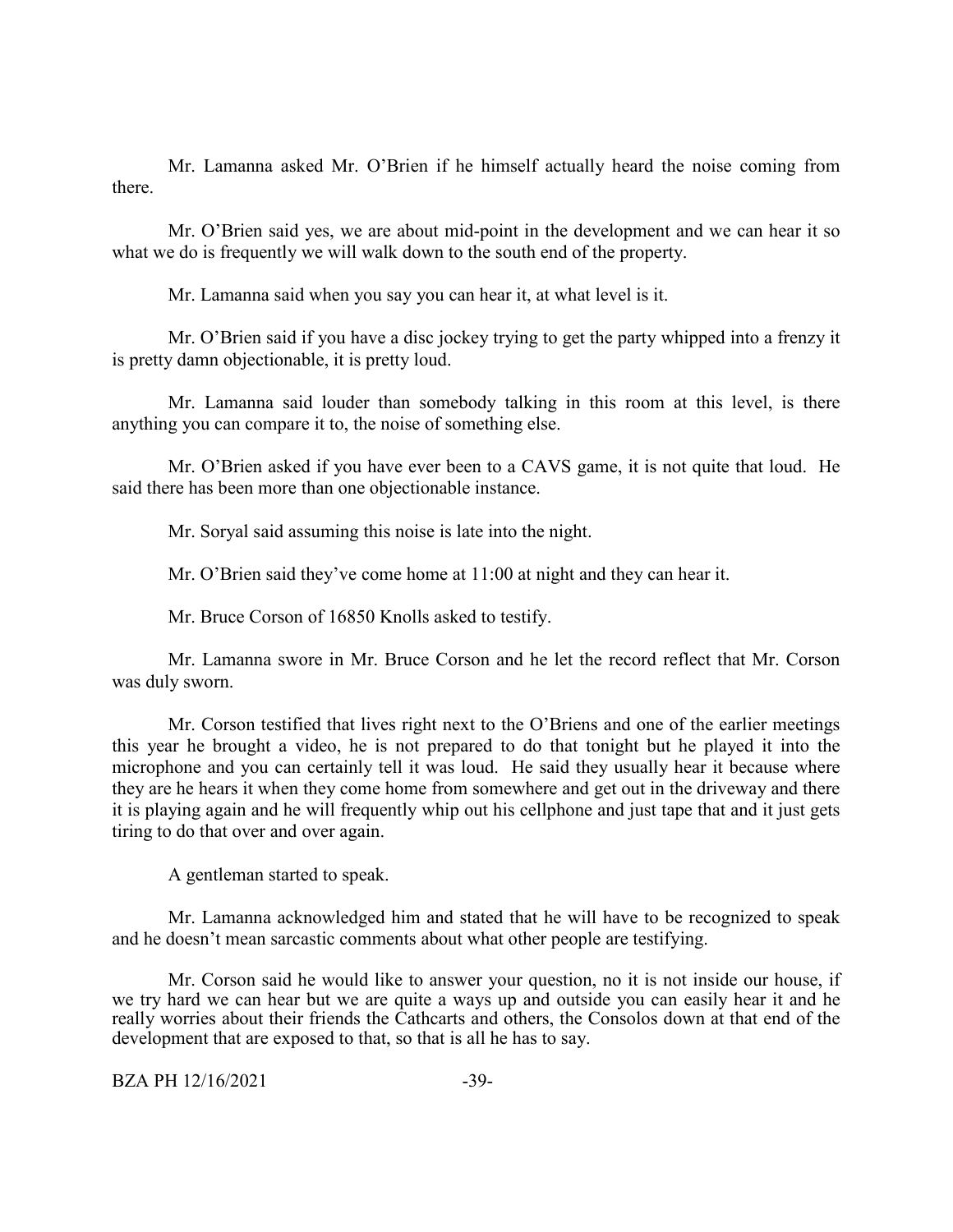Mr. Lamanna said one thing he will mention, this is a continuing hearing so all of the stuff that has been put into the record going back to when we started this thing a year ago and months ago, that is all still part of the record and we don't need to reiterate.

Mr. David Cathcart requested to testify.

Mr. Lamanna swore in Mr. David Cathcart and he let the record reflect that Mr. Cathcart was duly sworn.

Mr. David Cathcart of 16960 Knolls Way testified that he is on the south side of the property and whoever asked the question, yes, we can hear it inside our house with the windows closed.

Mrs. Cathcart said it is better, it is getting better.

Mr. Lamanna said thank you for your honesty.

Mrs. Cathcart said she would like to clarify that.

Mr. Lamanna swore in Mrs. Martha Cathcart and he let the record reflect that Mrs. Cathcart was duly sworn.

Mrs. Martha Cathcart testified that Ms. Dangelo has offered to measure the decibel levels and try better to keep the noise inside and the noise level has decreased, it doesn't mean we don't hear it but now we don't know the name of everybody there, she said it is a little better but everybody goes outdoors and are on the patios and are whooping it up and it is not necessarily the announcer, it is not as bad for the announcers, it is bad for the music but the noise just the screaming and hollering, she was awakened at 1:30 the other night and for a half an hour it went on and someone said did you call the police, well she called the police so many times in the past two years that and they also say that was nothing. She said a couple of times they asked if she wanted to file a formal complaint and she said yes and she thinks you guys got them.

Mr. Lewis said those are in the record.

Mrs. Cathcart said she doesn't normally call because the guys are working there and she doesn't think that they follow through on this. She said there is potential as she said in her January letter, mounding would be terrific if they were engineered to the proper height. She said the windows in their master bedroom that overlooks all the light and hears all the sound is 12'2" at the windowsill, that is a 5' tall window and it comes right in and so a proposal for a 12' mound, actually 11' above our first floor, she doesn't think it can do it, her trigonometry is a little rusty and considering our topography and our height above sea level she is not sure it is quite enough but if we could mound, it would be amazing.

 $BZA$  PH  $12/16/2021$   $-40-$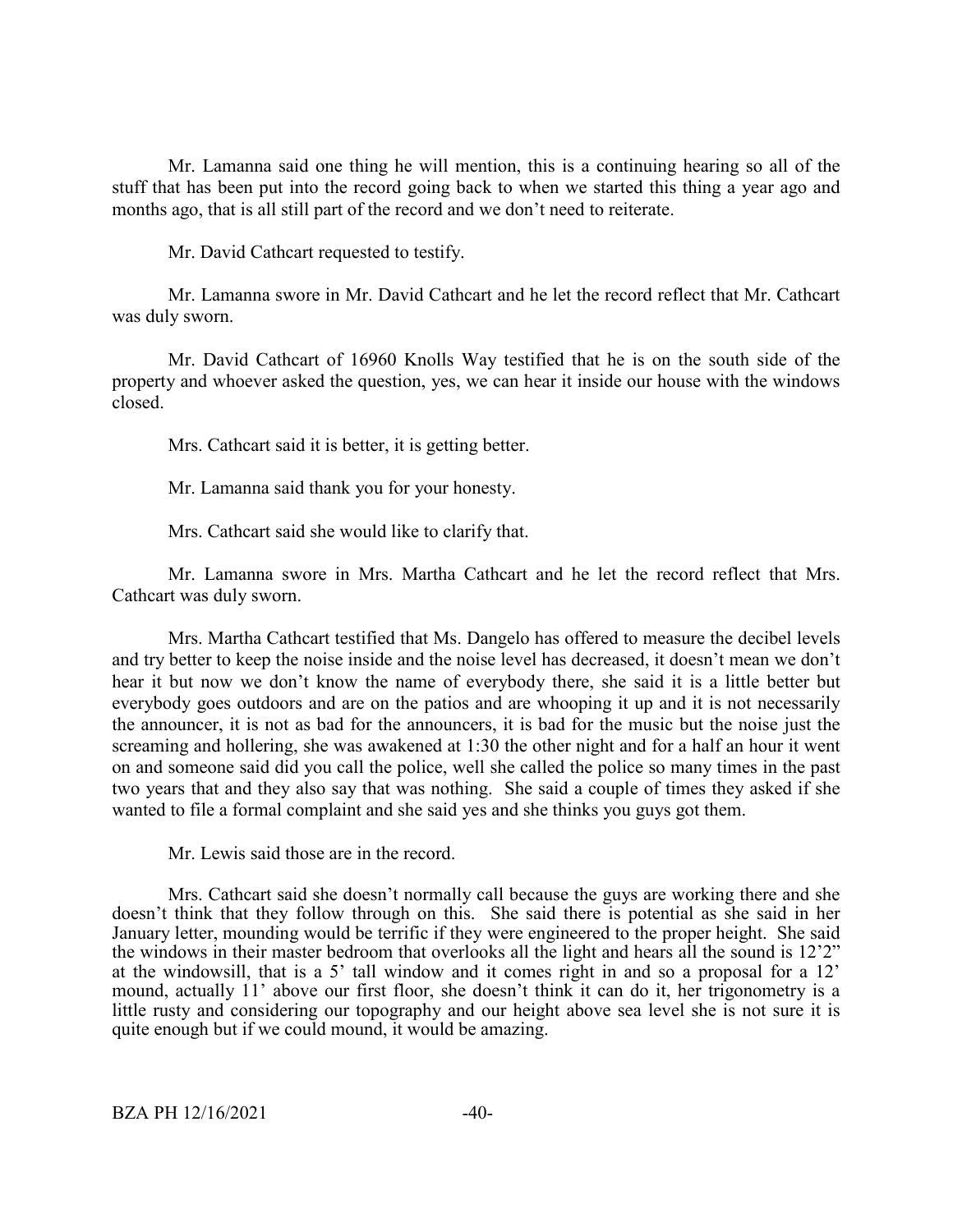Mr. Lewis asked Mrs. Cathcart if she observed that the loud sounds late at night were coming from the activity in the pavilion.

Mrs. Cathcart said she doubts it.

Mr. Lewis said or that it was the patio or the catwalk area or the decks around the main winery with the windows open or maybe some patio speakers or something going on. He said he is trying to get a differentiation whether if there was an activity in the winery, it was a summer night and some sliders or windows were open and some of the sound leaked out versus was there a DJ cranking away, running the dance floor in the pavilion.

Mrs. Cathcart said no, as Ms. Dangelo said she doesn't think that they do that but the pavilion is actually quite sheltered from us, she doesn't get any lights from over there she just gets lights from all over.

Mr. Lewis said okay so you weren't able to determine.

Mrs. Cathcart said no.

Ms. Dangelo said she just wanted to say Mrs. Cathcart referenced to a 1:30 in the morning, she doesn't believe that was Sapphire Creek Winery because they have not had any 1:30 AM events she doesn't think the whole summer, she doesn't know what it was but it was not them.

Mr. Soryal asked when the events usually end.

Ms. Dangelo said midnight.

Mr. O'Brien said he should have added he really is impressed and appreciates the thoroughness of the board.

Mr. Mark Consolo requested to speak.

Mr. Lamanna swore in Mr. Mark Consolo and he let the record reflect that Mr. Consolo was duly sworn.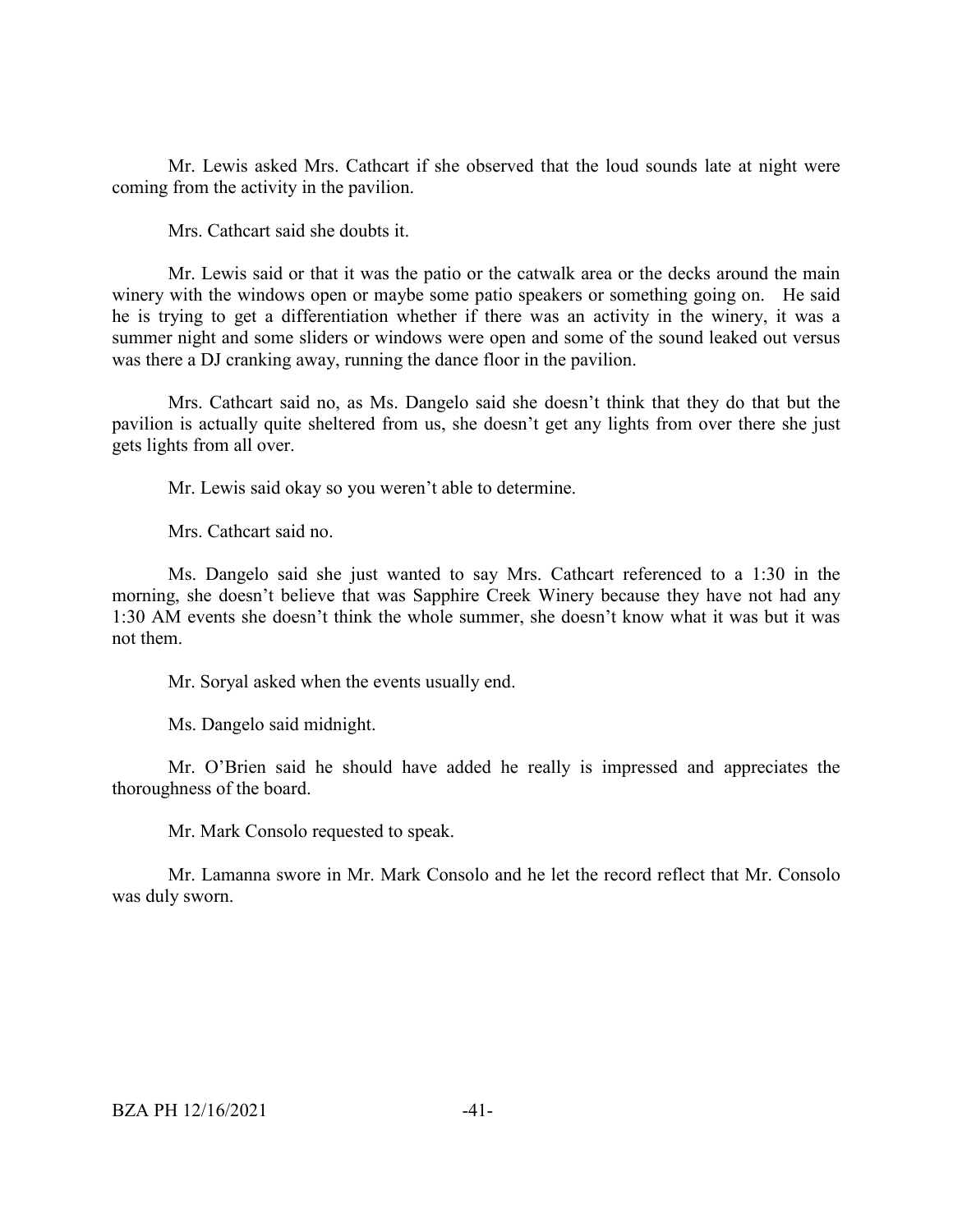Mr. Mark Consolo testified that he lives at 16940 Knolls Way and he wanted to truly thank all of you for the work you do here, it is appreciated. He said since Mr. Lamanna asked him not to repeat things people have stolen most of the thunder of the things he wanted to mention. He said he is not a lawyer so in his naivety he tries to analyze things sometimes by making an assessment to a similar situation and he guesses he is thinking of today's variance for the pretty simple situation, it sounds like you guys did the right thing but if there was an ordinance that said pool pumps need to be in an enclosed building or an enclosed structure he is not sure you would have granted that variance so in that respect granting a variance for any pavilion whether it is the existing pavilion built in the setback or it is a pavilion that gets moved somewhere else he thinks the usage of it is illegal and we guess we are looking for help from this board to see that those laws get enforced. He said a lot less calls this summer to the police, he would say that part of the reason is that people are tired, when he keeps on saying, well would you call the police, I've called them so many times, their hands are tied, they don't have a noise ordinance and they just tell us there is nothing they can do but again he thanks you for listening and he hopes you make the right decision.

Mr. Lewis asked if there is anybody else.

Mr. Frank Lanza said he has a question.

Mr. Lamanna swore in Mr. Frank Lanza and he let the record reflect that Mr. Lanza was duly sworn.

Mr. Frank Lanza of 7738 E. Washington Street testified that we are talking about the pavilion and we are talking about the noise factor but we should, he thinks, be talking about is the noise coming from the pavilion, he doesn't think the noise actually comes from the pavilion, does it. He asked does the noise come from the pavilion or does it come from another part of Sapphire Creek so what you are talking about is the pavilion is the farthest point in the whole property and there is no music in the pavilion so the pavilion is really not the problem, the problem is the noise factor and it maybe should be in an enclosed building but he doesn't think the pavilion is actually the problem, it is the noise that everybody is objecting to right, isn't everybody objecting to the noise, does the noise come from the pavilion.

Mr. O'Brien said he is objecting to this one building, the building without permits.

Mr. Lanza said he agrees with you.

Mr. Lamanna reminded everyone to direct their comments to the board not between two people here.

Mr. Lanza said clearly they shouldn't have built it without a permit.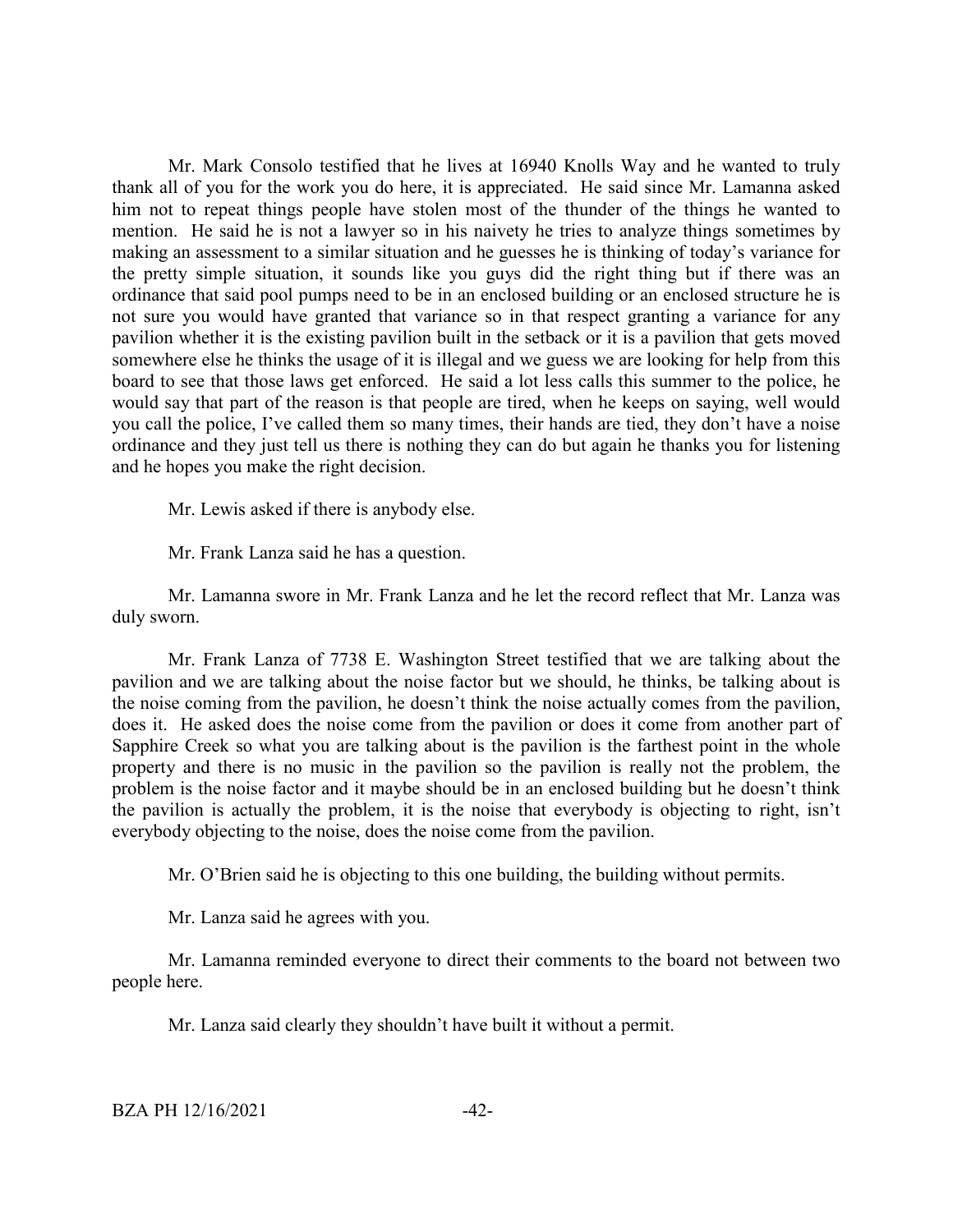Mr. Lamanna said also at this point in time you are kind of veering off into nontestimony, you are making arguments, it is not the position of people to make an argument.

Mr. Lanza said he is sorry and the pavilion is why we are here.

Mr. Lamanna said you just jumped into the issue that he was about to raise actually. He asked Mr. Markowitz if his clients feel that what they propose to do with this mounding would ameliorate noise coming from the pavilion specifically.

Mr. Markowitz said he doesn't have an answer for you because he hasn't polled his clients with that question.

Mr. Lamanna said okay. He asked if he looked at that question at all.

Mr. Markowitz said he talked about it with representatives from the board and what our concern is is that with the pavilion and you have speakers in that pavilion and the history of these facilities there we don't have any assurance that the noise is not going to be able to come from that pavilion in the future and so he can't sit here and say to you that it has not been nor will it be in the future if you were to allow it. He said he also would say to you he doesn't really care how much noise emanates from that facility, that facility is not permitted period, it is a main use and it is an un-enclosed structure that they use as a main use and it cannot exist anywhere on the property so the threat that they will move it closer to our property to him a point that they might want to use to try to leverage us but it doesn't matter, that pavilion doesn't belong anywhere on the property unless they want to use it just to decorate it and not use it.

Mr. Lewis said or enclose it.

Mr. Markowitz said or enclose it. He said if they want to enclose it and it meets all of the setbacks then it would be permitted.

Mr. Lamanna said he wanted to address a question, He said you (Mr. Rinker) and your client, would you be willing to accept limitations on the use of that pavilion, things like no amplified sound or something like that, nothing after a certain time at night, are those feasible in your operation as a way to ameliorate some of these.

Mr. Lewis said people talking is one thing versus people putting things through a sound system. He said how do you measure and how do you enforce.

Mr. Lamanna said if you want to think about this that is fine because the board is not going to decide this tonight because he is going to ask you guys to brief a couple of these issues for us.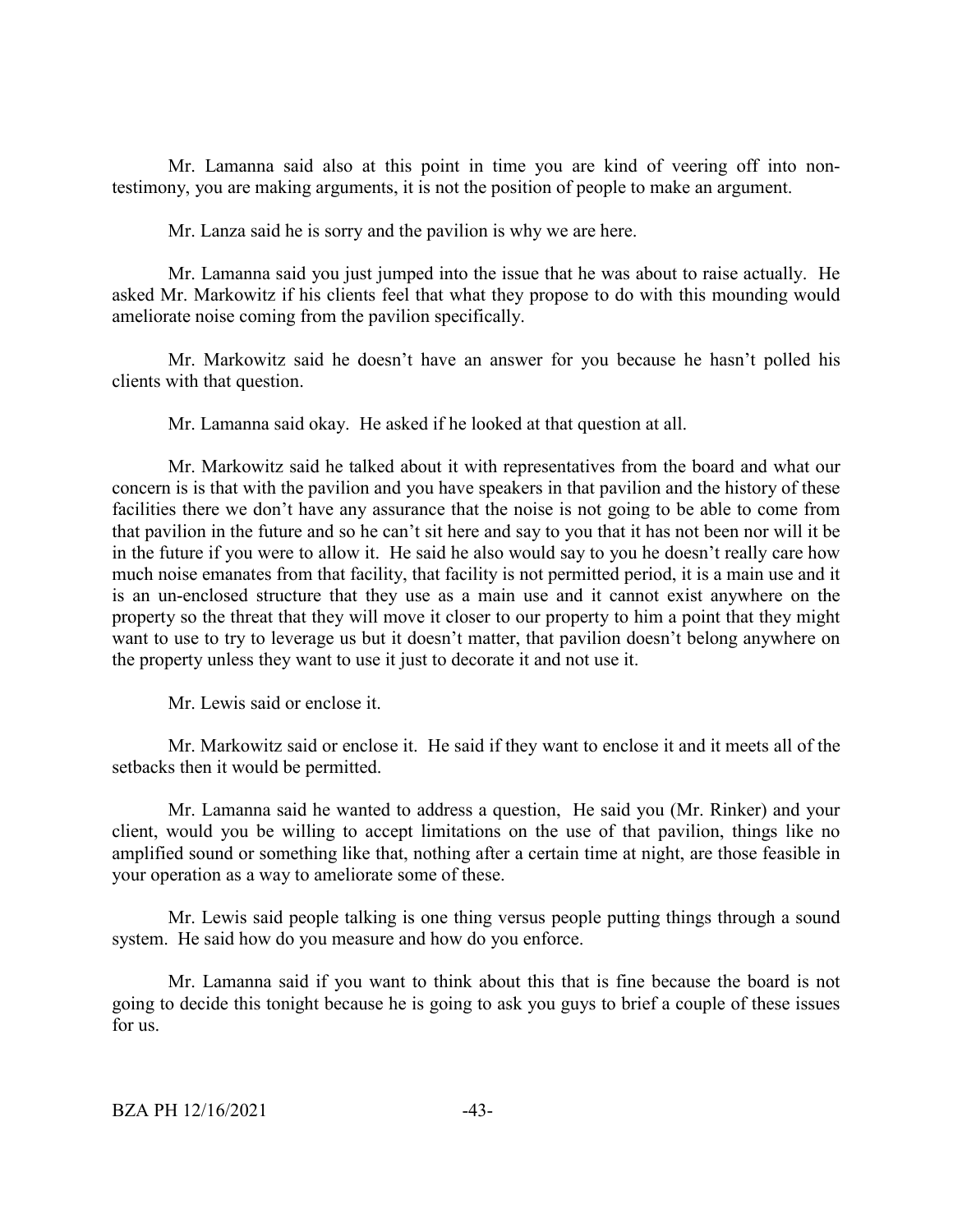Mr. Rinker said he wanted to ask on the record, from the zoning administrator, he believes that the township has been advised by its legal counsel that contrary to Mr. Markowitz's interpretation these are permitted uses.

Mr. Lamanna said we will discuss that in executive session.

Mr. Rinker said as a matter of law at least in terms of the township's position as he indicated before the only issue before this board deals with the physical setback but Ms. Dangelo has indicated what she would do, she agrees to this as a condition and he is authorized to tell you this that she would install a mounding and plantings that she has represented, she is not the engineer, she has been given an estimate, we have been as precise as we can be and what we were told by the engineer is that the height will be at 12' he thinks above the grade of the south berm of the retention basin and the plantings should certainly ameliorate. He said he doesn't think though that she can guarantee that there is no noise and we are not certain that there aren't times that there are noises from other places but assuming right now with what the residents of the Knolls have told you is their experience is that in the summertime they hear the sound and it is better which is encouraging because he thinks that Ms. Dangelo has definitely tried in good faith to manage this situation well but it brings us back to this question of whether or not the use is permitted and he thinks that that is taking us down a rabbit hole that creates real legal issues.

Mr. Lamanna said he understands and that is why he wants to look at it.

Mr. Rinker said what he respectively suggests is that if the township's official legal position is as we understand it should be that the board should be guided by that, that is a separate issue.

Mr. Lamanna said if Mr. Markowitz can raise that issue, if he has standing to raise that issue.

Mr. Rinker said he read the consent judgment, the language about the buffer was on Knowles, Knowles was the one that sued the township, Knowles is the one that entered into the consent decree and Knowles is the one that was told you got to put this buffer on your property and you got to build the mounding on your property to protect against any future development that since you own the balance of the industrial land, before that goes in you make sure that your residential area is buffered. He said now as Mr. Markowitz pointed out what apparently happened subsequently was when the detention basin was put in that modified the physical plan that the Knolls subdivision put in because the Cathcart's house is pretty close to that detention basin so he thinks the consent order refers to the site plan and refers to the industrial area as undeveloped so obviously the site plan is the site plan for the Knolls and the directive is you put the mounding buffer on your property okay, that is for that one period of time. He said as the zoning administrator has pointed out the challenge for all of us as we move forward now into the sixth and seventh decade after that particular code, how do we address it in a way that is feasible.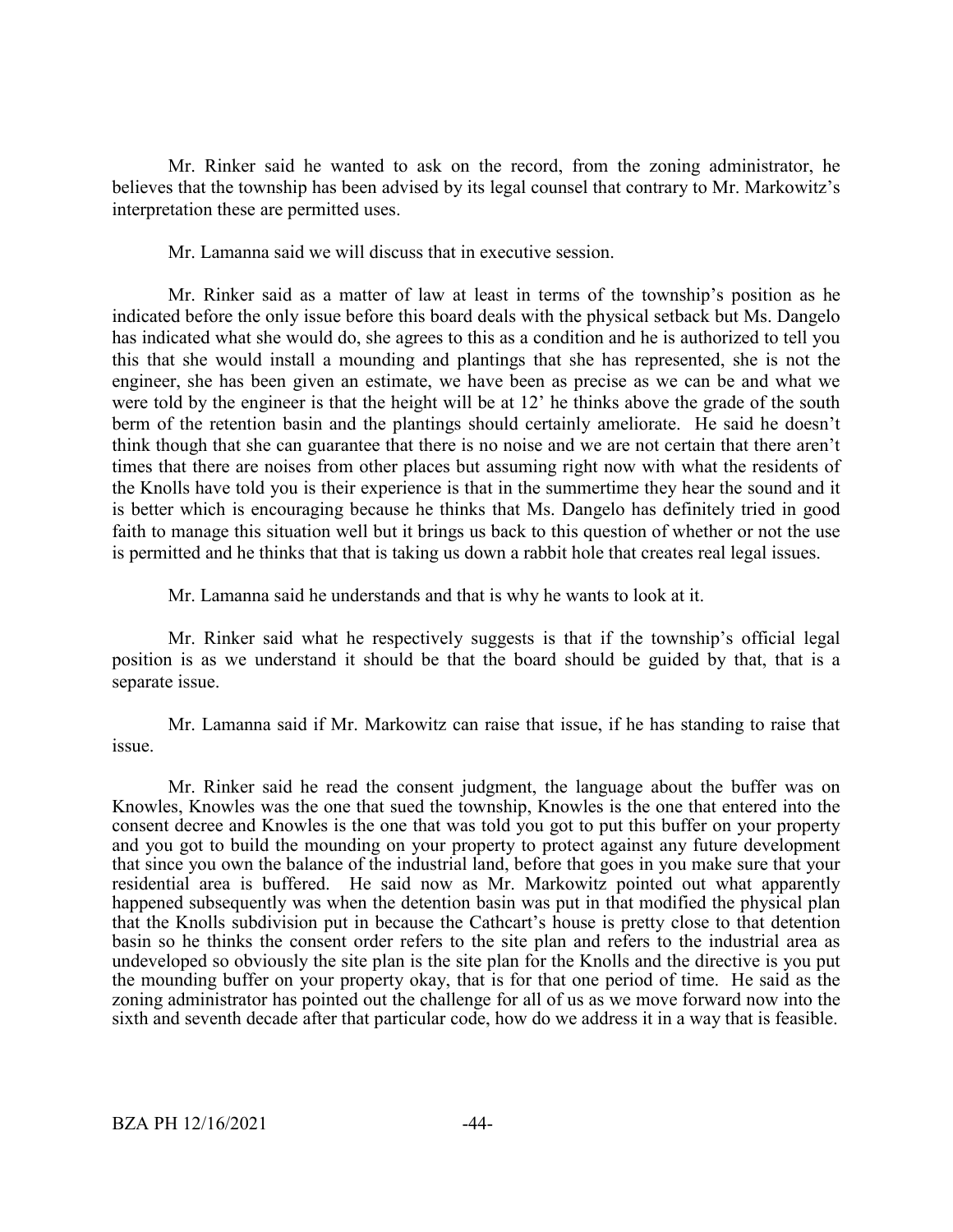Mr. Lamanna said he thinks we understand that.

Mr. Rinker said he thinks that it is one, the decision that these are permitted uses and two that in the absence of specific codified language with Ms. Dangelo because anyone can say it is obnoxious but that is not a very effective measure.

Mr. Lamanna said no.

Mr. Rinker said so what Ms. Dangelo is trying to do is put in more contracts with her managers to enforce moderating the sound levels. He said they think that the mounding and the landscaping will ameliorate, we can't ensure it but we can certainly say that as a condition that she would add it, we don't think we have to, we know that is up for debate, it costs money to do that and she said pretty plainly the money that she would not have to spend in relocating the pavilion, that is integral to her operation, she would make sure that it goes into the ground and he thinks that is as much as they can represent other than to say the actual activity in the pavilion is pretty low key but people are dining, and Mr. Markowitz is insisting that that is an outdoor use and that that is unlawful, your zoning administrator has determined otherwise and we believe that the county prosecutor has determined otherwise so all we are asking is that the position of the township, it is as we believe it is.

Mr. Lamanna said we are here to make findings of fact and findings of law irrespective of what the zoning inspector thinks and irrespective of what the county prosecutor thinks, we are not legally bound to follow what they have, we can independently review that.

Mr. Rinker said if that is your position he certainly can't tell you otherwise because that is what you say.

Mr. Lamanna said you can convince me otherwise.

Mr. Rinker said apparently the county prosecutor can't either but.

Mr. Lamanna said believe me, he has seen stuff from the county prosecutor that he has looked at and he doesn't think they are right, they have their legal opinion and ultimately the judge in Chardon will have the final say.

Mr. Rinker said what they are asking for is do we grant this variance, we think that it is in relation to the Knolls a better situation than any alternative and two, we would agree to the mounding and the landscaping as proposed.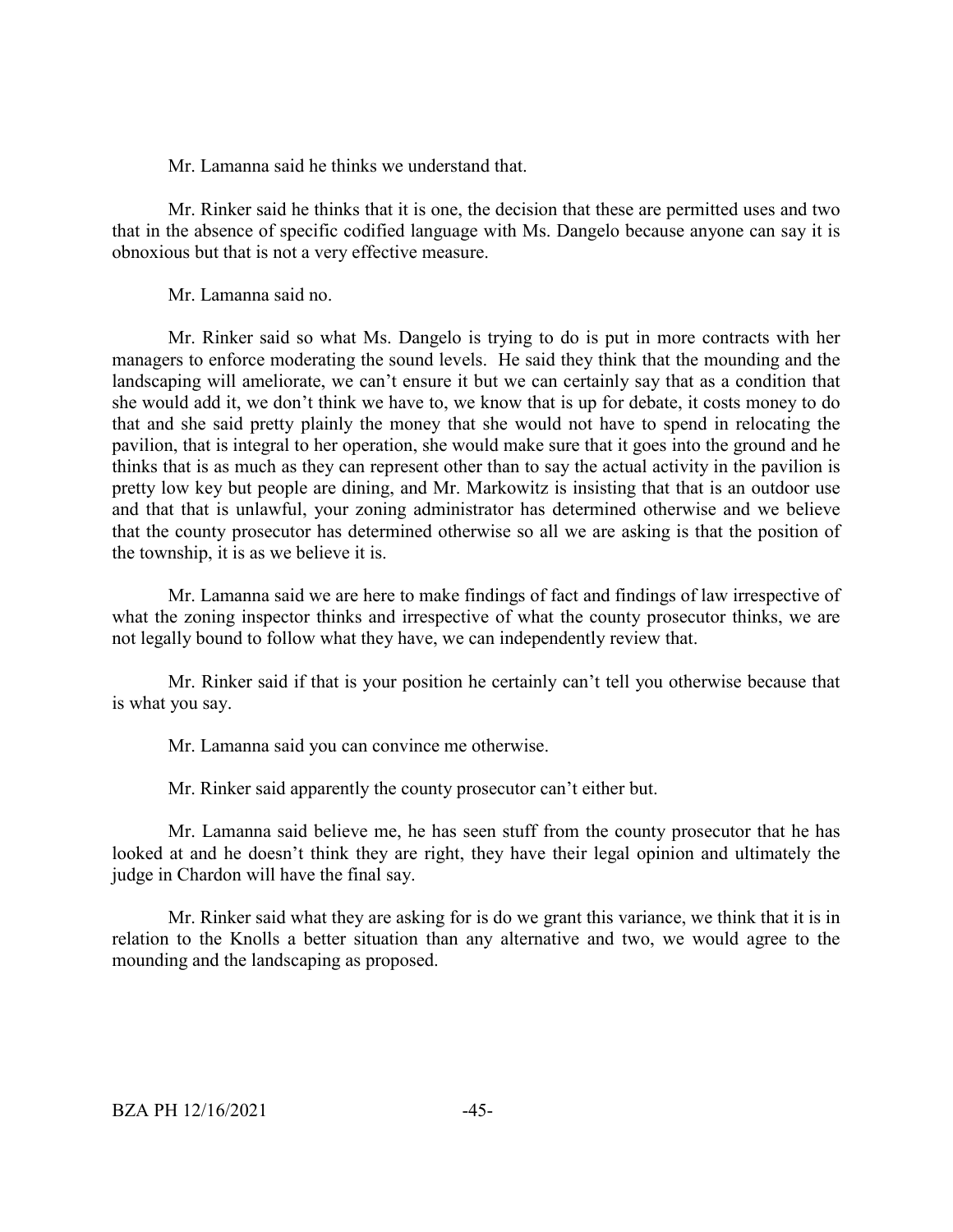Mr. Lamanna said he thinks we understand where you are and at this point he is going to give you guys the opportunity if you want, you don't have to submit a brief on that issue with respect on the impact of the consent judgment and secondly this question of whether that issue is properly before us of whether this is a use because it has been raised by somebody who has standing in this hearing to raise such an issue.

Mr. Markowitz said they will respond to that.

Mr. Lamanna said he has been here as of tonight 30 years and this hasn't come up in his 30 years nor has he seen anything in his practice of law in this area that he has run into, this particular issue either so it is something that is a little bit unusual, this is something that is way out of the normal course and obviously there are a lot of people interested in this thing and he appreciates the effort you and your client have made and try to address the issues that have been brought up. He said he would like to bring this thing to a proper decision here so if you guys would do that for us he thinks it would help us get through those issues and he thinks we've got a lot of information here that we are going to need to digest and look over. He thanked everybody for their patience tonight. He asked if anybody else would like to say something.

Mr. Markowitz said he assumes you are not going to vote tonight.

Mr. Lamanna said no, we are not going to vote, we are going into executive session to discuss it.

Mr. Markowitz asked now or next month.

Mr. Lamanna said right now we are going into executive session.

Mr. Markowitz said so we are done with the public hearing.

Mr. Lamanna said we are done with the public hearing.

Mr. Lewis said we would like to thank everybody for their comments too.

Mr. Markowitz said he wanted to make sure you admit those two exhibits he submitted.

Mr. Lamanna said yes those two exhibits that were offered subject to any objections. He thanked everyone.

Since there was no further testimony, this application was concluded.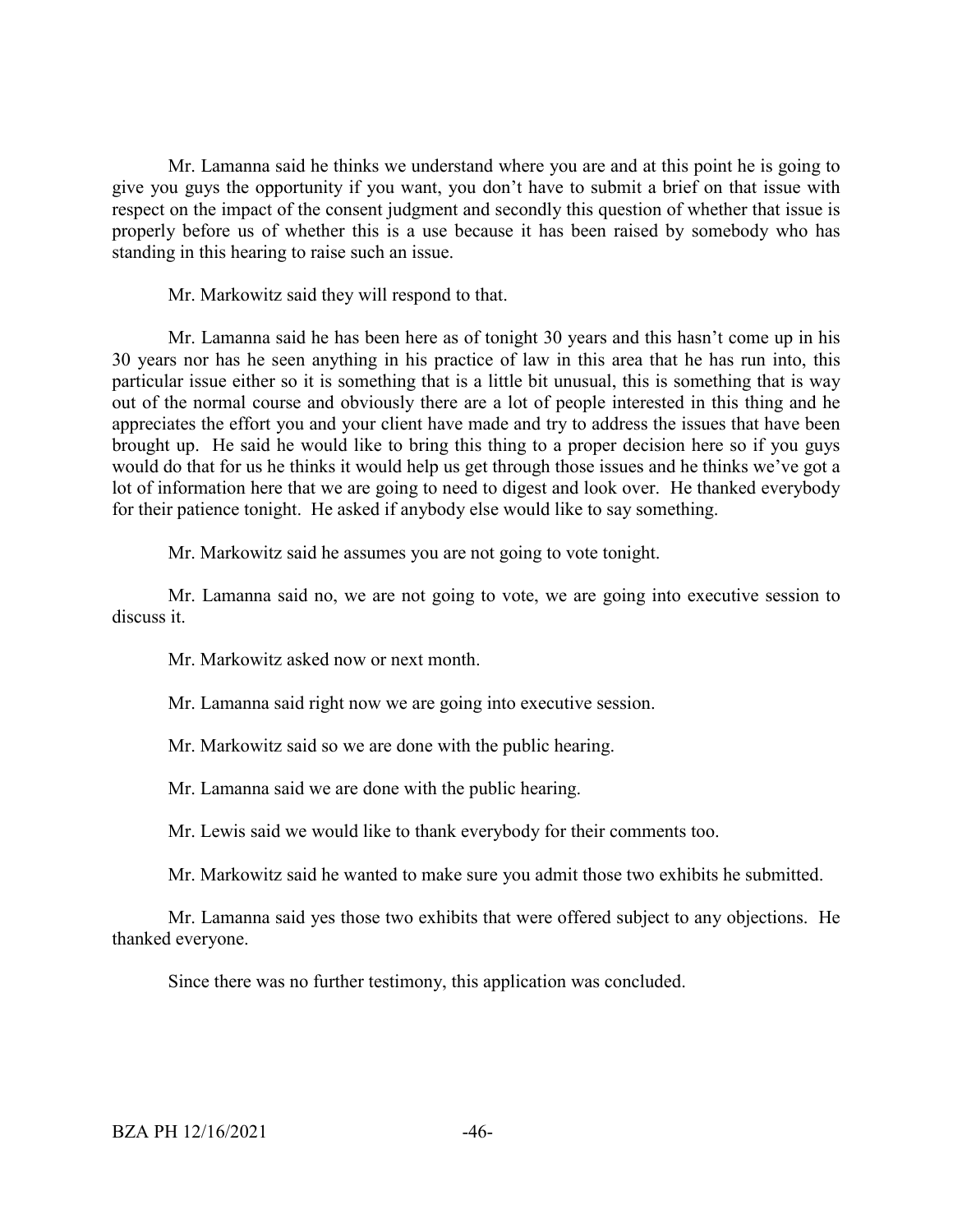# Executive Session

Mr. Lamanna recessed the public hearing and entered into Executive Session at 9:21 P.M. for the purpose of discussing BZA 2020-35 – Sapphire Creek Winery at 16965 Park Circle Drive.

The board returned from Executive Session after discussing BZA 2020-35 – Sapphire Creek Winery at 16965 Park Circle Drive and the public hearing was reconvened at 10:14 P.M.

# Motion BZA 2020-35 – 16965 Park Circle Drive (Sapphire Creek Winery)

Mr. Lamanna moved to postpone this application to the next regularly scheduled meeting to be held January 20, 2022.

Mr. Lewis seconded the motion.

Vote: Mr. Barr, aye; Mr. DeWater, aye. Mr. Lamanna, aye; Mr. Lewis, aye; Mr. Soryal, aye.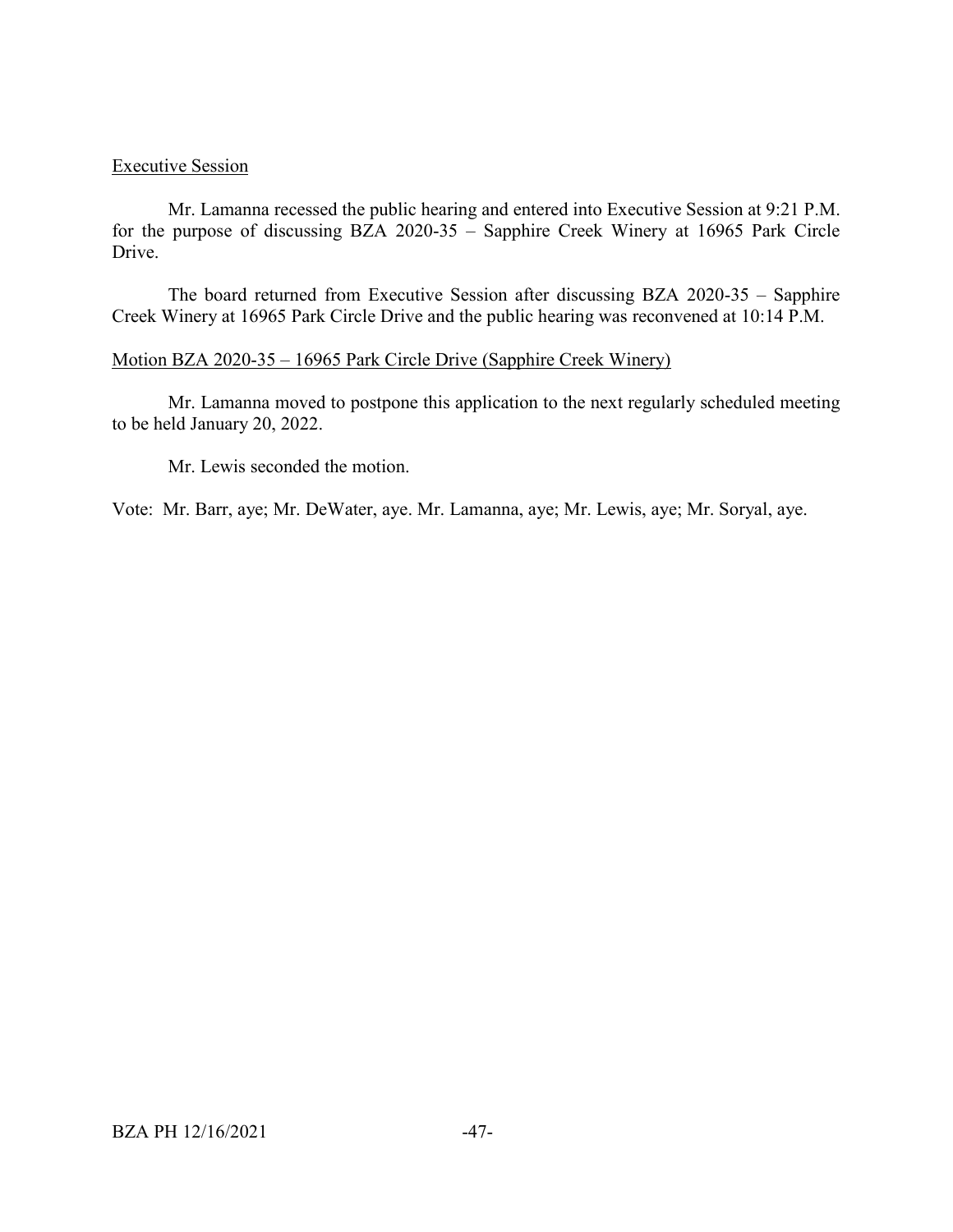Since there was no further testimony, the public hearing was closed at 10:15 P.M.

Respectfully submitted,

Brent Barr, Alternate Ted DeWater Ian Friedman, Alternate Joseph Gutoskey Michael Lamanna, Chairman Todd Lewis, Vice Chairman Emeil Soryal

Attested to by: Linda L. Zimmerman, Secretary Board of Zoning Appeals

Date: January 20, 2022

AUDIO RECORDING ON FILE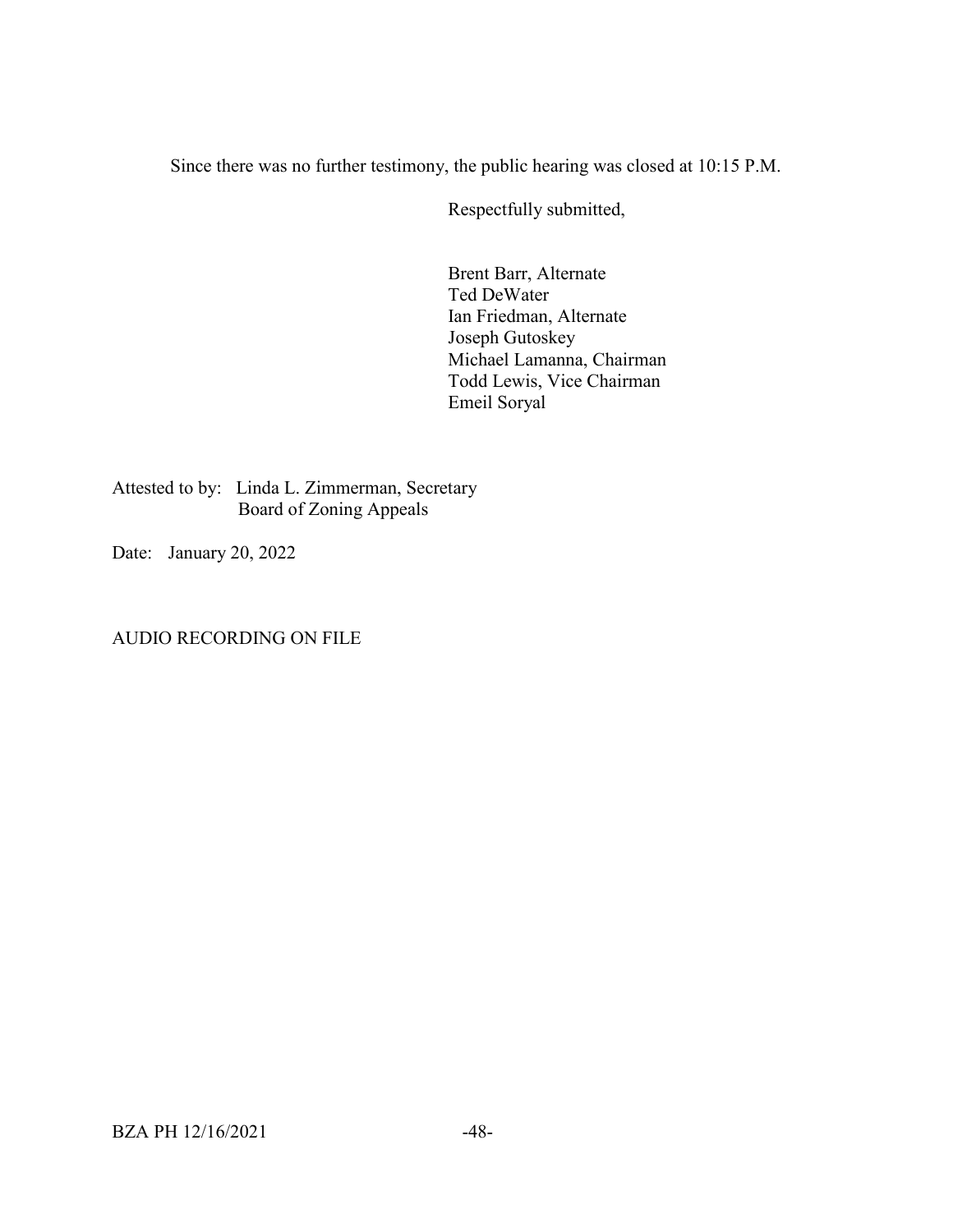Bainbridge Township, Ohio Board of Zoning Appeals December 16, 2021

The regular meeting of the Bainbridge Township Board of Zoning Appeals was called to order at 10:15 P.M. by Mr. Michael Lamanna, Chairman. Members present were Mr. Brent Barr, Alternate; Mr. Ted DeWater; Mr. Joseph Gutoskey; Mr. Todd Lewis and Mr. Emeil Soryal. Ms. Karen Endres, Zoning Inspector was absent. Mr. Steven Averill, Assistant Zoning Inspector was present.

#### MINUTES

Mr. Lamanna moved to adopt the meeting minutes of November 18, 2021 as written with some numerical corrections found by Mr. Gutoskey.

Mr. DeWater seconded the motion.

Vote: Mr. DeWater, aye; Mr. Gutoskey, aye; Mr. Lamanna, aye, Mr. Lewis, aye, Mr. Soryal, aye.

#### APPLICATIONS FOR NEXT MONTH

Application 2020-35 by Dangelo, Ltd. for property at 16965 Park Circle Drive - Continuance

The applicant is requesting area variance(s) for the purpose of maintaining a pavilion. The property is located in a LIR District.

The Bainbridge Township Board of Zoning Appeals set a public hearing on the above applications for January 20, 2022 at 7:00 P.M. at the Bainbridge Township Community Hall, 17826 Chillicothe Road, Bainbridge Township, Ohio and unanimously resolved to request the Bainbridge Township Board of Trustees to issue a purchase order for legal advertising.